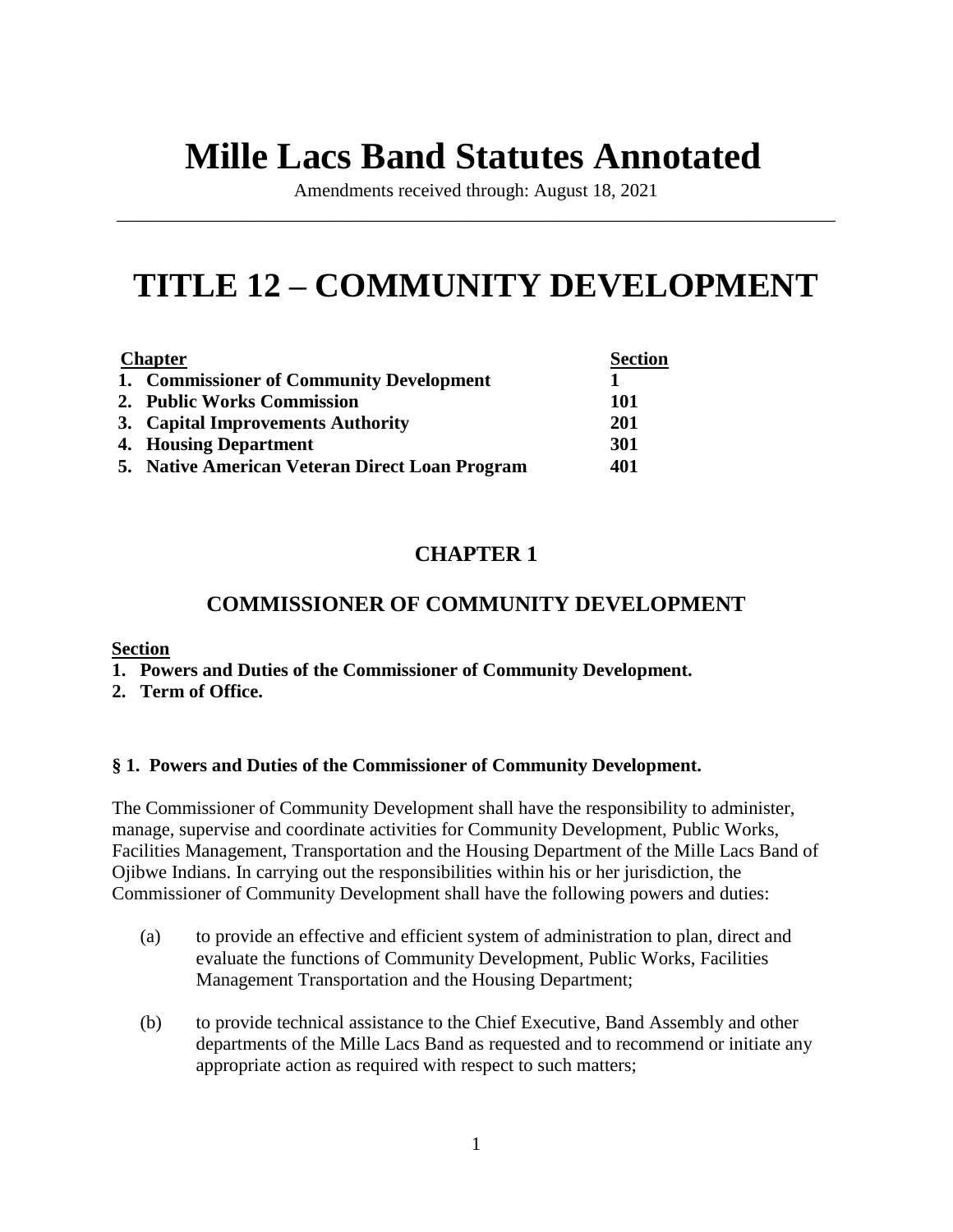- (c) to provide information to Band members and other members of the public on programs and services of the various departments under the jurisdiction of the Commissioner of Community Development;
- (d) to conduct investigations in order to ensure appropriate resolution of complaints of Band members as well as the general public and order specific actions when justified not inconsistent with other applicable law;
- (e) to supervise employees, assign or delegate tasks, define levels of expected performance, and evaluate the performance of department heads and staff not inconsistent with other applicable law;
- (f) to prepare and recommend operating and capital improvement budgets for the Band, including but not limited to construction and maintenance projects as well as equipment acquisition and replacement;
- (g) to oversee the Debris Clearance and Restoration portion of an Emergency Operation Plan and coordinate responsibilities for a Blizzard Emergency Preparedness Plan;
- (h) to develop, oversee and chair Community Development Committees;
- (i) to develop and coordinate a Facilities Management Plan on behalf of the Mille Lacs Band of Ojibwe, and direct the maintenance of all Band Facilities not inconsistent with other applicable law;
- (j) to negotiate contracts on behalf of the Mille Lacs Band of Ojibwe and when authorized to do so by Band Statute to enter into such contracts not otherwise inconsistent with other applicable law;
- (k) to inspect and ensure the safety of all buildings and facilities within the jurisdiction of the Mille Lacs Band of Ojibwe and to condemn the same when appropriate;
- (l) To acquire through gift, lease, purchase, in the name of the Band, lands or any interest in lands deemed suitable for the future interests of the Band;
- (m) to obtain through grant proposals funds that may be available to meet the housing and community needs of the Band;
- (n) to ensure that all contractors and/or any sub-contactor comply with minimum wage and maximum hours of labor or any attached conditions as stipulated in any agreement relating to a federal, state or agency financial assistance housing program;
- (o) to develop a Strategic Housing Plan that meets the Band's Housing vision and mission and ensure that the Housing Board approves the same with ratification by Band Assembly before implementation;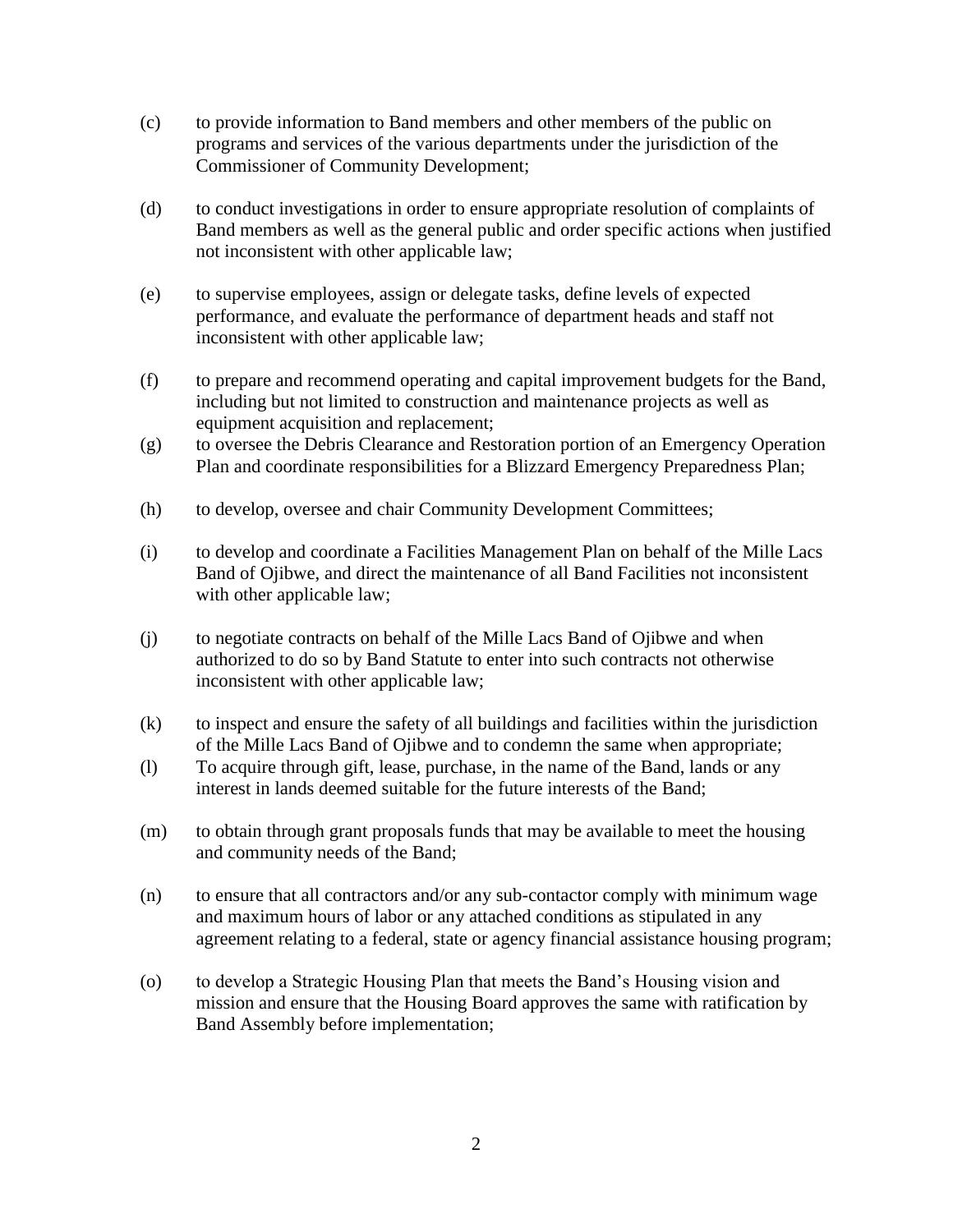- (p) to develop Housing Policies that meets the Band's Housing vision and mission and ensure that the Housing Board approves the same with ratification by Band Assembly;
- (q) to join or cooperate with any other public housing agency or agencies operating under the laws or ordinance of a state or another tribe for the purpose of financing, planning, undertaking, owning, constructing, operating or contracting with respect to a housing project(s) serving Band Members;
- (r) to lease property from the Band and others, for such periods as are authorized by law, and to hold and manage or to sublease the same;
- (s) to serve Band members through home loans, renovation loans or any new housing program loan as stipulated by loan agreement; and
- (t) to purchase insurance from any stock or mutual company for any property or against any risk or hazards.

#### **Source:**

Band Ordinance 61-21, § 4.

# **§ 2. Term of Office.**

The Commissioner of Community Development shall serve a four-year term of office expiring June 30, 1999 and on this date every four years hence.

# **Historical and Statutory Notes**

#### **Source:**

Band Ordinance 61-21, § 4.

# **CHAPTER 2**

# **PUBLIC WORKS COMMISSION**

| <b>Subchapter</b> |                          | <b>Section</b> |
|-------------------|--------------------------|----------------|
|                   | 1. General Provisions    | <b>101</b>     |
|                   | 2. Bylaws                | 201            |
|                   | 3. Rules and Regulations | <b>301</b>     |
|                   | 4. Plan of Operation     | 401            |
|                   | 5. Policies              | 501            |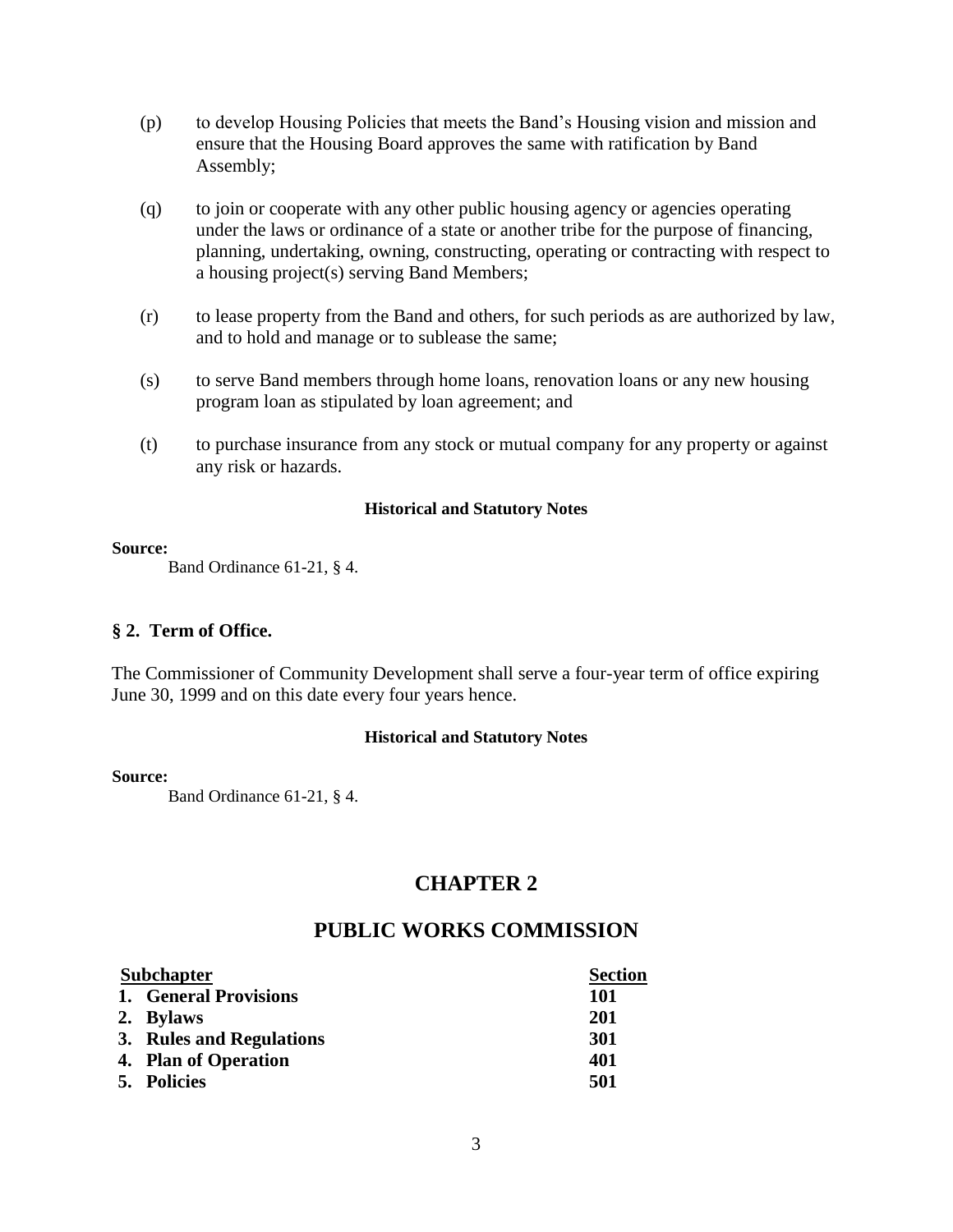# **SUBCHAPTER 1**

# **GENERAL PROVISIONS**

# **Section**

- **101. Charter.**
- **102. Board of Supervisors.**
- **103. Regulation and Maintenance of Utilities.**
- **104. Construction and Operation of Utilities.**
- **105. Licenses and Permits.**
- **106. Bylaws.**
- **107. Public Works Association.**
- **108. Rates, Charges, and Fees.**
- **109. Failure to Submit Payment.**
- **110. Employees.**
- **111. Service Contracts.**
- **112. Obligations.**
- **113. Vesting of Property Upon Dissolution.**
- **114. Uniform System of Records and Accounting.**
- **115. Administrative Regulations.**
- **116. Meetings.**

# **§ 101. Charter.**

- (a) A commission to be known as the Mille Lacs Band of Ojibwe Public Works Commission is hereby chartered within the Executive Branch of Band Government. The Public Works Commission shall have the powers enumerated within this Chapter and as expressly delegated by the Band Assembly. The Commission shall be within the subject matter jurisdiction of the Commissioner of Community Development.
- (b) The Commission shall be a body politic which is an instrumentality of the Mille Lacs Band of Chippewa Indians with the right to initiate, and defend the Commission in, any legal action before any court of competent jurisdiction.

# **Historical and Statutory Notes**

# **Source:**

Band Ordinance 61-21, § 4.

# **§ 102. Board of Supervisors.**

(a) The governing body of the Public Works Commission shall be a five member Board of Supervisors, with each member having the title of Supervisor and one vote at regular and special meetings. The Board shall ensure accurate record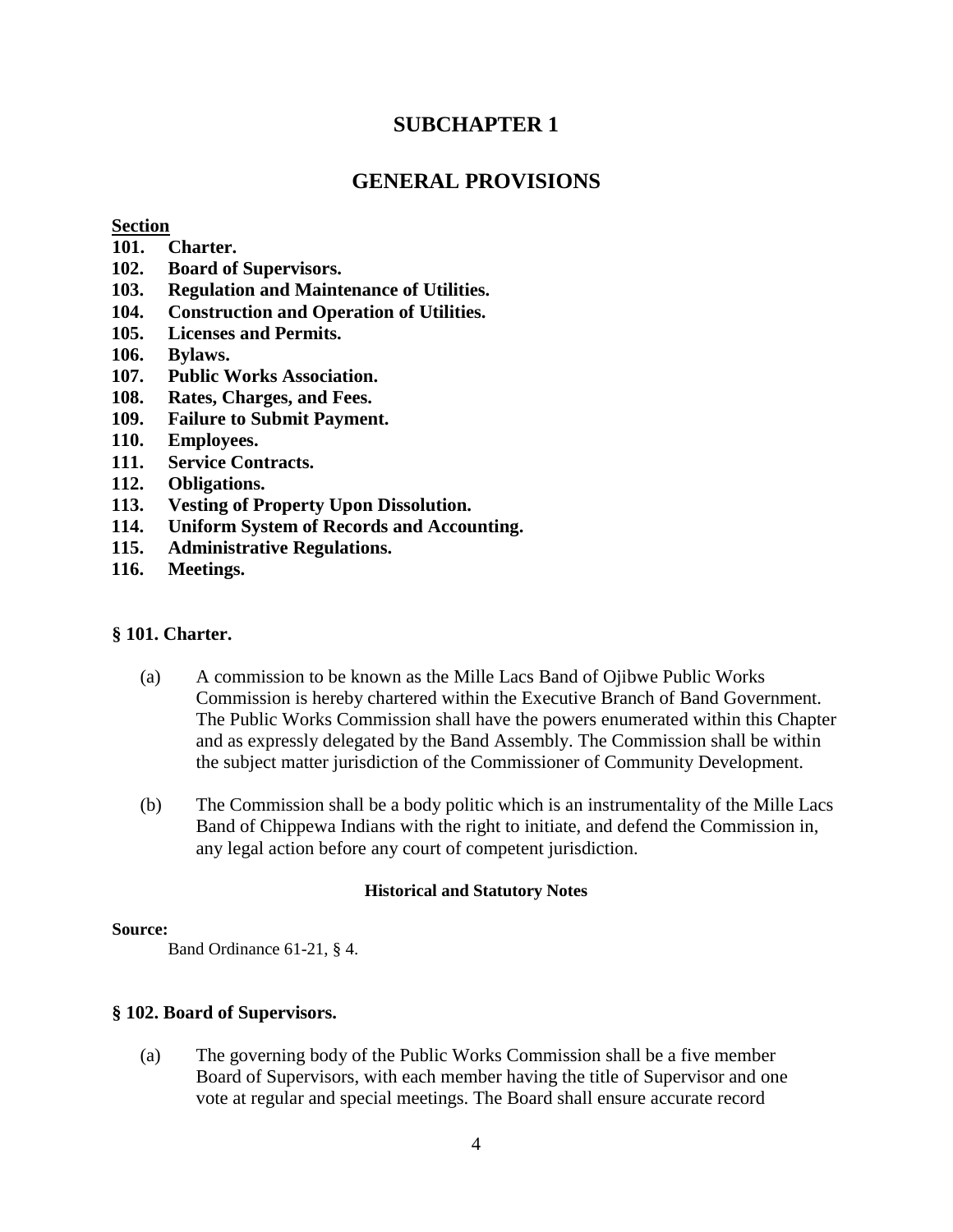keeping of all meetings and all transcripts thereof. Such records shall be prima facie evidence of the facts therein stated.

- (b) The Public Works Administrator shall be the Chair of the Board of Supervisors and ensure the lawful operation of the Commission. The Director of Operations for Public Works shall also be a member of the Board. The Chief Executive shall nominate three individuals from the Band membership as Supervisors who shall be confirmed by the Band Assembly. The terms of office shall be perpetual.
- (c) Any Supervisor may be removed from office for just cause as determined by 4 MLBS § 15(g).
- (d) In exercising any powers granted in this chapter, no Supervisor shall be immune from any liability which arises from the willful, knowledgeable and unacceptable performance of their duties.

# **Historical and Statutory Notes**

# **Source:**

Band Ordinance 61-21, § 4.

# **§ 103. Regulation and Maintenance of Utilities.**

The Public Works Commission shall have the power to regulate and maintain Band-owned and operated utilities. The Commission shall have jurisdiction over any and all matters pertaining to such utilities.

# **Historical and Statutory Notes**

# **Source:**

Band Ordinance 61-21, § 4.

# **§ 104. Construction and Operation of Utilities.**

The Commission shall have the power, subject to Band Assembly approval, to construct, own and operate facilities for the provision of utility services. This authority includes the power to enter into any and all related contracts and agreements.

# **Historical and Statutory Notes**

**Source:**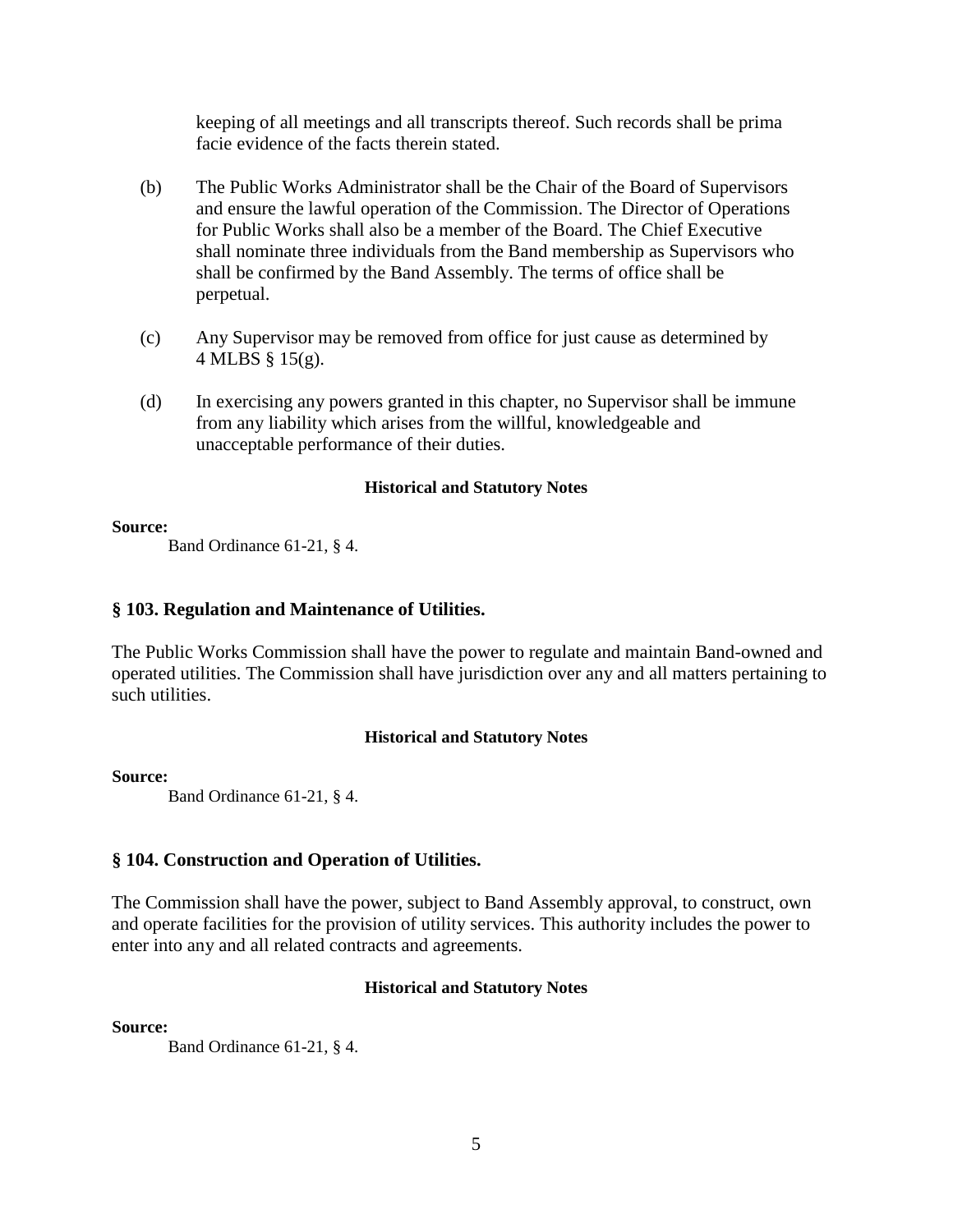# **§ 105. Licenses and Permits.**

The Commission shall have the power to issue licenses and permits in connection with the operation and maintenance of utility facilities and to establish fees for such licenses or permits. The issuance of a license or permit by the Public Works Commission does not exempt any person or vendor from any other provisions of the Mille Lacs Band Statutes Annotated requiring procurement of licenses or permits.

# **Historical and Statutory Notes**

**Source:**

Band Ordinance 61-21, § 4.

# **§ 106. Bylaws.**

The Commission shall adopt a set of Bylaws, which shall be distributed to the membership of the Commission. A copy of the Bylaws shall be available for inspection by the membership of the Association at each office of the Commission.

# **Historical and Statutory Notes**

# **Source:**

Band Ordinance 61-21, § 4.

# **§ 107. Public Works Association.**

The Commission shall have the power to establish membership in the Mille Lacs Band of Chippewa Indians-Public Works Association. Each person who resides on trust, allotted or private property within the jurisdiction of the Band shall enroll in the Association.

# **Historical and Statutory Notes**

**Source:**

Band Ordinance 61-21, § 4.

# **§ 108. Rates, Charges, and Fees.**

The Commission shall have the power to establish and collect rates, charges and fees for the services provided by the Commission in the manner prescribed by its Bylaws.

# **Historical and Statutory Notes**

# **Source:**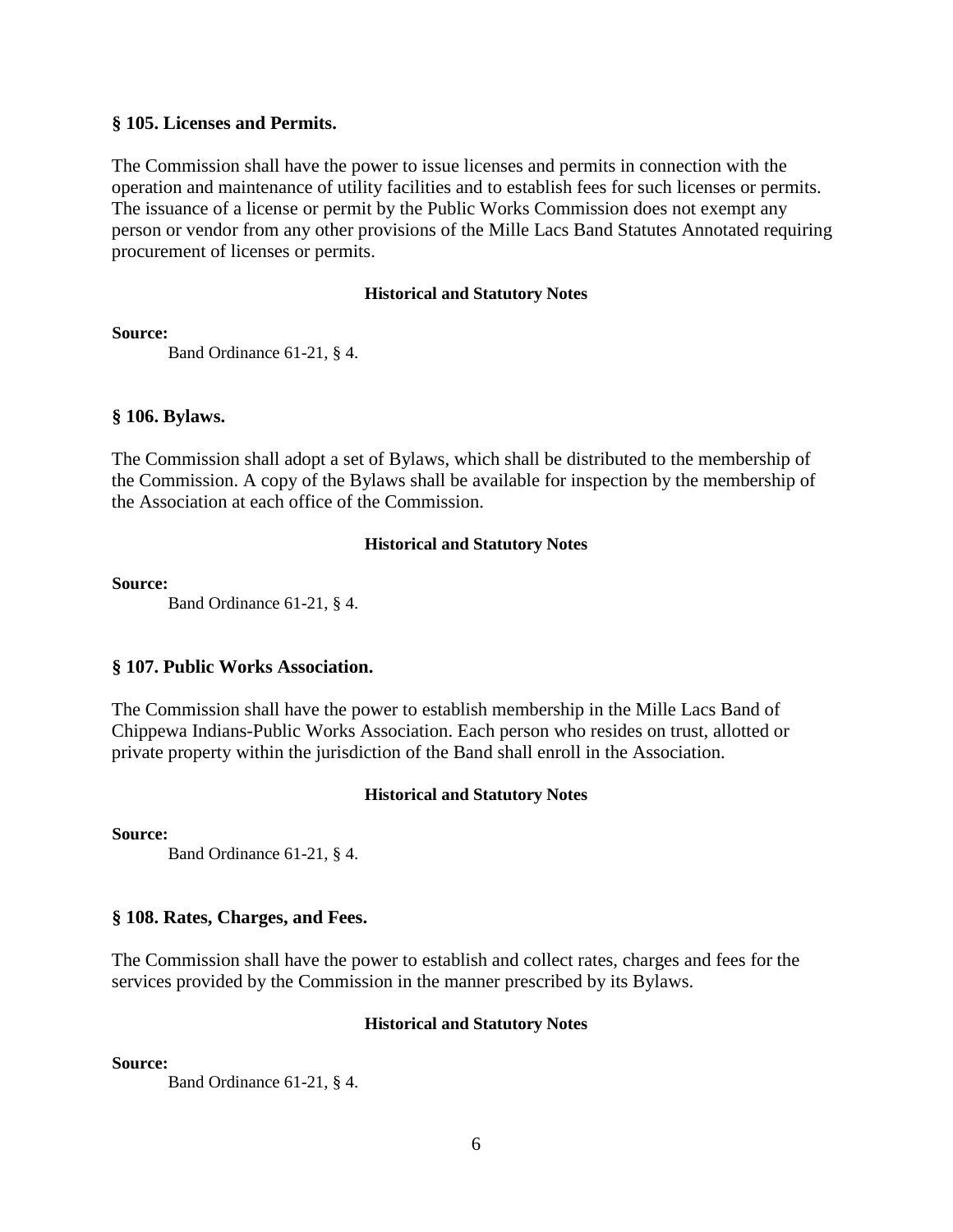# **§ 109. Failure to Submit Payment.**

The Commission shall have the power to withhold service from any person who fails to submit payment for any fee legally established.

# **Historical and Statutory Notes**

**Source:**

Band Ordinance 61-21, § 4.

# **§ 110. Employees.**

The Commission shall have the power to employ qualified individuals, who shall be employees of the Band.

# **Historical and Statutory Notes**

# **Source:**

Band Ordinance 61-21, § 4.

# **§ 111. Service Contracts.**

The Commission shall have the power to contract in writing with individuals for service to any utility facility provided sufficient funds for payment for such service exist.

# **Historical and Statutory Notes**

# **Source:**

Band Ordinance 61-21, § 4.

# **§ 112. Obligations.**

- (a) Subject to the limitations set forth in this section, the Commission shall have the authority to borrow money and incur indebtedness by issuing obligations, in its own name or in the name of and on behalf of the Mille Lacs Band of Chippewa Indians, for purposes of acquiring, constructing, maintaining, managing and improving utility systems on all property within the territorial jurisdiction of the Band consistent with the purposes of the Commission. Such obligations shall be issued and sold in the manner, amount and form and shall bear interest at the rate or rates set by the Commission. Each such obligation must be approved by the Band Assembly prior to its issuance.
- (b) All such obligations shall be payable solely: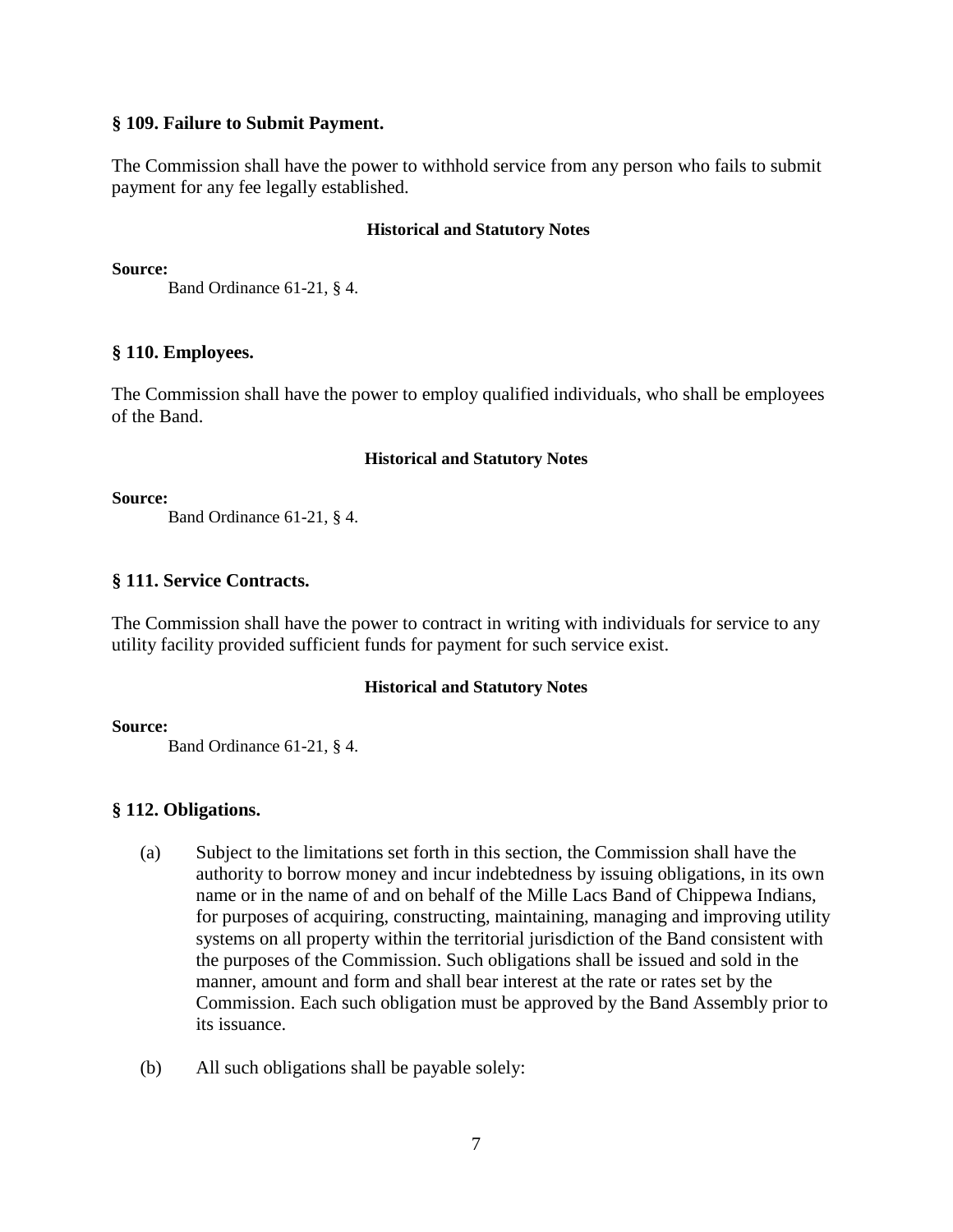- (1) from revenues, income, receipts and profits derived by the commission from its operation and management of utility systems for the Band;
- (2) from the proceeds of evidences of indebtedness issued and sold by the Commission which are payable solely from such revenues, income, receipts and profits; or
- (3) from federal or state grants or other money received by the Commission which are available therefor.
- (c) The Commission may pledge to the repayment of any such obligations, and the interest coming due thereon, any or all of the sources set forth in subsection (b), but is without power to pledge or encumber any other revenues, income or assets of the Mille Lacs Band of Chippewa Indians, or any other organization or instrumentality of the Band for the repayment of such obligations. The Band Assembly may, if deemed to be in the best interests of the Band to do so, pledge to the payment of any such obligations, or authorize any organization or instrumentality of the Band to pledge to the payment of such obligations, such specific revenues, income or assets of the Band or such organization or instrumentality as it may deem appropriate. In any event, no such obligations shall be payable from, nor be a charge upon, any funds other than the revenues specifically pledged to the payment thereof, nor shall the Band be liable thereon other than to the extent specifically provided in accordance with this section, and such limitation shall be expressly stated in each such obligation.
- (d) The Commission, with the approval of the Band Assembly, may provide for the refunding of any obligation of the Commission through the issuance of other obligations of the Commission, entitled to rights and priorities similar in all respects to those held by the obligations that are refunded.
- (e) In connection with the issuance of any obligation pursuant to this section the Commission is authorized to waive its sovereign immunity from suit should an action be commenced to enforce the terms of such obligation, and to consent to the jurisdiction of the courts of the United States of America or the State of Minnesota in connection with any such action; provided that the Commission is without power to waive the sovereign immunity of the Mille Lacs Band of Chippewa Indians, to consent to the jurisdiction of any court over the Band, or to consent to the levy of any judgment, lien or attachment upon any property or income of the Commission, the Band or any other organization or instrumentality of the Band other than that specifically pledged pursuant to subsection (c).

#### **Source:**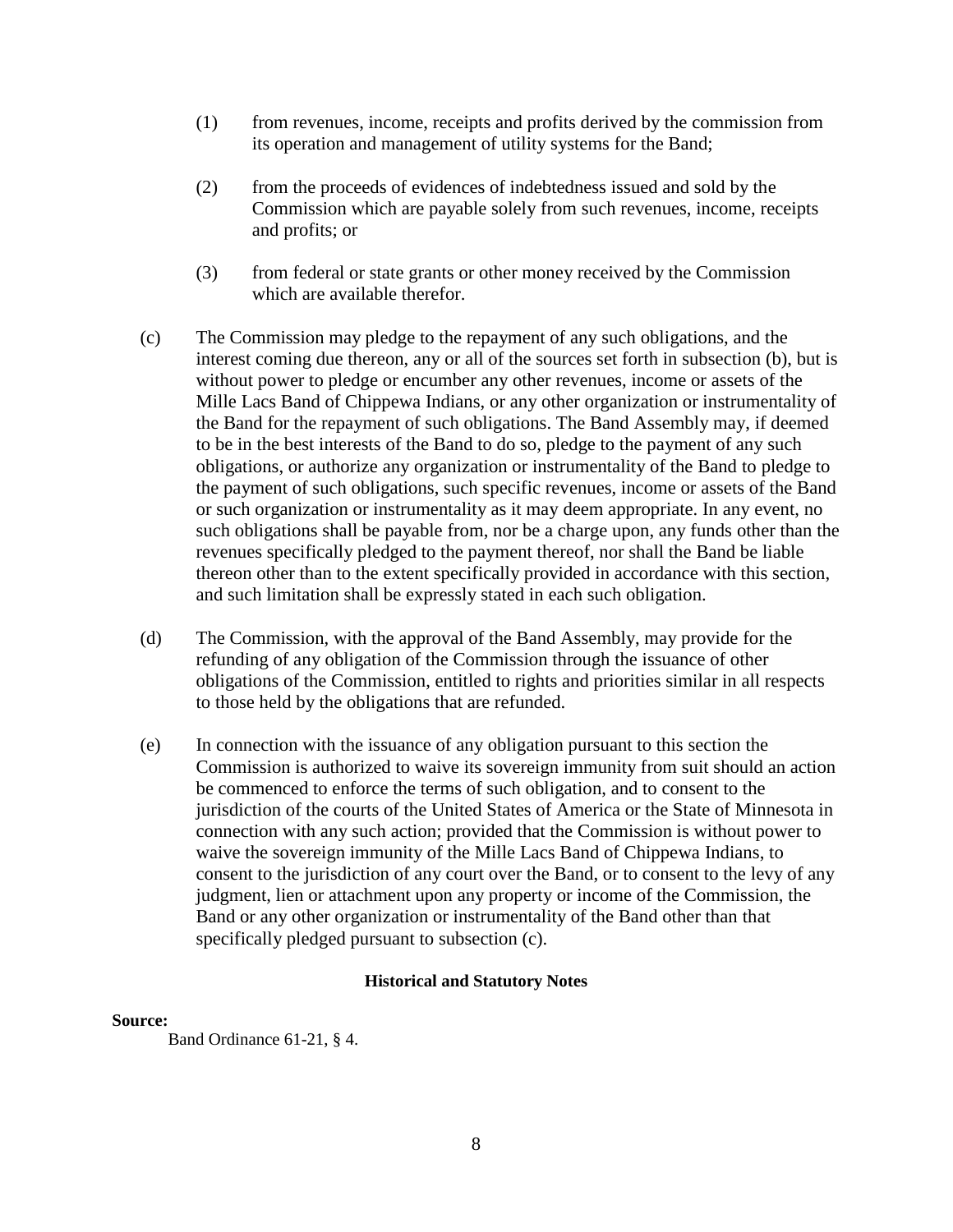# **§ 113. Vesting of Property Upon Dissolution.**

Upon dissolution of the Commission, the title to all property owned by it shall vest in and become the property of the Band.

#### **Historical and Statutory Notes**

**Source:**

Band Ordinance 61-21, § 4.

# **§ 114. Uniform System of Records and Accounting.**

The Commission shall prescribe to the financial record system established by the Secretary of Treasury for the Mille Lacs Band of Chippewa Indians.

#### **Historical and Statutory Notes**

**Source:**

Band Ordinance 61-21, § 4.

# **§ 115. Administrative Regulations.**

The Commission shall have the power to make administrative rules and regulations consistent with those established by the Band Assembly. Enforcement responsibility shall rest with the Chief Executive of the Band.

# **Historical and Statutory Notes**

#### **Source:**

Band Ordinance 61-21, § 4.

# **§ 116. Meetings.**

The Board of Supervisors of the Commission shall meet monthly with an agenda prepared in advance by the Public Works Administrator. All proceedings of the Board shall be open to the public except when an executive session is authorized by unanimous vote of the Board. All proceedings shall be documented in writing and copies distributed to the Chief Executive and Band Assembly not more than five days following any meeting.

# **Historical and Statutory Notes**

**Source:**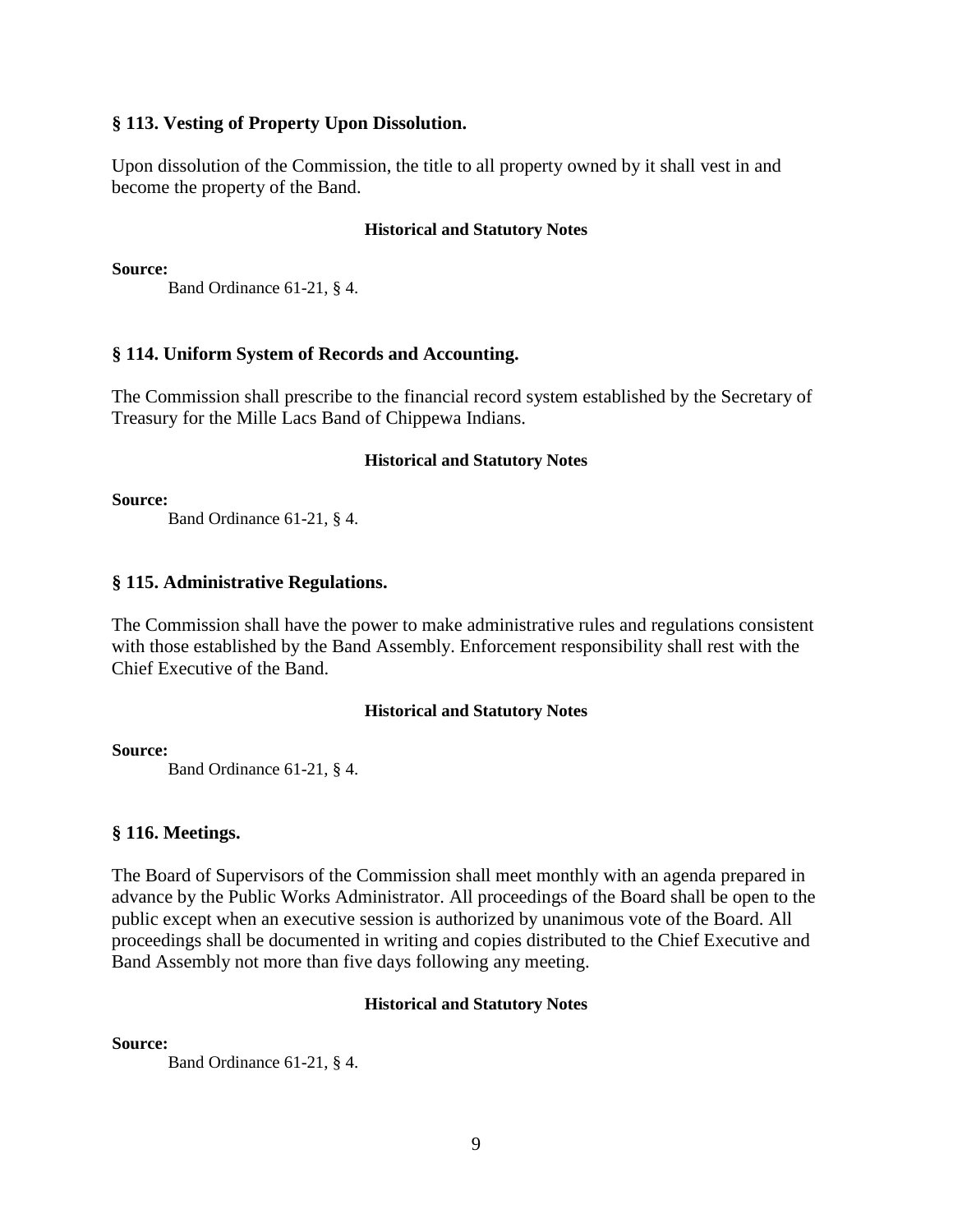# **SUBCHAPTER 2**

# **BYLAWS**

# **Section**

- **121. Establishment of Bylaws.**
- **122. Name and Offices.**
- **123. Fiscal Year.**
- **124. Public Works Association Membership.**
- **125. Association Meetings.**
- **126. Management of Commission Affairs.**
- **127. Appointment and Terms of Board.**
- **128. Vice-Chair and Secretary of Board.**
- **129. Compensation of Supervisors.**
- **130. Board Meetings.**
- **131. General Power of Board.**
- **132. Removal of Supervisors from Office.**
- **133. Powers and Duties of Chair.**
- **134. Powers and duties of Vice-Chair; Vacancy in Office of Chair.**
- **135. Powers and Duties of Secretary.**
- **136. Signatures.**
- **137. Accounting System.**
- **138. Rates and Charges for Utility Services.**
- **139. Alteration, Amendment, or Repeal of Bylaws.**
- **140. Sovereign Immunity.**

# **§ 121. Establishment of Bylaws.**

The Band Assembly hereby establishes the following Bylaws for the Commission.

# **Historical and Statutory Notes**

**Source:**

Band Ordinance 61-21, § 4.

# **§ 122. Name and Offices.**

The name of the Commission shall be the Mille Lacs Band of Chippewa Indians-Public Works Commission. The principal office of the Commission shall be on the Mille Lacs Reservation at Vineland, Minnesota, Mille Lacs County. The Commission may also have an office at such other place or places as the Commission may direct or as the operation of the Commission may require.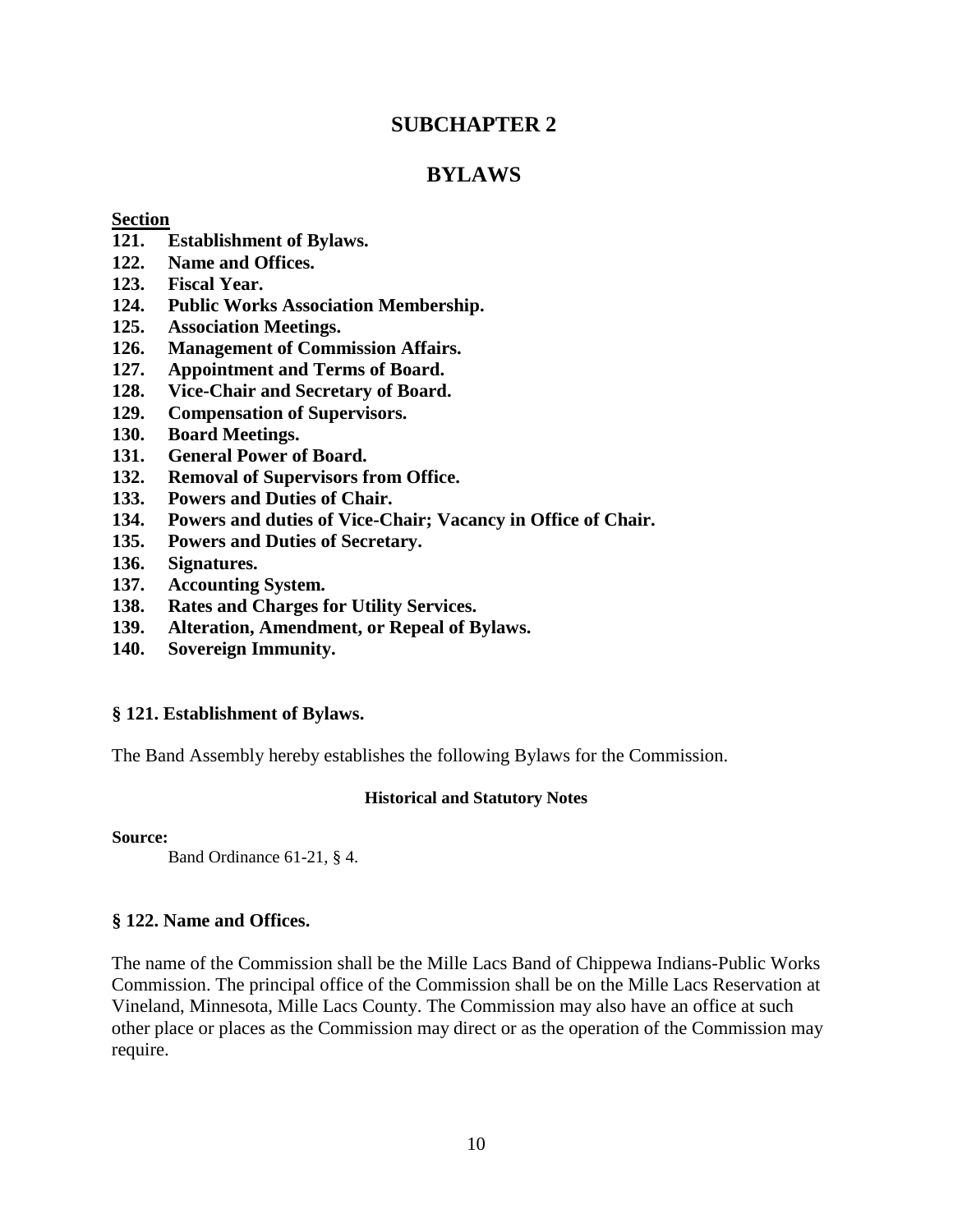**Source:**

Band Ordinance 61-21, § 4.

# **§ 123. Fiscal Year.**

The fiscal year of the Commission shall begin on the first day of October and end the last day of September of each succeeding year.

#### **Historical and Statutory Notes**

**Source:**

Band Ordinance 61-21, § 4.

# **§ 124. Public Works Association Membership.**

All adult members of the Mille Lacs Band who are enrolled on the Minnesota Agency census roll of the Bureau of Indian Affairs and who reside on trust, allotted or private property within the jurisdiction of the Band shall be considered voting members of the Public Works Association. Each member shall be entitled to one vote. Members may, by vote, express a nonbinding preference on any issue within the subject matter jurisdiction of the Commission. Voting by proxy will not be permitted. The rights, privileges and obligations of all members of the Association shall be equal. For the purposes of this provision, adult shall mean a Band member who is eighteen (18) years of age or older.

#### **Historical and Statutory Notes**

#### **Source:**

Band Ordinance 61-21, § 4.

# **§ 125. Association Meetings.**

- (a) The annual meeting of the Association shall be held at the Government Center, HCR 67, Vineland, Minnesota, County of Mille Lacs, on the second Thursday of October of each year. The meeting shall be called for the purpose of receiving the annual reports of Supervisors and the transaction of other business. This section shall constitute sufficient notice of the annual meeting.
- (b) Special meetings of the Association may be called at any time by the Chair of the Board or upon written petition to the Chair signed by 20% of the membership of the Association. The purpose of every special meeting shall be stated in the notice thereof, and no business shall be transacted except as is specified in the notice. A written notice of the special meeting shall be posted in public places at least ten  $(10)$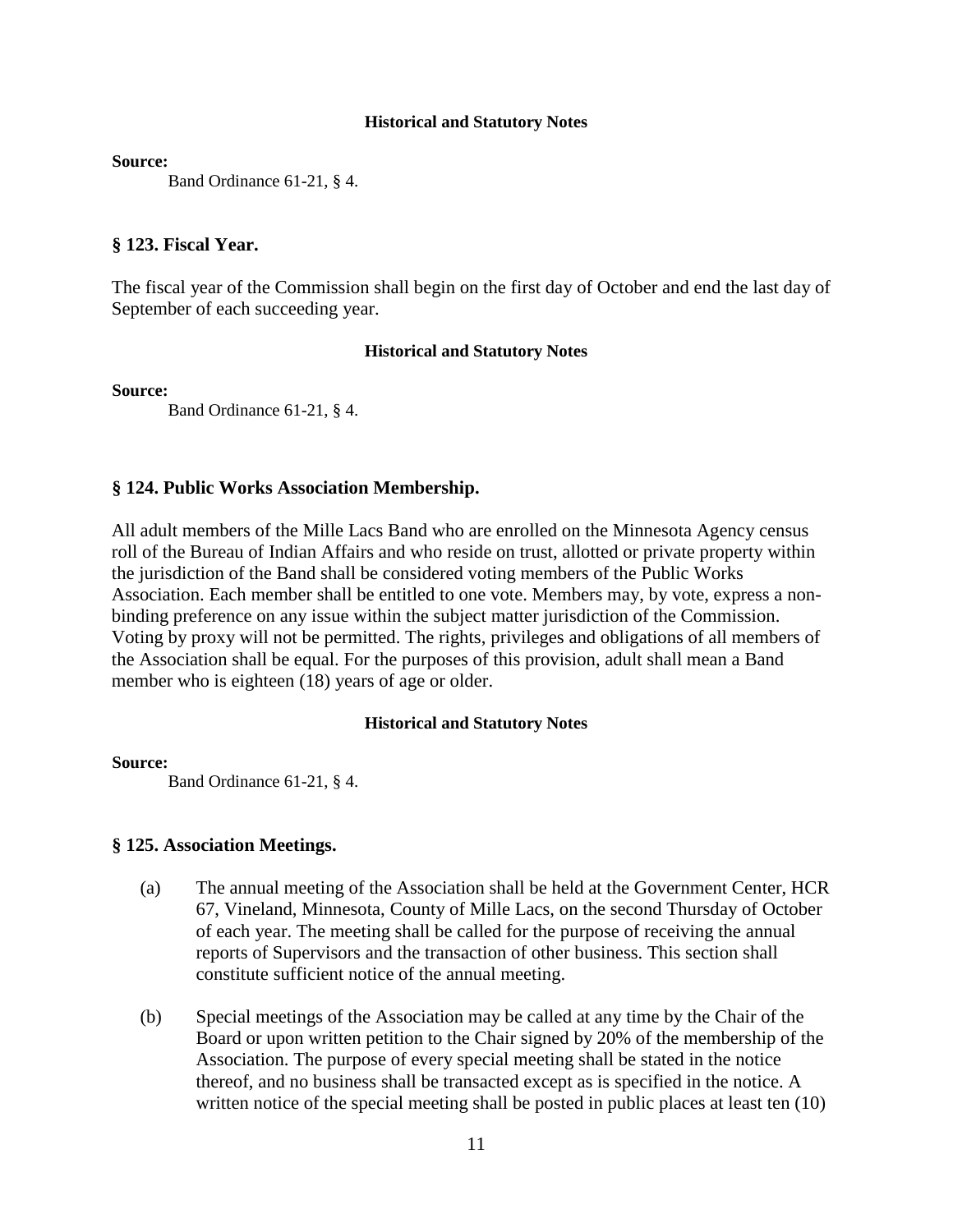days prior to the meeting, and shall include the nature, time, place and purpose of the meeting.

- (c) At least twenty-five (25) voting members of the Association present at a duly called meeting shall constitute a quorum for the transaction of Association business. In the event that a quorum is not present, informational packages shall be mailed to the membership.
- (d) Robert's Rules of Order shall govern at all meetings of the Association. All meetings of the Association held for the purpose of taking any action within the authority of the Association shall be open to the public, except that the public or any person may be excluded from a meeting for unduly interfering with the orderly conduct of business, in matters relating to personnel, in matters adjudicatory in nature, or in matters concerning purchases that can be made only from one source.

# **Historical and Statutory Notes**

#### **Source:**

Band Ordinance 61-21, § 4.

# **§ 126. Management of Commission Affairs.**

The business and affairs of the Commission shall be managed by a board of five (5) Supervisors. The powers of the Commission are prescribed in 12 MLBS § 103 et seq.

# **Historical and Statutory Notes**

# **Source:**

Band Ordinance 61-21, § 4.

# **§ 127. Appointment and Terms of Board.**

The Board shall be appointed and have such terms as prescribed in 12 MLBS § 102(b).

# **Historical and Statutory Notes**

# **Source:**

Band Ordinance 61-21, § 4.

# **§ 128. Vice-Chair and Secretary of Board.**

The Board shall elect by ballot a Vice-Chair and Secretary from the three Supervisors nominated by the Chief Executive, each of whom shall hold office until appointment and qualification of their successor, unless sooner removed by resignation or for just cause.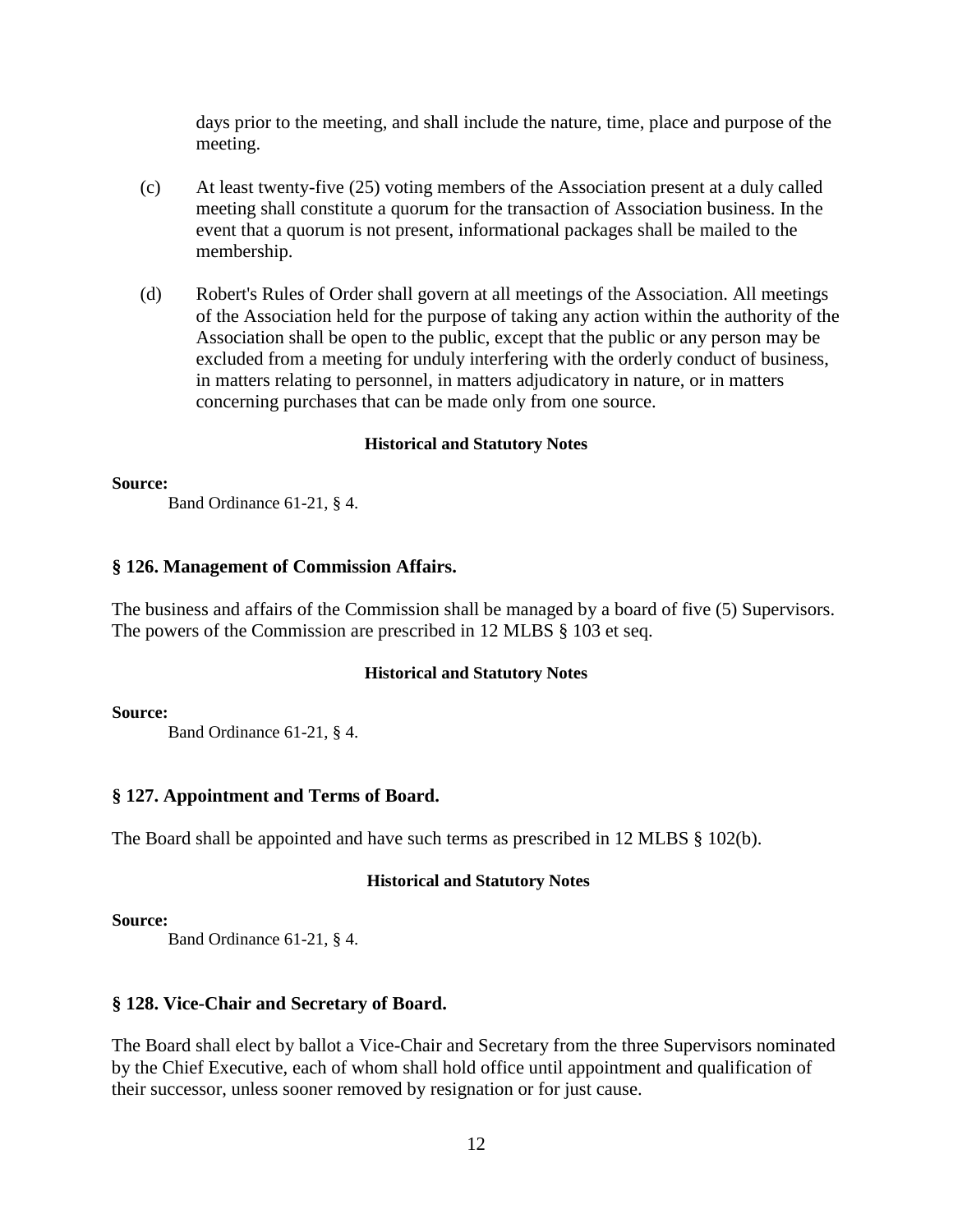**Source:**

Band Ordinance 61-21, § 4.

#### **§ 129. Compensation of Supervisors.**

The members of the Board shall receive no compensation for their service as Supervisors other than reimbursement for reasonable travel expenses.

## **Historical and Statutory Notes**

**Source:**

Band Ordinance 61-21, § 4.

# **§ 130. Board Meetings.**

The Board shall hold meetings at such regular intervals as prescribed by law. A majority of the Board present in person at the meeting shall constitute a quorum for the conduct of business.

#### **Historical and Statutory Notes**

**Source:**

Band Ordinance 61-21, § 4.

#### **§ 131. General Power of Board.**

The Board shall have the general power to act for the Commission in any manner not prohibited by this subchapter or the Mille Lacs Band Statutes Annotated.

#### **Historical and Statutory Notes**

**Source:**

Band Ordinance 61-21, § 4.

## **§ 132. Removal of Supervisors from Office.**

Any Supervisor may be removed from office as prescribed in 12 MLBS § 102(c).

#### **Historical and Statutory Notes**

#### **Source:**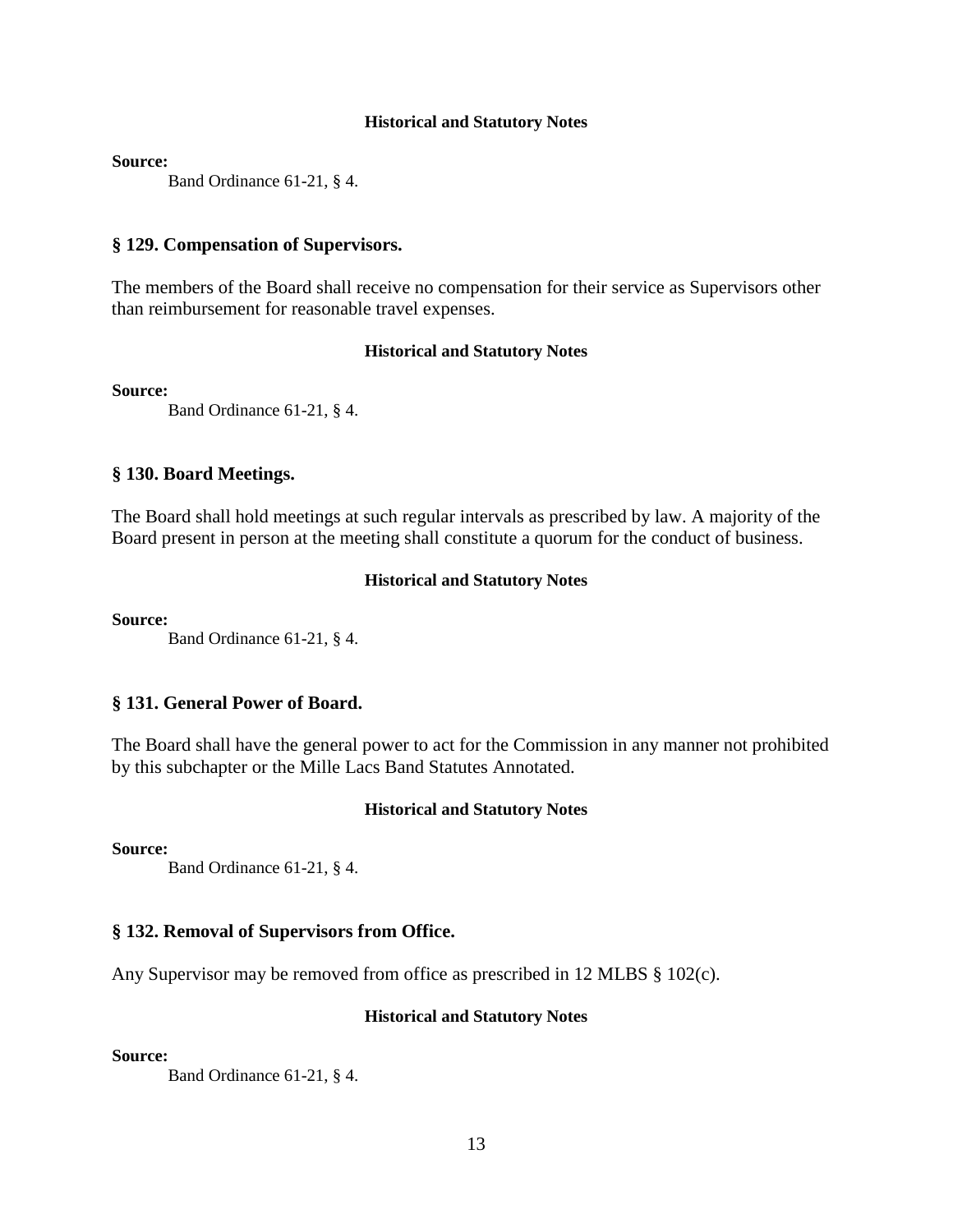# **§ 133. Powers and Duties of Chair.**

The Chair shall preside over all meetings of the Board of Supervisors and may call special meetings of the Board. The Chair shall have the power to perform such other duties as may be required by the Board.

# **Historical and Statutory Notes**

**Source:**

Band Ordinance 61-21, § 4.

# **§ 134. Powers and Duties of Vice-Chair; Vacancy in Office of Chair.**

The Vice-Chair, in the absence or disability of the Chair, shall perform the duties of the Chair. However, in case of the resignation or permanent disability of the Chair, the Board may declare the office vacant and select a successor to fill the position until a new Public Works Administrator is appointed.

# **Historical and Statutory Notes**

**Source:**

Band Ordinance 61-21, § 4.

# **§ 135. Powers and Duties of Secretary.**

The Secretary shall keep a record of the proceedings of all meetings of the Board. The Secretary shall serve or cause to be served the Bylaws of the Commission and shall make a full report of all matters and business pertaining to the office at the annual meeting, or at such other time or times as the Board may require. At the annual meeting, the Secretary shall submit a complete accounting for the past year and shall discharge such other duties as required by the Board.

# **Historical and Statutory Notes**

**Source:**

Band Ordinance 61-21, § 4.

# **§ 136. Signatures.**

The signatures of both the Chair and Secretary shall be required in order to bind the Commission for any lawful action taken by the Board.

# **Historical and Statutory Notes**

**Source:**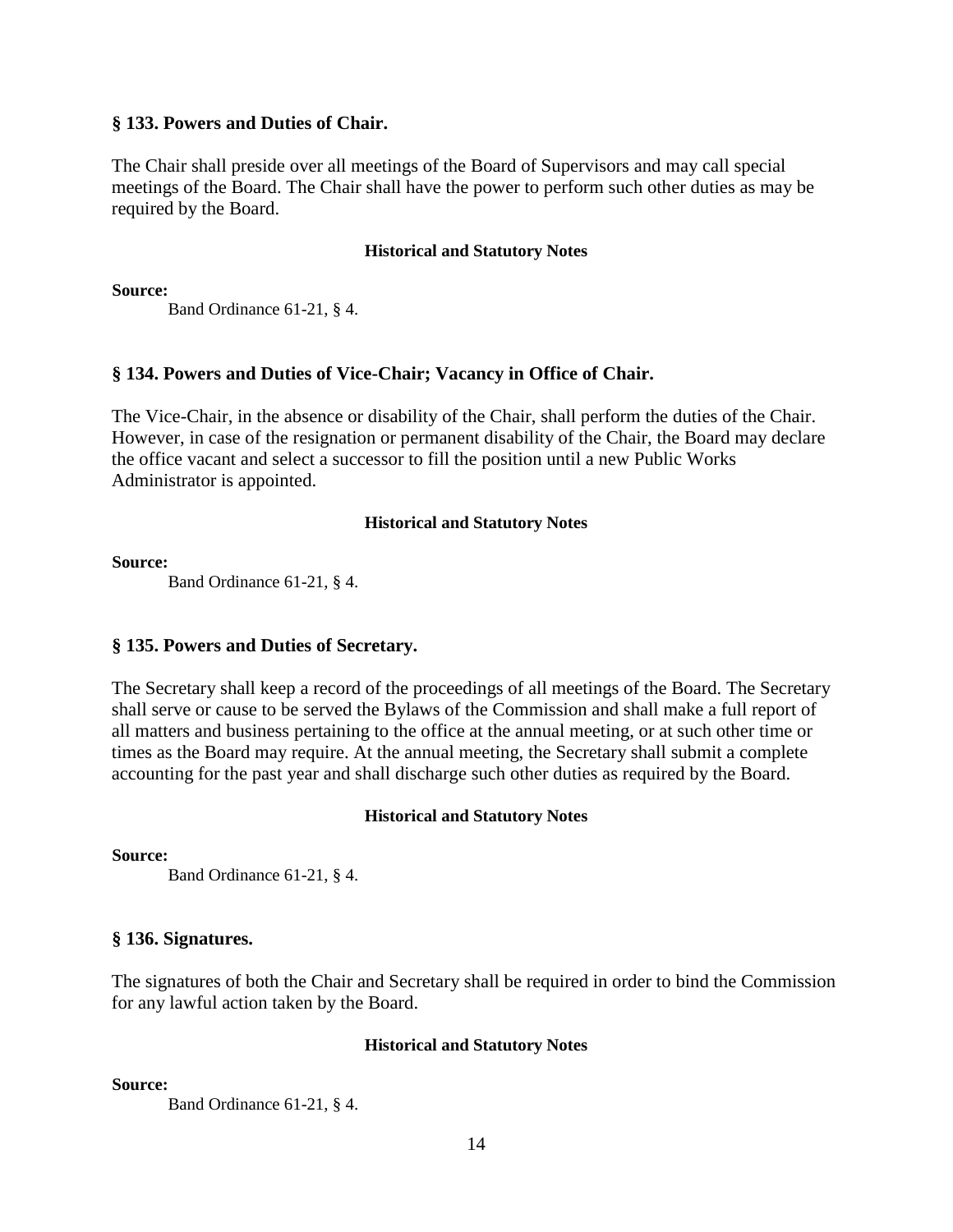# **§ 137. Accounting System.**

- (a) An accounting system shall be established as prescribed by 12 MLBS § 114, and include the implementation of Attachment P of OMB Circular A-102;
- (b) If the Commission shall at any time receive by way of grant any property of any Federal, State, Tribal or private agencies, the Board shall use the uniform system of records and accounting as prescribed in 12 MLBS § 114.

#### **Historical and Statutory Notes**

# **Source:**

Band Ordinance 61-21, § 4.

# **§ 138. Rates and Charges for Utility Services.**

All rates and charges for utility services shall be established by the Board of Supervisors. The Board may negotiate with large users of a particular utility service for special rates and charges provided that such rates are fair and equitable to all other users of Commission services. The Board shall review the established rate schedule of charges at least annually to ensure that sufficient income will be generated in the coming year to cover anticipated expenses. This determination shall be based on the previous year's actual expenses and the estimated budget for the coming year.

# **Historical and Statutory Notes**

**Source:**

Band Ordinance 61-21, § 4.

# **§ 139. Alteration, Amendment or Repeal of Bylaws.**

These Bylaws may be altered, amended or repealed. Any Bylaws that are altered, amended or repealed must be presented to the Band Assembly for ratification. New Bylaws may be adopted by a majority vote of the Board of Supervisors present at any regular or special meeting of the Board called for that specific purpose.

# **Historical and Statutory Notes**

# **Source:**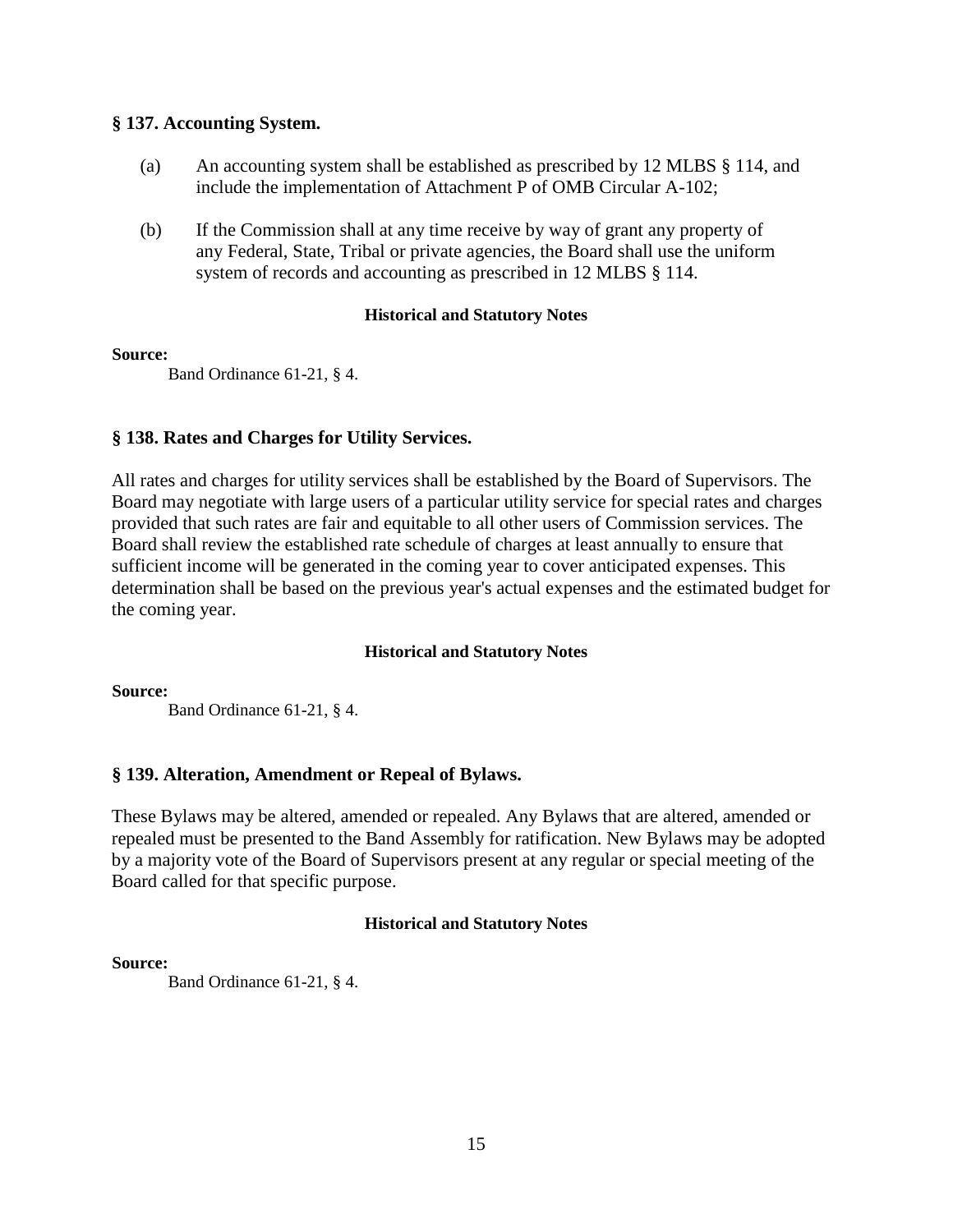# **§ 140. Sovereign Immunity.**

Nothing in these Bylaws shall be construed as a waiver of the sovereign immunity of the Mille Lacs Band of Chippewa Indians in any court of competent jurisdiction.

# **Historical and Statutory Notes**

**Source:**

Band Ordinance 61-21, § 4.

# **SUBCHAPTER 3**

# **RULES AND REGULATIONS**

# **Section**

- **141. Compliance with Bylaws.**
- **142. Application for Service.**
- **143. Water Service Generally.**
- **144. Multiple Water Services.**
- **145. Transfer of Water Prohibited.**
- **146. Connection with Private Water System; Inspection.**
- **147. Extension of Main and Service Lines.**
- **148. Maintenance of Water Lines.**
- **149. Maintenance of Sewer System; Liability for Property Damage.**
- **150. Sewer Service Charge.**
- **151. Billing for Water and Sewer Services.**

# **§ 141. Compliance with Bylaws.**

The Rules and Regulations in this subchapter are issued in compliance with the Bylaws of the Commission and are designed to govern the supplying and receiving of services rendered by the Commission. They are subject to change from time to time. If a provision of the Rules and Regulations should conflict with a provision of the Bylaws, the Bylaws shall prevail.

# **Historical and Statutory Notes**

# **Source:**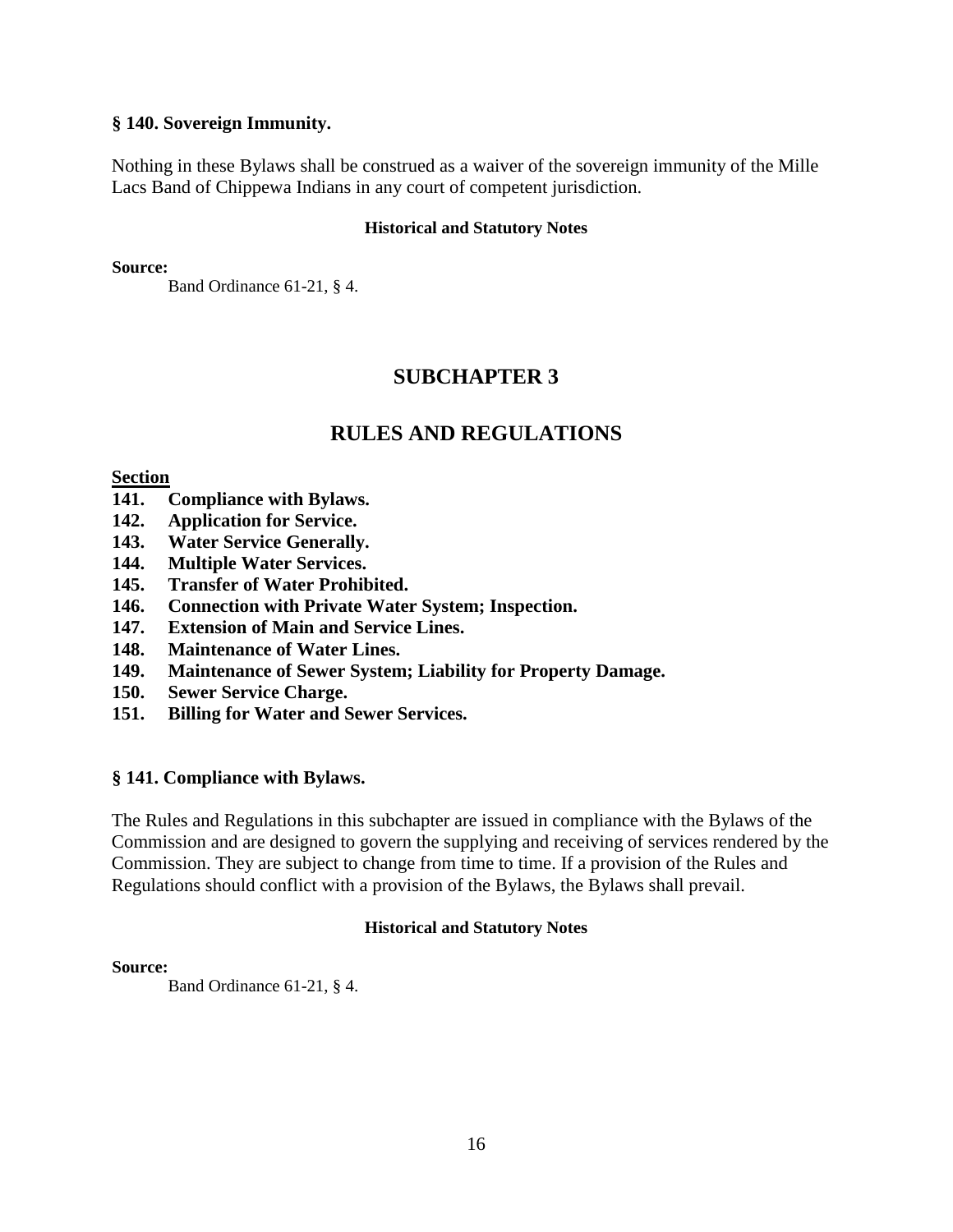# **§ 142. Application for Service.**

Application for service shall be made as provided by the Board of Supervisors. Upon review and approval of the application by the Board, a membership certificate shall be issued and service provided. The Board may enter into special service contracts in cases where the applicant has unusual service requirements.

# **Historical and Statutory Notes**

**Source:**

Band Ordinance 61-21, § 4.

# **§ 143. Water Service Generally.**

Water service shall consist of facilities to supply water at the normal operating pressure of the system to one residence or place of business. Water service shall be considered available when the Commission maintains the water supply at the normal pressure at the point of delivery in readiness for the member's use, regardless of whether or not the member made use of it, and charges shall be made for service as of this date.

# **Historical and Statutory Notes**

**Source:**

Band Ordinance 61-21, § 4.

# **§ 144. Multiple Water Services.**

One member may have more than one water service pursuant to rules established by the Board.

# **Historical and Statutory Notes**

**Source:**

Band Ordinance 61-21, § 4.

# **§ 145. Transfer of Water Prohibited.**

Water service is for the sole use of the member and the member's agents or tenants at the location where it is provided, and the transfer of water by any means to another dwelling or place of business is prohibited. With the exception of emergency conditions, the sharing or reselling of water is grounds for disconnection of water service by the Board.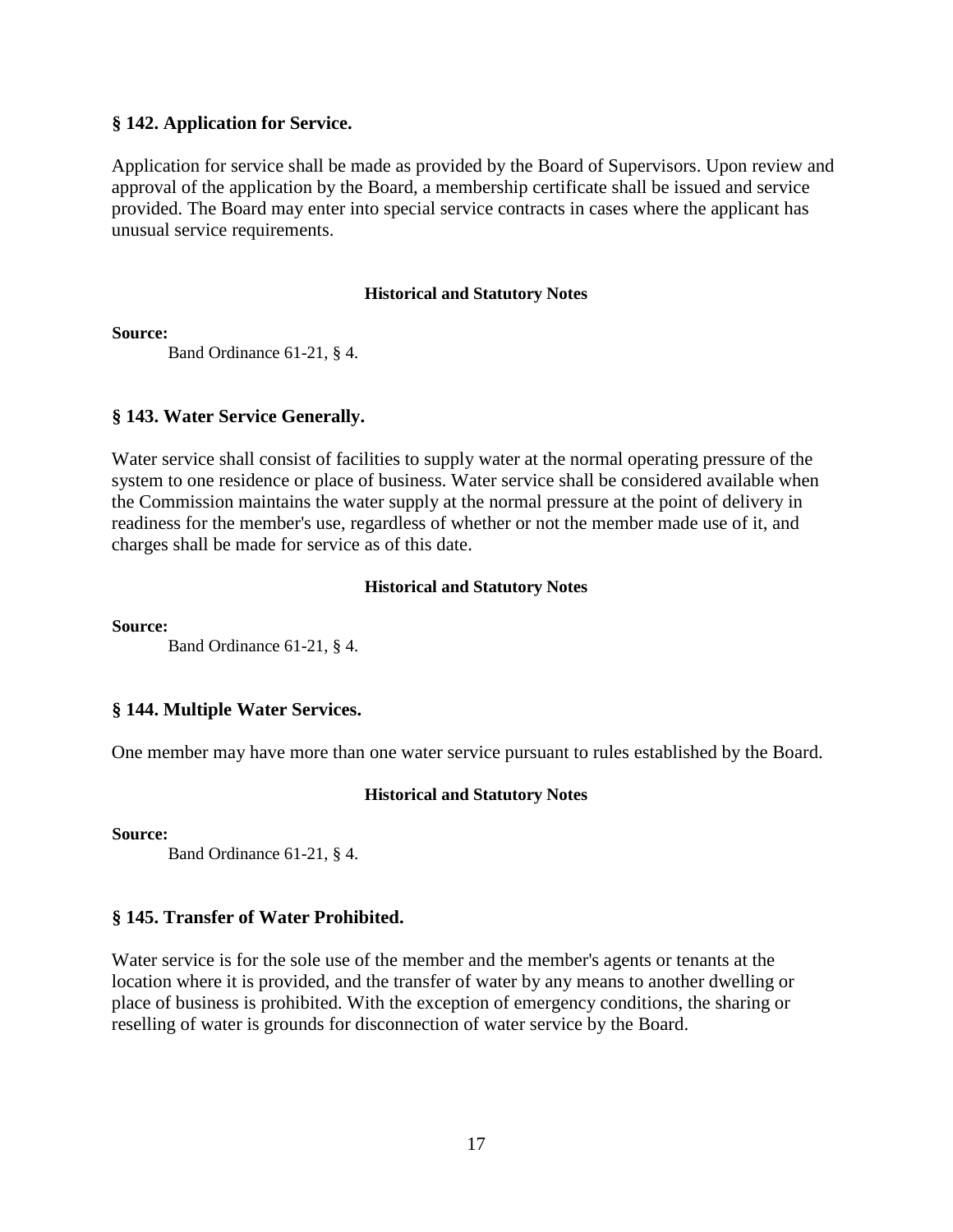**Source:**

Band Ordinance 61-21, § 4.

# **§ 146. Connection with Private Water System; Inspection.**

There shall be no physical connection between any private water system and the water service provided by the Commission. The Commission shall have the right, at all reasonable hours, to enter upon member's premises for the purpose of inspection and enforcement of this provision. Violation of this provision is cause for disconnection of a member's water service by the Board.

#### **Historical and Statutory Notes**

**Source:**

Band Ordinance 61-21, § 4.

# **§ 147. Extension of Main and Service Lines.**

Main and service lines laid beyond the member's existing water system must be installed to the Commission's specifications and be paid for by the individual installing such lines.

#### **Historical and Statutory Notes**

**Source:**

Band Ordinance 61-21, § 4.

# **§ 148. Maintenance of Water Lines.**

It is the responsibility of the Commission to maintain the water lines up to the curb stop, or if none, up to within five feet of the building. The building is the owner's responsibility, except for buildings that are being rented from the Housing Authority or the Mille Lacs Band.

# **Historical and Statutory Notes**

**Source:**

Band Ordinance 61-21, § 4.

# **§ 149. Maintenance of Sewer System; Liability for Property Damage.**

The collection system and treatment facilities utilized in any sewer service provided by the Commission shall be maintained in good repair and operating order at all times, if possible. The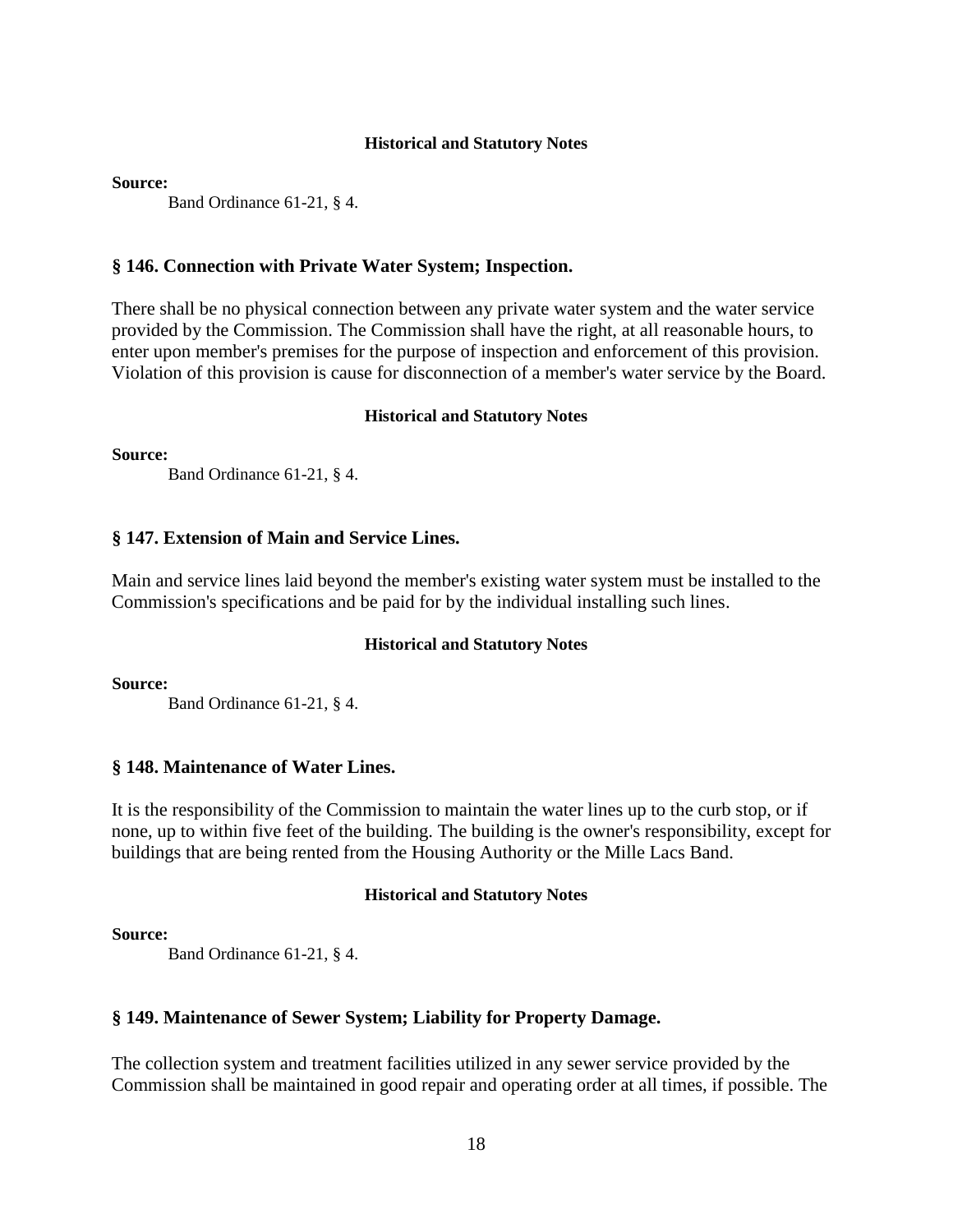Commission shall not be responsible for damage to members' property due to damage or malfunction of the facilities due to causes beyond its control.

# **Historical and Statutory Notes**

**Source:**

Band Ordinance 61-21, § 4.

# **§ 150. Sewer Service Charge.**

All members are subject to a sewer service charge as soon as sewer service is available at the point of delivery in readiness for the member's use, regardless of whether or not the member made use of it.

# **Historical and Statutory Notes**

**Source:**

Band Ordinance 61-21, § 4.

# **§ 151. Billing for Water and Sewer Services.**

Members shall be billed monthly for water and sewer services based upon approved rate schedules. Billing for water and sewer services shall be as provided for in 12 MLBS §§ 181, 182.

# **Historical and Statutory Notes**

**Source:**

Band Ordinance 61-21, § 4.

# **SUBCHAPTER 4**

# **PLAN OF OPERATION**

# **Section**

- **161. Operating Guidelines.**
- **162. Purpose of Commission.**
- **163. Address of Commission.**
- **164. Responsibilities of Commission.**
- **165. Maintenance Services.**
- **166. Amendment of Plan of Operation.**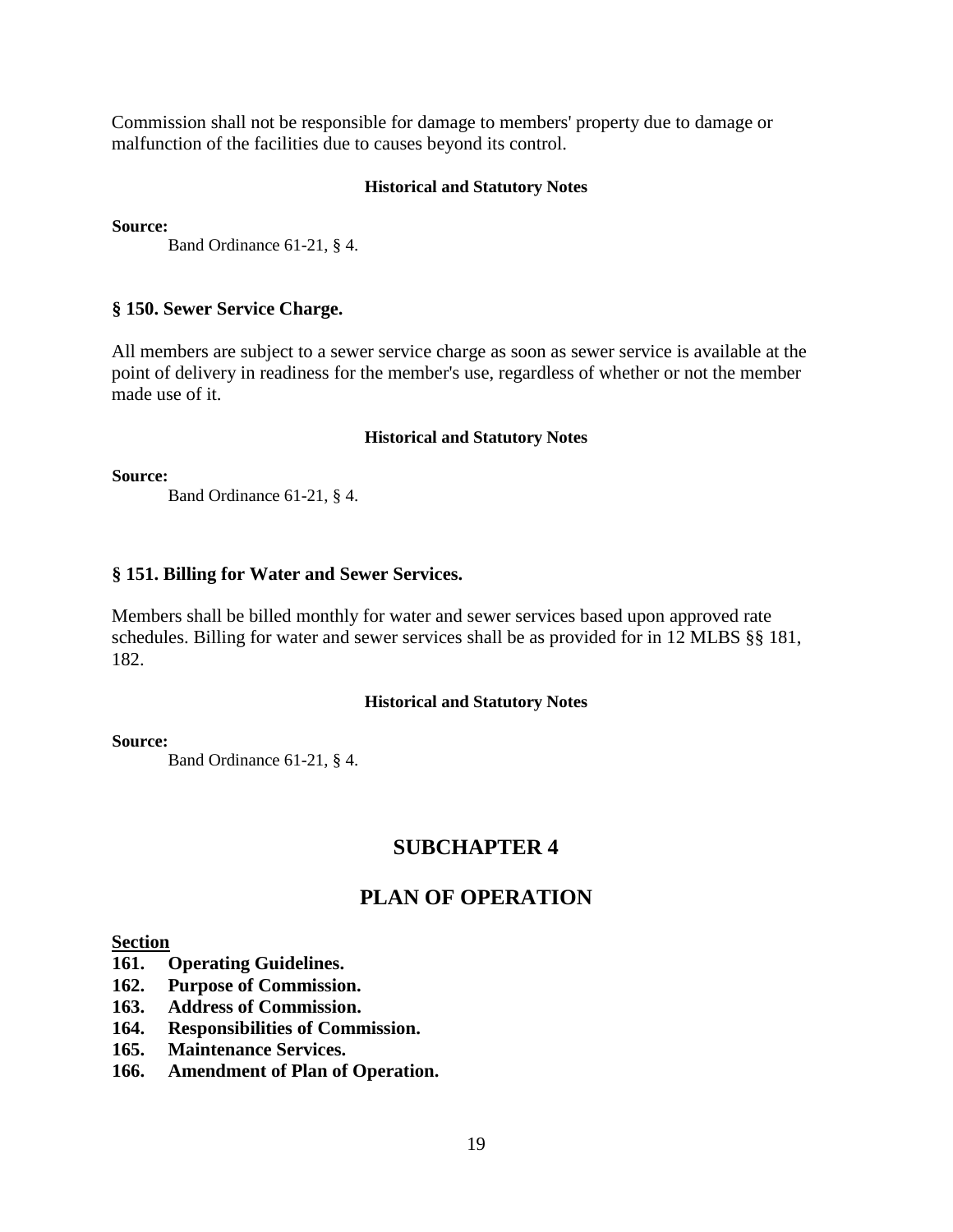# **§ 161. Operating Guidelines.**

The Plan of Operation and any amendments thereto shall serve as the operating guidelines for the Commission. The General Policies of the Plan of Operation are established as provided in this subchapter.

#### **Historical and Statutory Notes**

**Source:**

Band Ordinance 61-21, § 4.

# **§ 162. Purpose of Commission.**

The purpose of the Commission shall be to acquire, construct, manage, operate and maintain utility systems for the Mille Lacs Band of Chippewa Indians.

# **Historical and Statutory Notes**

#### **Source:**

Band Ordinance 61-21, § 4.

# **§ 163. Address of Commission.**

The Commission shall maintain an office in Vineland, Minnesota. Its address shall be: Public Works Commission, Mille Lacs Band of Chippewa Indians, HCR 67, Box 194, Onamia, Minnesota 56359.

# **Historical and Statutory Notes**

# **Source:**

Band Ordinance 61-21, § 4.

# **§ 164. Responsibilities of Commission.**

(a)

- (1) The Commission is responsible for providing safe, adequate water for a fee to those buildings connected to the mainlines of the community water system. Responsibility for maintenance will include water sources, storage tanks, controls, mainlines, valves and hydrants, and service lines up to the curb stops, or if none; up to within five feet of the building.
- (2) The Commission is responsible for providing sanitary disposal of domestic waste for a fee to those buildings connected to the mainlines of Band sewage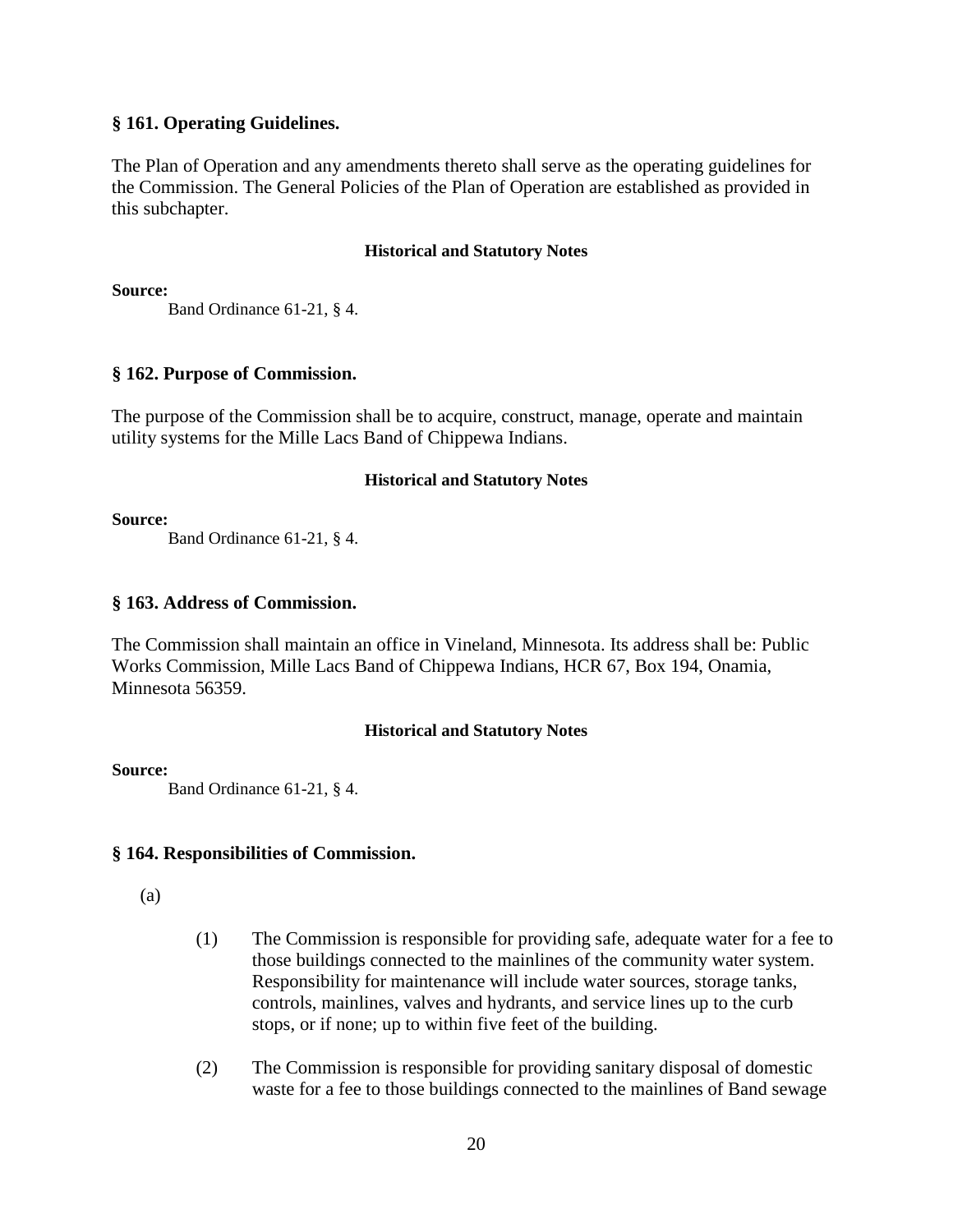systems. Responsibility for maintenance will include treatment facilities, pumping stations, mainlines and manholes, and service lines to the property lines only.

- (3) The remainder of the sewer and water service lines and interior building plumbing shall be the responsibility of the member, excluding buildings rented from the Housing Authority or the Band, which are the responsibility of the appropriate entity.
- (b) To ensure the provision of adequate water and sewage service to its members, the Commission shall retain qualified personnel on duty or on call at all times. The Commission shall respond in a timely manner to breakdowns and other emergencies.
- (c) Services for individual septic tank systems may be available at the Commission's discretion in areas within the territorial jurisdiction of the Commission. The Commission may elect to provide for the pumping of individual septic tanks for a fee. The Commission shall have no responsibility for this service except in instances of such elective pumping. The Commission cannot guarantee the operation of improperly designed, constructed or operated septic tank systems.
- (d) The Commission may elect, as resources permit, to perform certain plumbing repairs or new installations for a fee in those buildings served by one of the Commission's systems.
- (e) Private wells are the responsibility of the individual property owner, and the Commission cannot guarantee the operation of improperly designed, constructed or operated well systems or their water quality.
- (f) The Commission may, in its discretion, agree to perform construction, operation or maintenance services under contract with tribal, governmental, or private bodies.
- (g) In its discretion, the Commission may assume responsibility to provide other utility services and adopt regulations governing the provision of such other services.

# **Historical and Statutory Notes**

# **Source:**

Band Ordinance 61-21, § 4.

# **§ 165. Maintenance Services.**

The Commission shall develop and follow a regular schedule of maintenance services for each water and sewage system under its control. These services shall include, but not be limited to, the following: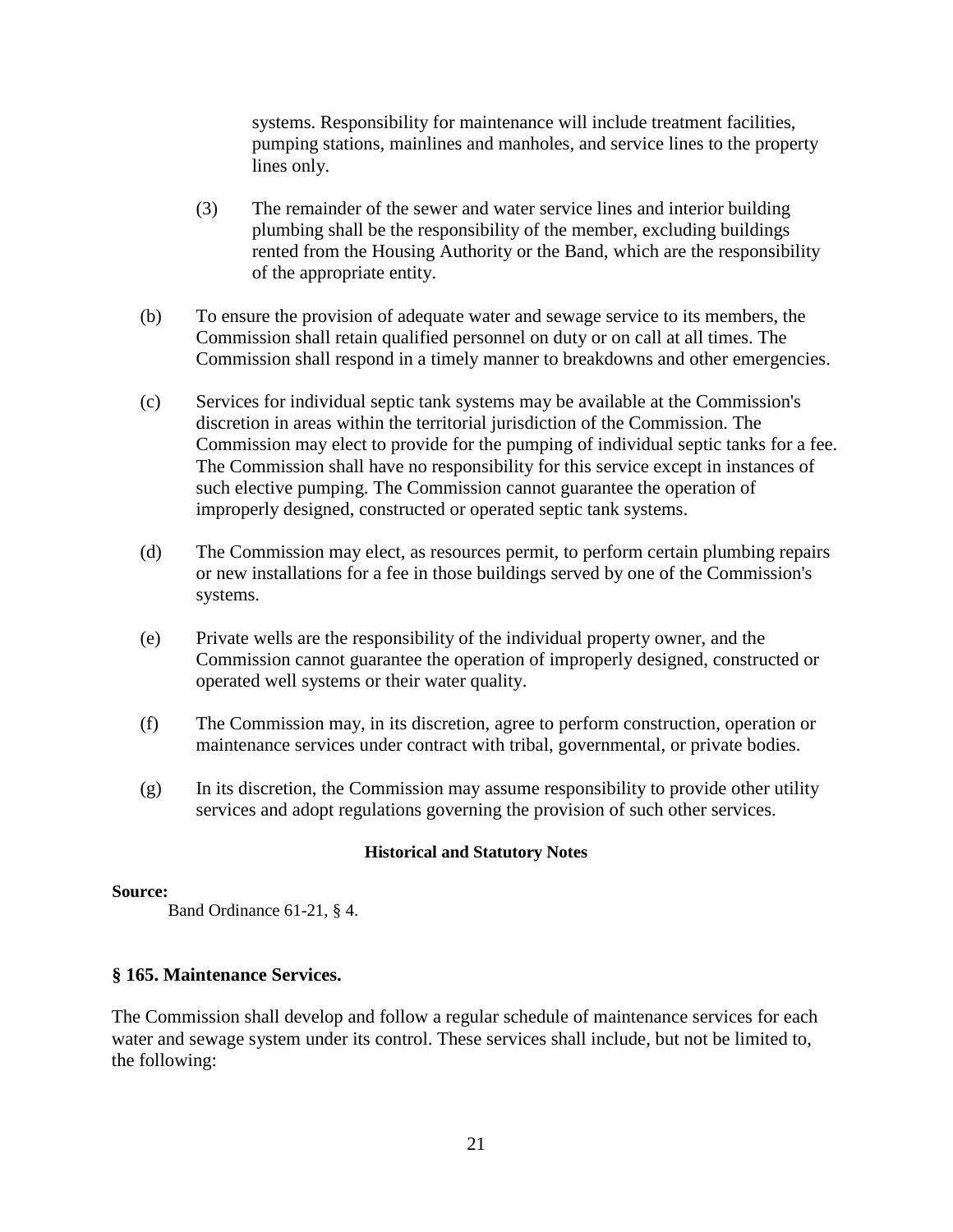- (a) Inspect and operate valves and hydrants, inspect and repair water mains for leaks or damage, flush water lines, inspect storage tanks and level indicators, and adjust and service controls; and
- (b) Flush sewer mains, remove debris from manholes, control weeds and erosion at lagoons inspect and service lift station and mechanical aerators, and, where the responsibility has been assumed by the Commission, inspect individual septic tanks.

#### **Source:**

Band Ordinance 61-21, § 4.

# **§ 166. Amendment of Plan of Operation.**

The Plan of Operation may be amended by a simple majority of Supervisors in attendance at a meeting called for that purpose and the subsequent approval of the Band Assembly.

# **Historical and Statutory Notes**

# **Source:**

Band Ordinance 61-21, § 4.

# **SUBCHAPTER 5**

# **POLICIES**

# **Section**

- **181. Billing and Payment Policy.**
- **182. Billing and Collection Policies.**
- **183. Enforcement Policies.**
- **184. Bookkeeping and Handling of Funds Policies.**
- **185. Management Policies.**
- **186. Public Service.**

# **§ 181. Billing and Payment Policy.**

(a) Billing for water and sewage services shall be done jointly. In instances where a member receives only one service, the member shall only be billed for that service. Each bill shall be based upon the usage of water and sewage services under an applicable rate schedule. The schedule shall provide for a minimum monthly service charge, regardless of usage, in addition to rates for water and sewage services in excess of the minimum monthly service charge.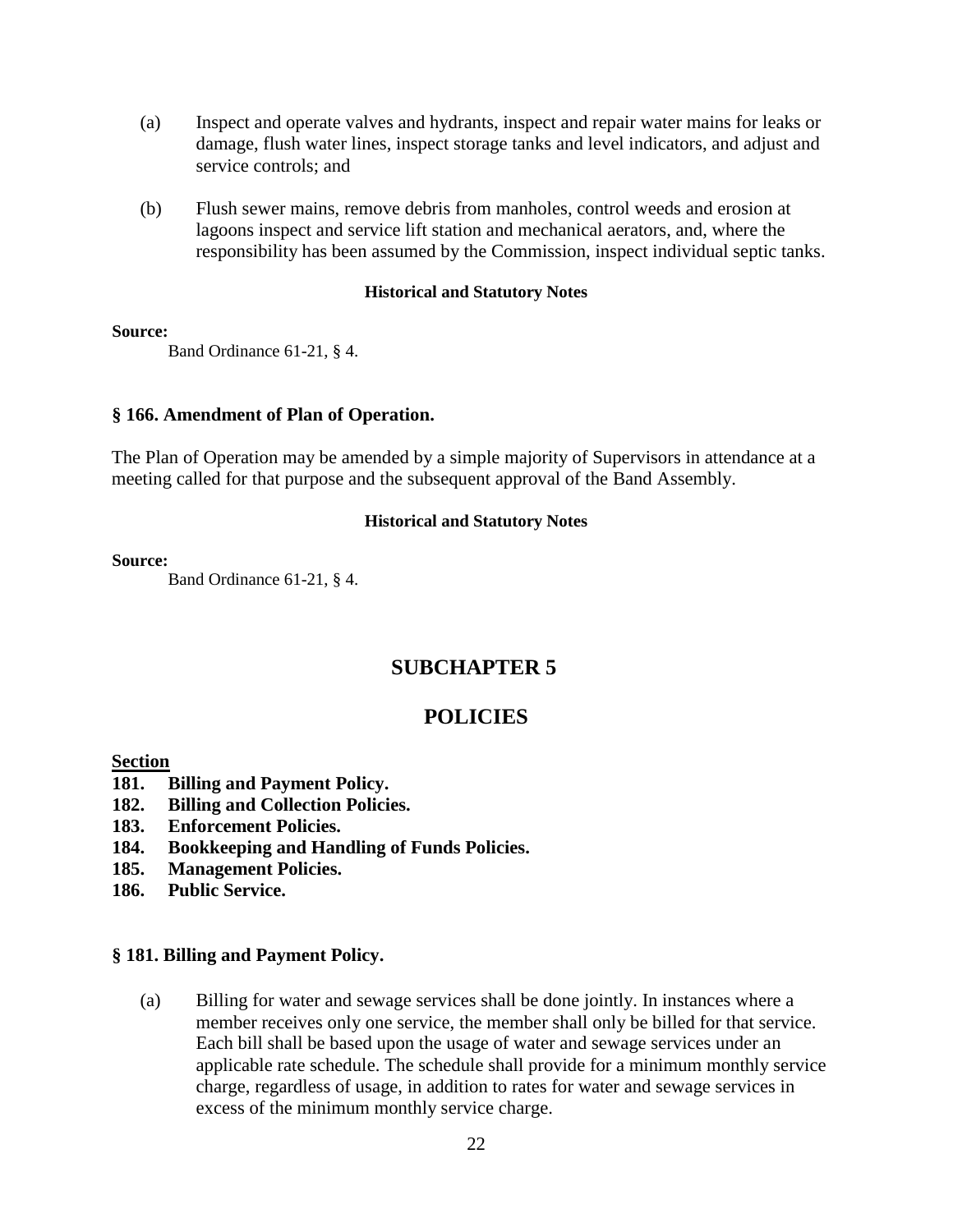- (b) Bills shall be sent to members by the sixth business day of each month for services rendered the previous month, and shall be due and payable at the location indicated on the face of the bill ten days thereafter. Unpaid bills shall become delinquent five days after the due date. The Commission shall then have three days in which to notify the member, either personally or by certified mail, that they are delinquent and subject to a penalty and disconnection of water and sewage service unless their account is paid in full. The member shall have two days after the mailing of notice or personal notification to pay the bill in full without penalty. Thereafter, the Commission may impose a twenty-five dollar (\$25.00) penalty, in addition to any other amounts due or chargeable, and may disconnect services at the member's expense.
- (c) Bills not paid by the due date shall be subject to a fifteen percent (15%) late charge on the unpaid balance in addition to any other service charges or penalties.
- (d) A minimum reconnection fee of twenty-five dollars (\$25.00) shall be charged for disconnected service. However, should the actual cost of reconnection exceed twentyfive dollars (\$25.00), the member shall be charged the actual cost. Any service which has been disconnected, whether due to delinquency or any other reason, shall be reconnected only upon payment of any past due amount and the reconnection fee.
- (e) Partial payments may be accepted, but shall not relieve the member of the responsibility for paying bills by their due date, nor does it extend the due or delinquent date.
- (f) Advance payments may be accepted and credited to the member's account monthly until exhausted.
- (g) All returned checks shall result in a delinquent account, if the check is not redeemed by the due date stated on the applicable bill. In the event that a returned check is not redeemed by the due date, the delinquent account procedures listed in subsection (b) shall apply.
- (h) All members who issue a dishonored check shall be charged a fee of fifteen dollars (\$15.00) to reimburse the additional administrative expenses associated with ensuring payment on these items.
- (i) The minimum monthly service charge shall be increased from six dollars (\$6.00) to eight dollars (\$8.00) for combined water and sewage services. In the event that a member only receives one service, the member shall only be assessed half the minimum monthly service charge.
	- (1) Notwithstanding any provision of this section to the contrary, members who have attained the age of fifty-five or who qualify for services from the Elderly Nutrition Program, irrespective of age, shall be exempt from any increase in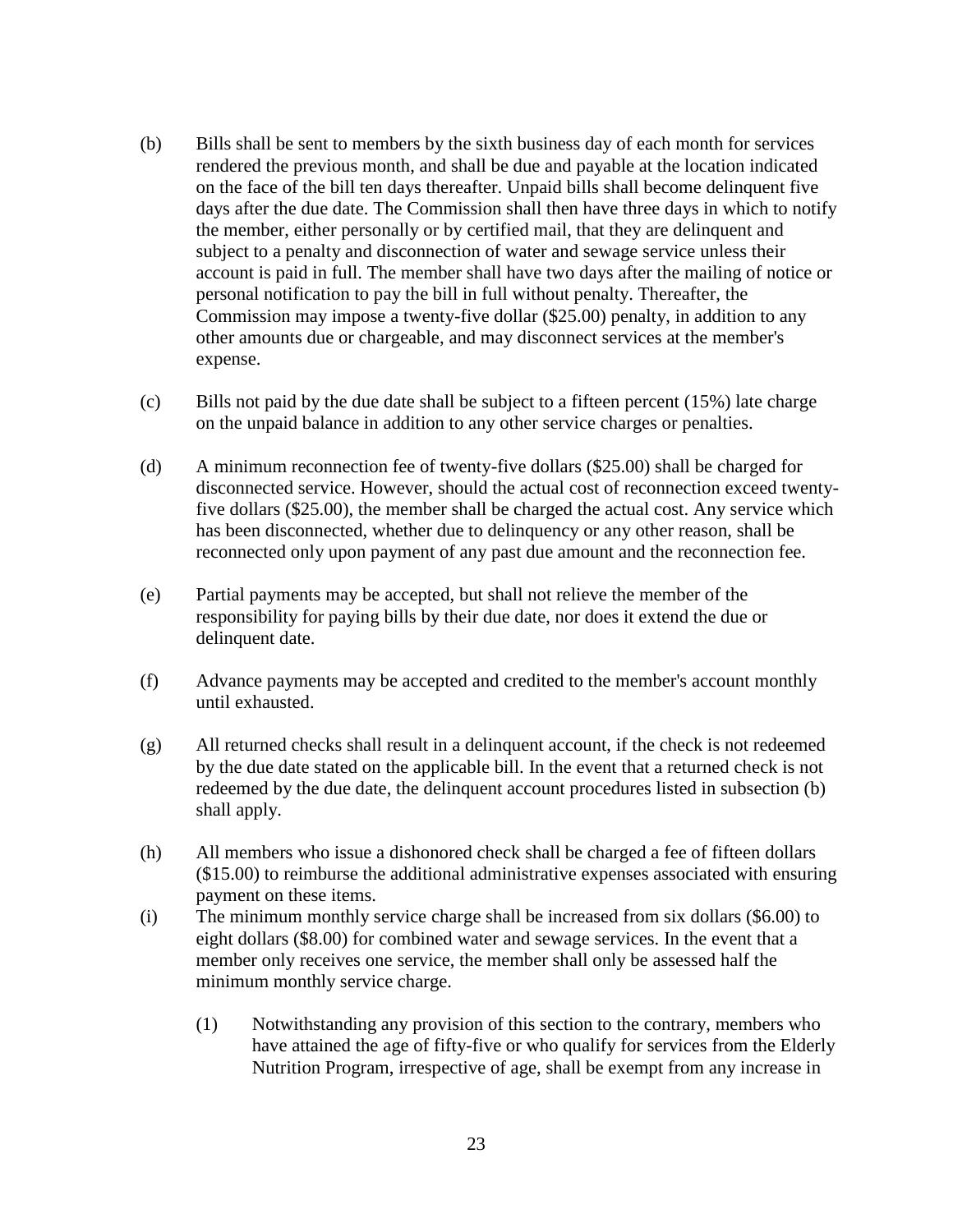the minimum monthly service charge above the amount assessed as of January 1, 1985.

(2) Notwithstanding any provision of this chapter to the contrary, members who have attained the age of fifty-five or who qualify for services from the Elderly Nutrition Program shall be exempt from the payment of all service fees if they have a gross monthly income of less than three hundred dollars (\$300.00). Verification of income shall be certified by the Contracting Officer of the Food Commodity Program or provided by the member seeking this exemption.

# **Historical and Statutory Notes**

# **Source:**

Band Ordinance 61-21, § 4.

# **§ 182. Billing and Collection Policies.**

Billing and collection policies shall be as follows:

- (a) the Commission shall maintain a complete and up-to-date record of all members served by those systems operated by the Commission. Additions and deletions to the records shall be made as soon as the Commission learns of the changes;
- (b) the Commission shall ensure that each member is billed for services in accordance with 12 MLBS § 181 and this Section;
- (c) members may make payments by cash or check or money order, payable to the Commission, by mailing payments to the Commission's office at the Mille Lacs Government Center or personally delivering payments thereto. Members shall receive a receipt for payments personally made at the Government Center;
- (d) members who live in buildings managed by the Housing Authority or other tribal enterprises shall include monthly water and sewage payments along with their rent or house payment. The agency collecting the payments shall then pay the Commission for services to all of its housing occupants. The agency shall receive a receipt for this payment; and
- (e) members requesting a new service, reconnection, plumbing repairs, or pumping of a septic tank shall make arrangements with the Director of Operations for Public Works for payment prior to receiving the services. Normally, such charges shall be due on the next month's bill.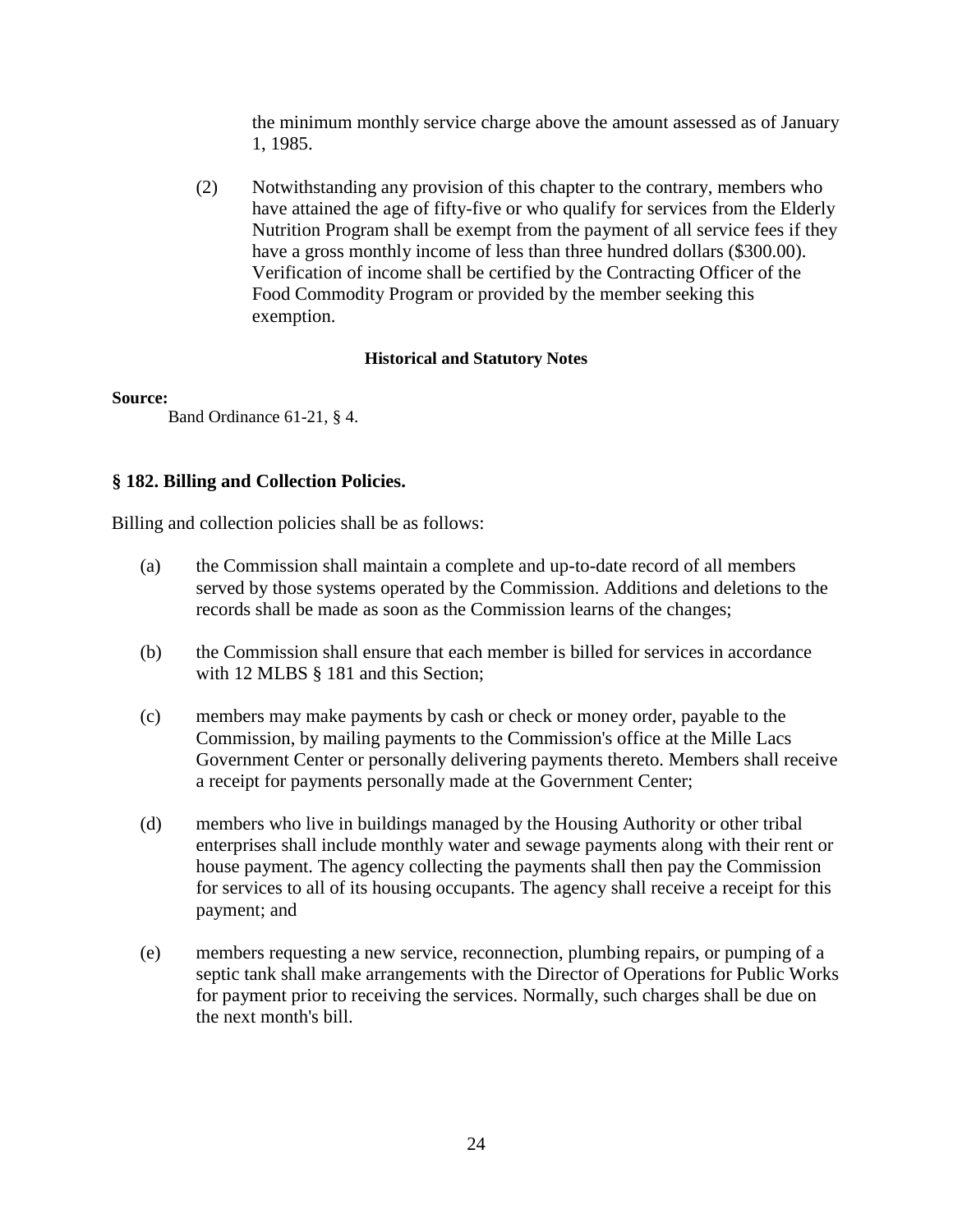**Source:**

Band Ordinance 61-21, § 4.

# **§ 183. Enforcement Policies.**

Enforcement policies shall be as follows:

- (a) the Commission is hereby authorized to collect fees for services and to disconnect services for nonpayment; and
- (b) the Commission shall enforce its regulations and fee collections by disconnecting services to any and all violators and delinquent members. The Commission shall not seek to attach members' property nor to have fines assessed by the Court of Central Jurisdiction, except in cases of blatant or continued abuse or destruction of property.

# **Historical and Statutory Notes**

**Source:**

Band Ordinance 61-21, § 4.

# **§ 184. Bookkeeping and Handling of Funds Policies.**

Bookkeeping and handling of funds policies shall be as follows:

- (a) the Commission shall follow the established Band procedures for bookkeeping and banking. This will allow the convenient handling of Commission funds through the bank accounts of the Band, while also providing a separate accounting of the funds. The Public Works Administrator shall make a monthly accounting of the Commission's funds available to the Board;
- (b) actual handling of the Commission's funds shall be performed by the Band's Secretary of Treasury; and
- (c) all accounts and ledgers of the Commission shall be available for audit at any time by any auditor appointed by the Secretary of Treasury.

# **Historical and Statutory Notes**

# **Source:**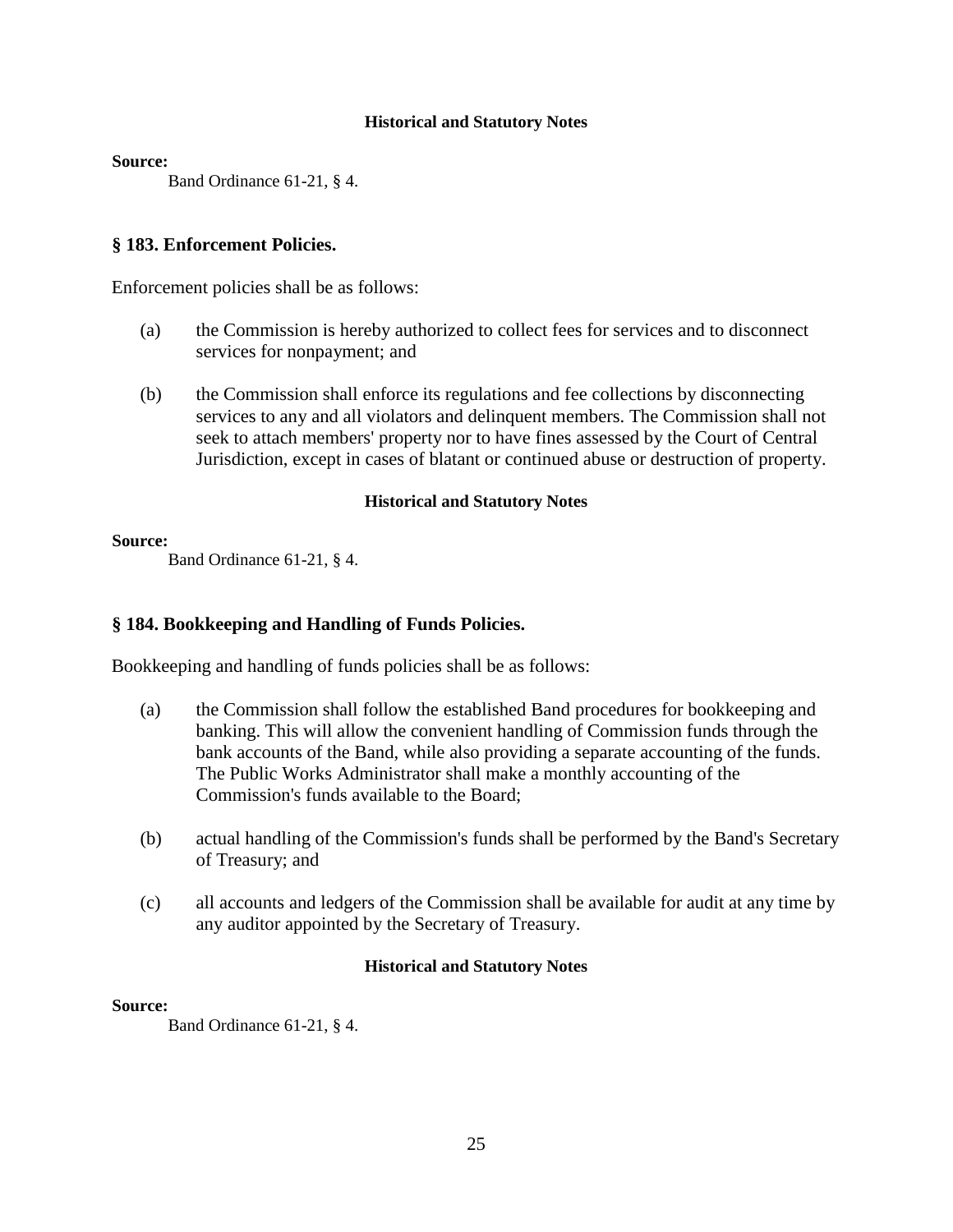# **§ 185. Management Policies.**

Management policies shall be as follows:

- (a) the Board may establish overall program objectives which shall be implemented by the Public Works Administrator;
- (b) the Public Works Administrator shall manage the daily operations of the Commission. The Public Works Administrator shall have responsibility to direct the work of all employees of the Commission and shall establish a direct chain of command for orderly functioning of the office and operation and maintenance of all utility systems;
- (c) job descriptions for all employees shall be developed and followed; and
- (d) employees of the Commission shall receive wages and benefits comparable to other employees of the Band. Employees shall have the right of appeal pursuant to the Band's personnel policies should any employment-related dispute not be resolved to their satisfaction by the Public Works Administrator or the Board.

# **Historical and Statutory Notes**

# **Source:**

Band Ordinance 61-21, § 4.

# **§ 186. Public Service.**

The Commission is created in order to serve the people of the Mille Lacs Band. Yearly meetings of the Board of Supervisors shall be open to the public, except as provided elsewhere in this Chapter. Members with particular problems or complaints shall request inclusion on the agenda of the next Board meeting.

# **Historical and Statutory Notes**

# **Source:**

Band Ordinance 61-21, § 4.

# **CHAPTER 3**

# **CAPITAL IMPROVEMENTS AUTHORITY**

# **Section**

**201. Establishment. 202. Board of Commissioners.**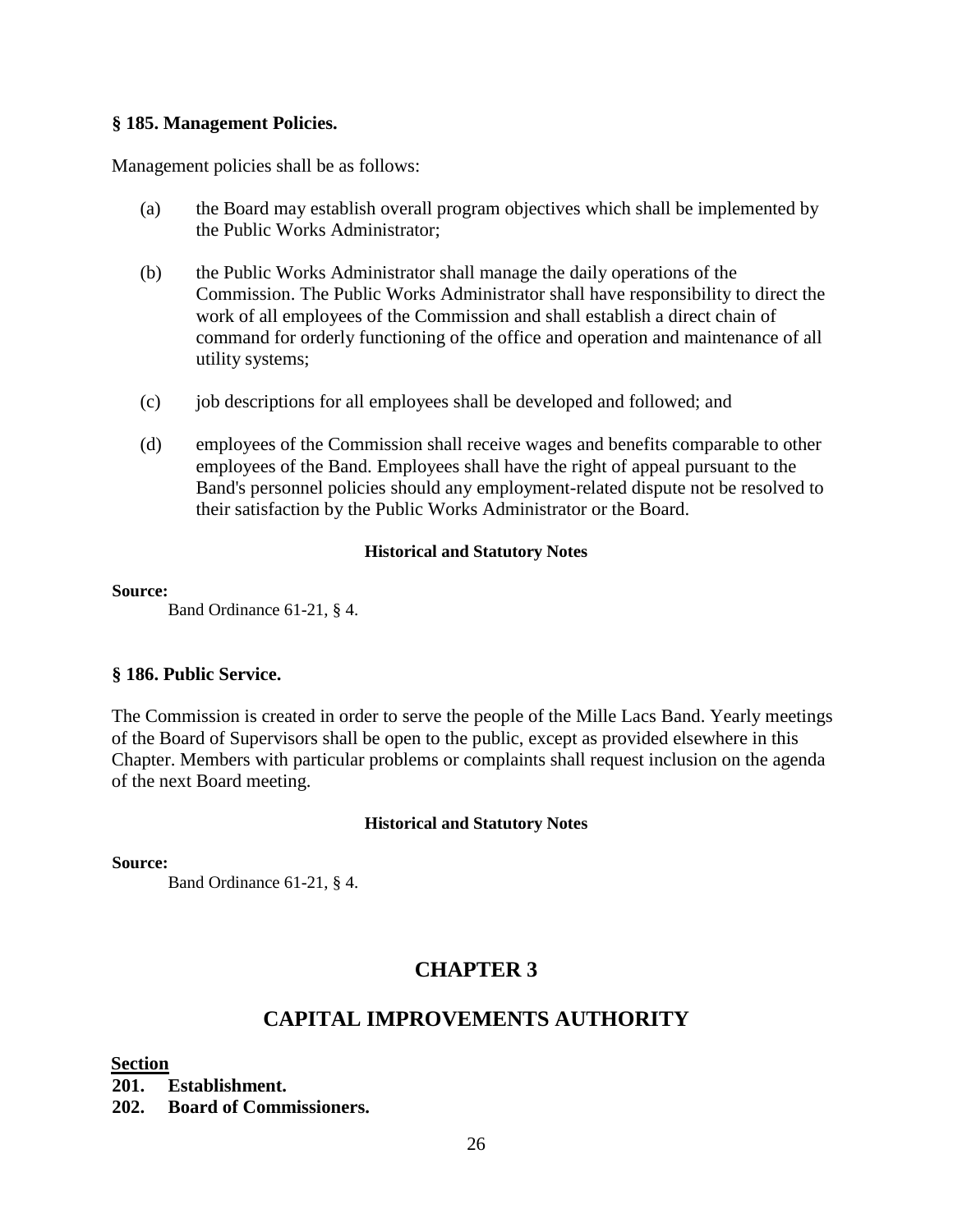- **203. Removal of Board Members.**
- **204. Compensation.**
- **205. Quorum.**
- **206. Records of Board Meetings and Actions.**
- **207. Financial Records and Reports.**
- **208. Meetings.**
- **209. Enumerated Powers.**
- **210. Borrowing.**
- **211. Sovereign Immunity.**
- **212. Assets and Liabilities of the Authority.**

# **§ 201. Establishment.**

The Mille Lacs Capital Improvements Authority of the Mille Lacs Band of Chippewa Indians is established as an instrumentality of the Executive Branch of Tribal Government with these powers expressly delegated by the Band Assembly. The Capital Improvements Authority of the Mille Lacs Band of Chippewa Indians is established to acquire, construct, finance, operate and maintain such public improvements of the Band as may from time to time be designated by the Band Assembly.

# **Historical and Statutory Notes**

#### **Source:**

Band Ordinance 61-21, § 4.

# **§ 202. Board of Commissioners.**

- (a) The affairs of the Capital Improvements Authority shall be managed by a Board of Commissioners comprised of five persons. The Board members shall be nominated by the Chief Executive and ratified by the Band Assembly.
- (b) The Chief Executive shall select three among the Board members who shall serve a four-year term, and two who shall serve a two-year term. Subsequent appointments after these terms expire shall run for four years.
- (c) At least one member of the Board shall be a Band member residing in District 1; at least one member of the Board shall be a Band member residing in District 2; at least one member of the Board shall be a Band member residing in District 3. Each member shall hold office until a successor has been nominated and ratified.
- (d) The Chief Executive shall name one of the Board members as Chair of the Board. The Board shall select from among its own members a Vice Chair, a Secretary and a Treasurer, and any member may hold two of these positions. In the absence of the Chair, the Vice-Chair shall preside, and in the absence of both the Chair and the Vice-Chair, the Secretary shall preside.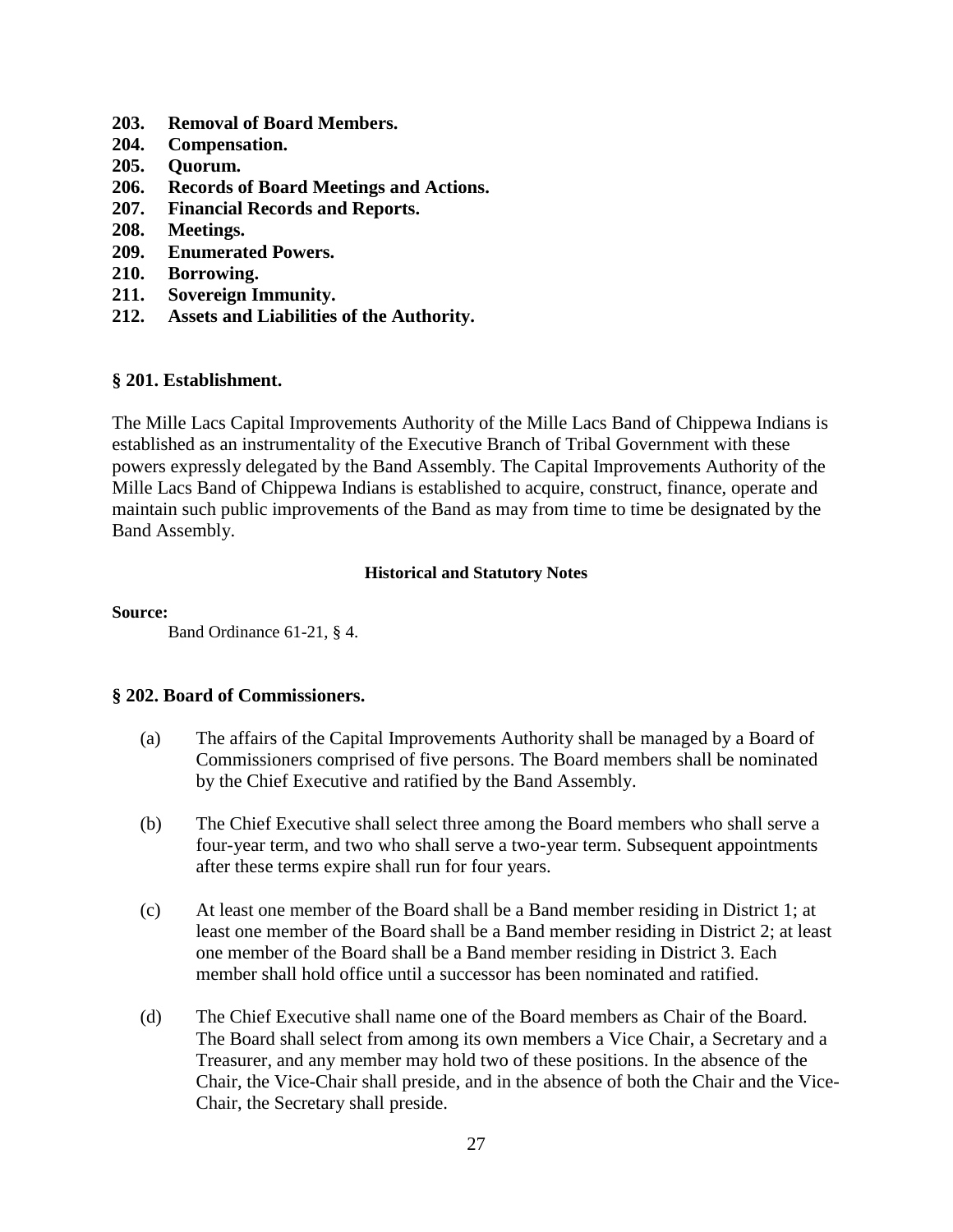**Source:**

Band Ordinance 61-21, § 4.

#### **§ 203. Removal of Board Members.**

A member of the Board may be removed from office for just cause as defined by 4 MLBS §  $15(g)$ .

#### **Historical and Statutory Notes**

#### **Source:**

Band Ordinance 61-21, § 4.

## **§ 204. Compensation.**

The Board members shall not receive compensation for their services but shall be entitled to reasonable reimbursement for their expenses, including travel expenses, incurred in the discharge of their duties.

#### **Historical and Statutory Notes**

**Source:**

Band Ordinance 61-21, § 4.

## **§ 205. Quorum.**

A majority of the full Board shall constitute a quorum for the transaction of business, but no Board action shall be taken by a vote of less than a majority of the full Board.

#### **Historical and Statutory Notes**

#### **Source:**

Band Ordinance 61-21, § 4.

## **§ 206. Records of Board Meetings and Actions.**

The Secretary shall keep full and accurate records of all meetings and actions taken by the Board. Records kept in accordance with this section shall be prima facie evidence of the information contained therein before any court of competent jurisdiction.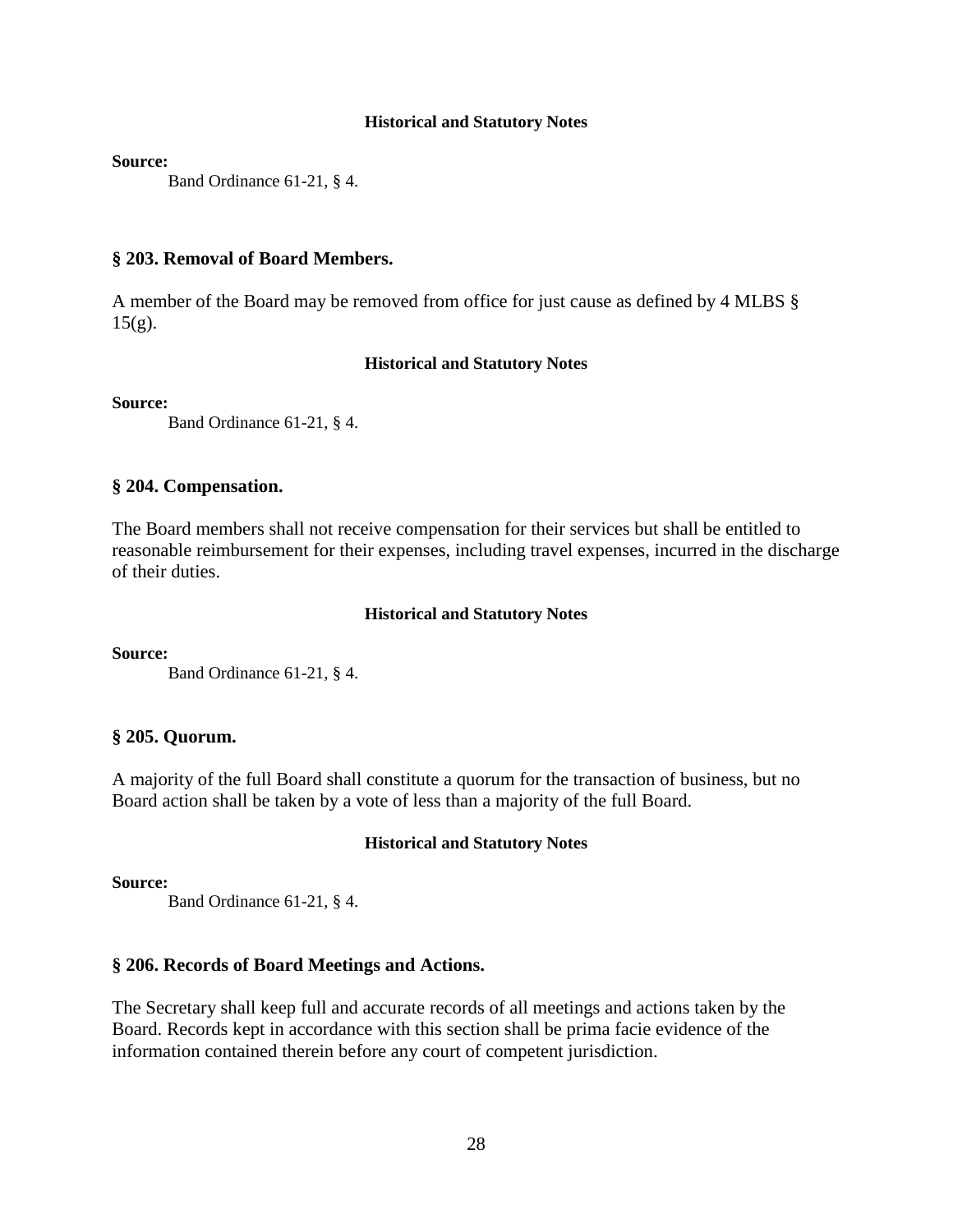**Source:**

Band Ordinance 61-21, § 4.

# **§ 207. Financial Records and Reports.**

The Treasurer shall keep full and accurate financial records, make periodic reports to the Board, and submit a complete annual report in written form to the Band Assembly.

# **Historical and Statutory Notes**

**Source:**

Band Ordinance 61-21, § 4.

# **§ 208. Meetings.**

Meetings of the Board shall be held as deemed appropriate with an agenda prepared in advance by the Chair. All proceedings of the Board shall be open to the public except when an executive session is authorized by unanimous vote of the Board. All proceedings shall be documented in writing and copies distributed to the Chief Executive and Band Assembly not more than five days following each meeting. Meetings may be held upon twenty-four hours actual notice.

# **Historical and Statutory Notes**

**Source:**

Band Ordinance 61-21, § 4.

# **§ 209. Enumerated Powers.**

The Capital Improvements Authority shall have the following specifically enumerated powers:

- (a) to adopt and use an official seal;
- (b) subject to Band Assembly approval, to enter any contracts or agreements with any governmental agency, Federal, State, local or tribal, or with any person, partnership, corporation or Indian tribe; and to agree to any conditions attached to Federal or State financial assistance;
- (c) to lease property from the Band and others for such periods and to hold and manage or to sublease the same;
- (d) to borrow or lend money, to guarantee the obligations of other tribal entities of the Band, and to issue evidences of indebtedness in accordance with 12 MLBS § 210;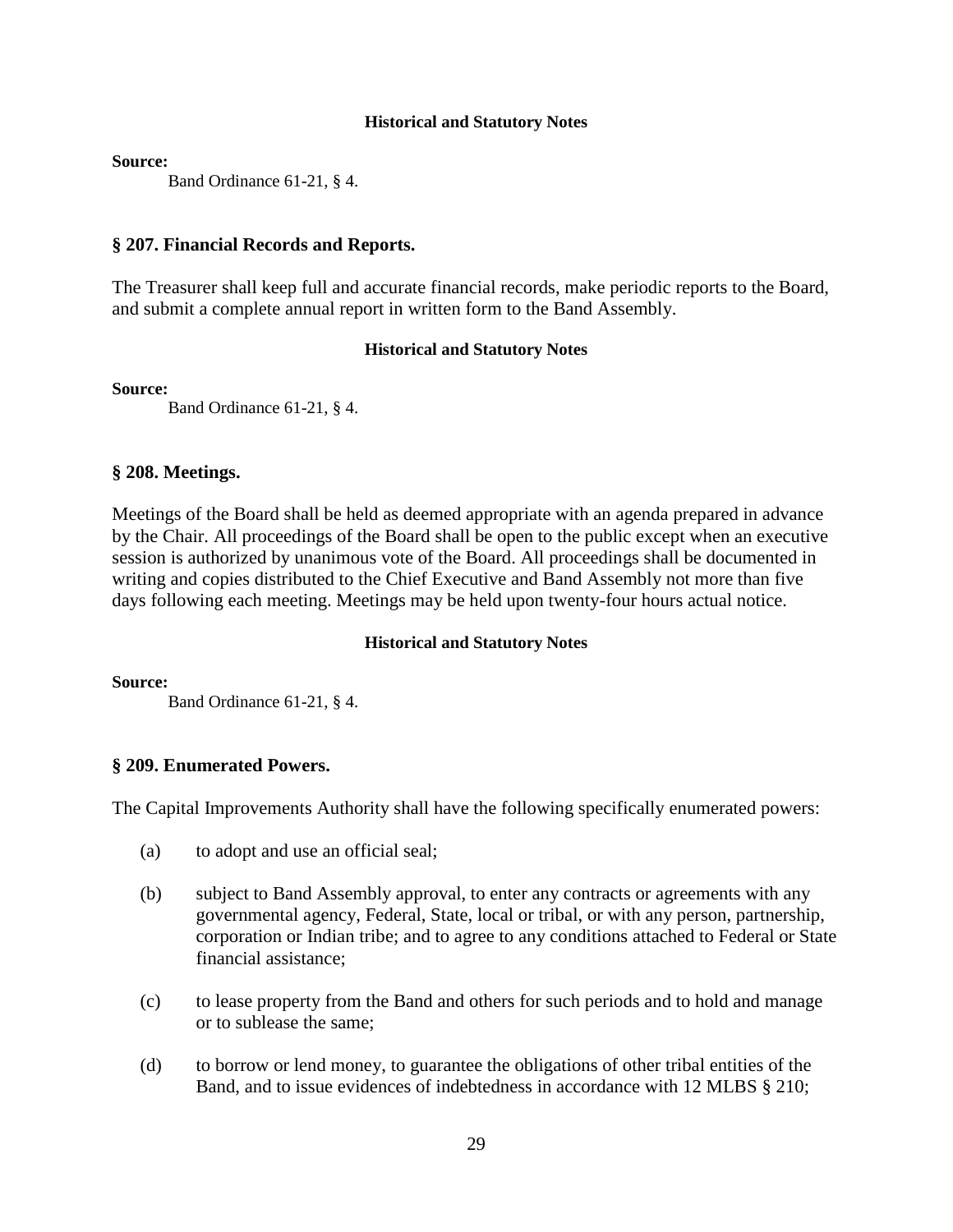- (e) subject to Band Assembly approval, to pledge the assets and receipts of the Authority as security for debts;
- (f) subject to Band Assembly approval, to acquire, construct, sell, lease as lessor or lessee, exchange, transfer or assign real or personal property or interests therein;
- (g) to purchase land or interests in land or take the same by gift, and to lease land or interests in land to the extent provided by law;
- (h) to prudently invest such funds as are not required for immediate disbursement;
- (i) to establish and maintain such bank accounts as may be necessary or convenient;
- (j) to employ such officers and employees, permanent or temporary, as the Authority may require, and to delegate to such officers and employees such powers and duties as the Board deems proper;
- (k) to adopt bylaws which shall be submitted to the Band Assembly for approval; and
- (l) to take such further actions as are necessary to carry out the purposes as described in 12 MLBS § 201.

#### **Source:**

Band Ordinance 61-21, § 4.

# **§ 210. Borrowing.**

(a) Subject to the limitations set forth in this Section, the Authority shall have the power to borrow money and incur indebtedness, or to guarantee the indebtedness of another agency, instrumentality or entity of the Band, by issuing its obligations, in its own name or in the name of and on behalf of the Mille Lacs Band of Chippewa Indians, for purposes of acquiring, constructing, maintaining, managing and improving any public improvements within the territorial jurisdiction of the Band consistent with the purposes of the Authority. Such obligations shall be issued and sold in such manner and shall be in the amount and form and bear interest at the rate or rates set by the Authority. Each obligation must be approved by the Band Assembly prior to its issuance.

(b)

(1) All obligations incurred under this Section shall be payable solely: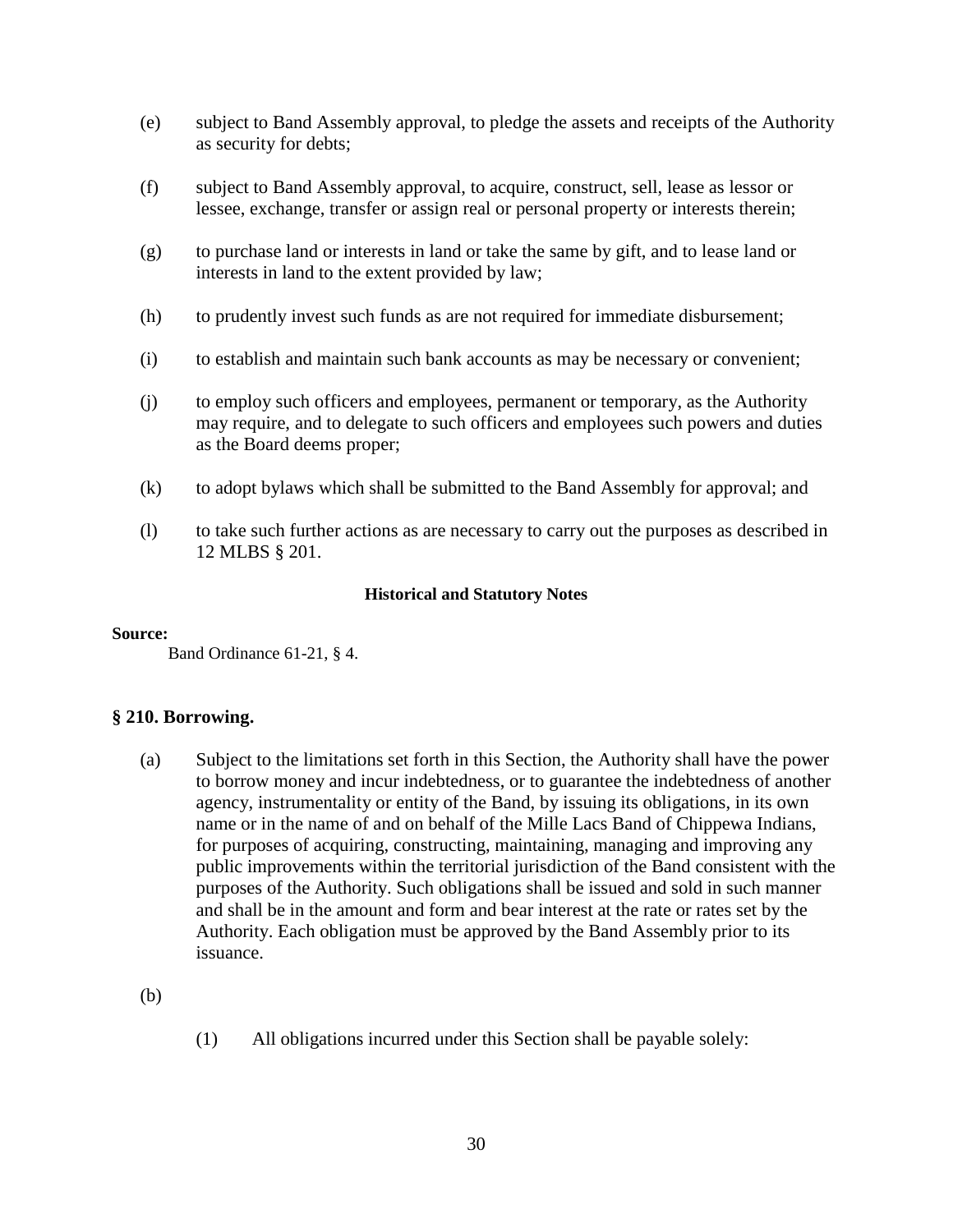- (i) from revenues, income, receipts and profits derived by the Authority from projects operated by it whether or not the projects were financed in whole or in part with the proceeds of such obligations;
- (ii) from all or any part of the revenues of any business conducted by the Corporate Commission and allocated to the Authority by the Band Assembly;
- (iii) from the proceeds of evidences of indebtedness issued and sold by the Authority which are payable solely from any of such revenues, income, receipts and profits; or
- (iv) from federal or state grants or other money received by the Authority which are available therefor.
- (2) The Authority may further secure these obligations with any assets of the Authority as the Authority may specifically pledge to the payment of the obligations.
- (c) The Authority may pledge to the repayment of any such obligations and the interest coming due thereon any or all of the sources set forth in subsection (b), but is without power to pledge or encumber any other revenues, income or assets of the Mille Lacs Band of Chippewa Indians, or any other organization or instrumentality of the Band to the repayment of such obligations. The Band Assembly may, if it deems it to be in the best interests of the Band to do so, pledge to the payment of any such obligations, or authorize any organization or instrumentality of the Band to pledge to the payment of such obligations, any specific revenues, income or assets of the Band or any organization or instrumentality of the Band as it may deem appropriate. In any event, no such obligations shall be payable from, nor be a charge upon, any funds other than the revenues specifically pledged to the payment thereof, nor shall the Band be liable thereon other than to the extent specifically provided in accordance with this section. These limitations shall be expressly stated in each obligation issued pursuant to this section.
- (d) The Authority, with the approval of the Band Assembly, may provide for the refunding of any obligation of the Authority through the issuance of other obligations of the Authority, entitled to rights and priorities similar in all respects to those held by the obligations that are refunded.
- (e) In connection with the issuance of any such obligation, the Authority is authorized to waive its sovereign immunity from suit should an action be commenced to enforce the terms of the obligation, and to consent to the jurisdiction of the courts of the United States of America or the State of Minnesota in connection with any such action; provided that the Authority is without power to waive the sovereign immunity of the Mille Lacs Band of Chippewa Indians, to consent to the jurisdiction of any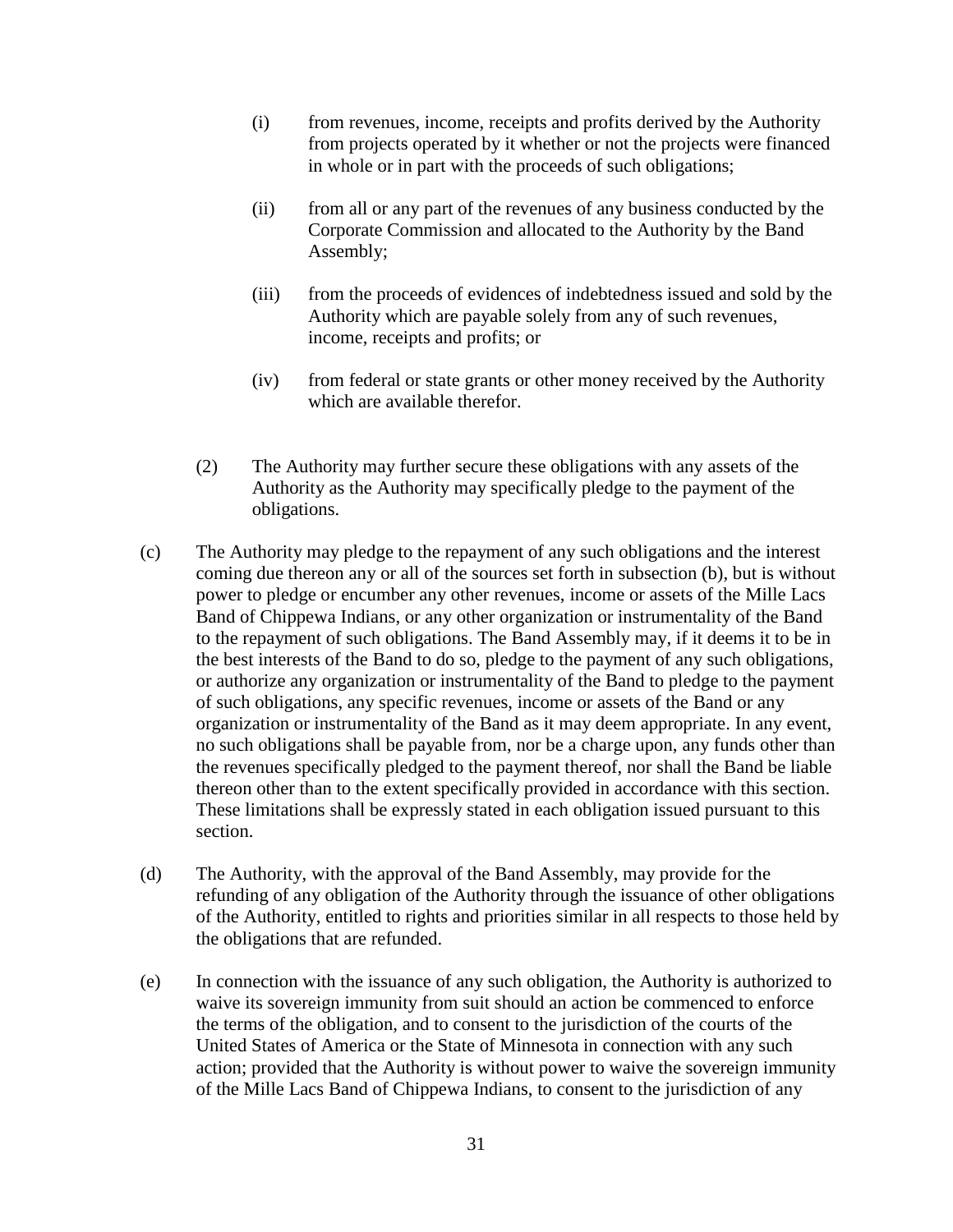court over the Band, or to consent to the levy of any judgment, lien or attachment upon any property or income of the Authority, the Band or any other organization or instrumentality of the Band other than that specifically pledged pursuant to subsection (c).

#### **Historical and Statutory Notes**

#### **Source:**

Band Ordinance 61-21, § 4.

# **§ 211. Sovereign Immunity.**

- (a) As an instrumentality of the Mille Lacs Band of Chippewa Indians, the Authority shall be clothed by federal and tribal law with all the privileges and immunities of the Band, except as specifically limited by this chapter, including sovereign immunity from suit in any state, federal or tribal court. Nothing contained in this chapter shall be deemed or construed to be a waiver of sovereign immunity by the Authority from suit, which may be waived only in accordance with this chapter.
- (b) Sovereign immunity of the Authority may be waived only by formal resolution of the Board of Commissioners.
- $(c)$
- (1) Waivers of sovereign immunity are disfavored and shall be granted only when necessary to secure a substantial advantage or benefit to the Authority. Any waiver of sovereign immunity shall be specific and limited as to:
	- (i) duration;
	- (ii) the grantee;
	- (iii) the particular transaction;
	- (iv) definite property or funds, if any, of the Authority;
	- (v) a particular court having jurisdiction pursuant thereto; and
	- (vi) the law that shall be applicable thereto.
- (2) Any express waiver of sovereign immunity by resolution of the Board shall not be deemed a waiver of the sovereign immunity of the Mille Lacs Band of Chippewa Indians, a consent to the jurisdiction of any court over the Band, or a consent to the levy of any judgment, lien or attachment upon any property or income of the Authority, the Band or any other organization or instrumentality of the Band other than that specifically pledged or assigned.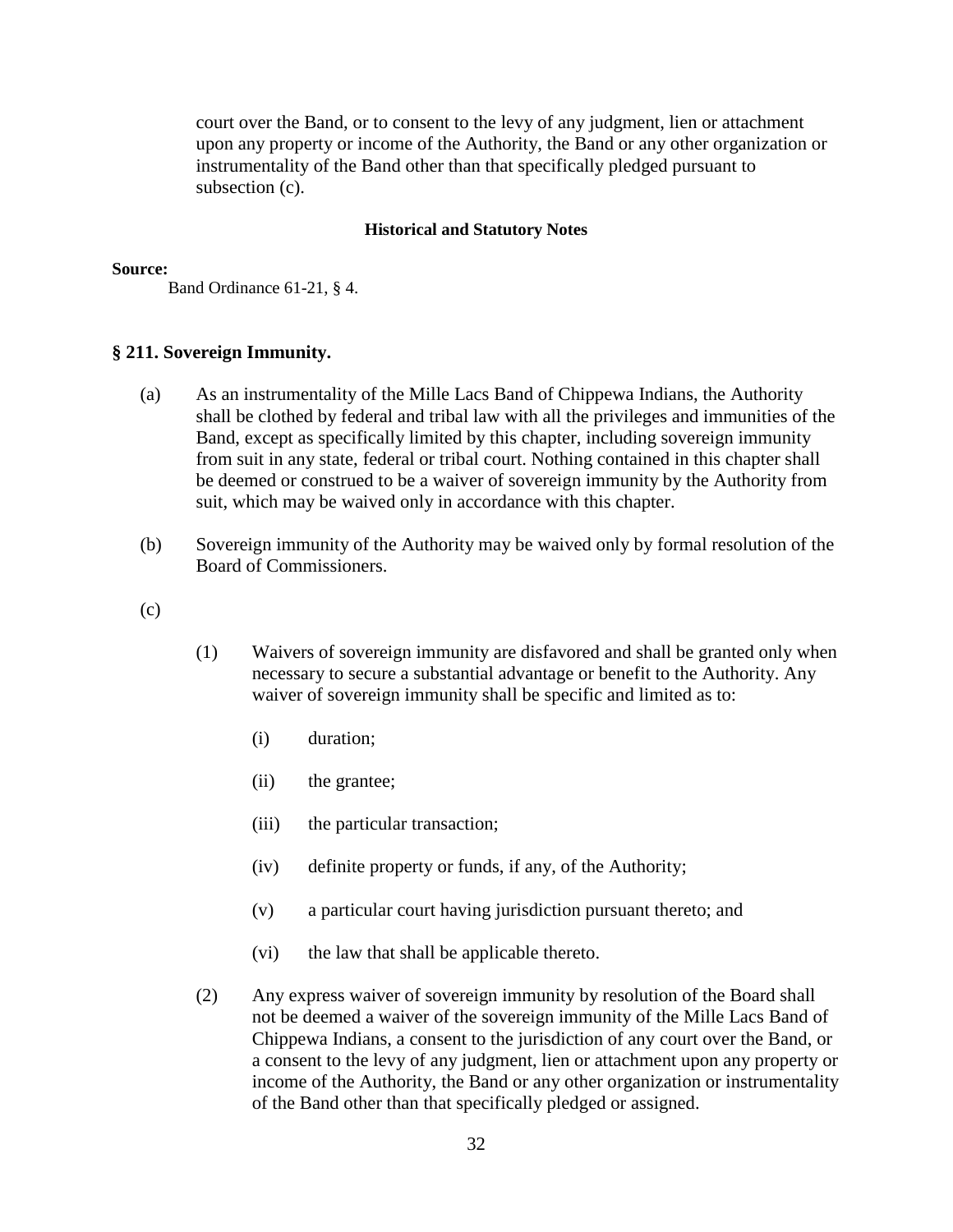#### **Source:**

Band Ordinance 61-21, § 4.

# **§ 212. Assets and Liabilities of the Authority.**

- (a) The Authority shall have only those assets specifically assigned to it by the Band or acquired in its name by the Band or the Authority on its own behalf. Nothing in this Chapter nor any activity of the Authority shall implicate or in any way involve the credit or assets of the Band or obligate the Band for the obligations of this Authority except for any liability or obligation specifically assumed in writing.
- (b) The property of the Authority is declared to be public property used for essential public and governmental purposes and such property and the Authority are exempt from all taxes and special assessments of the Band Assembly or the Band. However, for construction projects, nothing in this section shall prevent the Band from collecting the general sales tax contained in 22 MLBS § 502, or the public service occupations tax contained in 22 MLBS § 601.
- (c) All property of the Authority, including funds acquired or held by the Authority pursuant to this chapter, shall be exempt from levy and sale by virtue of an execution, and no execution or other judicial powers shall issue against the same nor shall any judgment against the Authority be a charge or lien upon such property. The provisions of this section shall not apply to or limit the right of a secured party to pursue any remedies for the enforcement of any pledge or lien given by the Authority on its revenues or properties.
- (d) Upon dissolution of the Authority, the title to all property owned by it shall vest in and become the property of the Band.

# **Historical and Statutory Notes**

**Source:**

Band Ordinance 61-21, § 4.

# **CHAPTER 4**

# **HOUSING DEPARTMENT**

# **Section**

- **301. Purpose and Findings.**
- **302. Definitions.**
- **303. Housing Department.**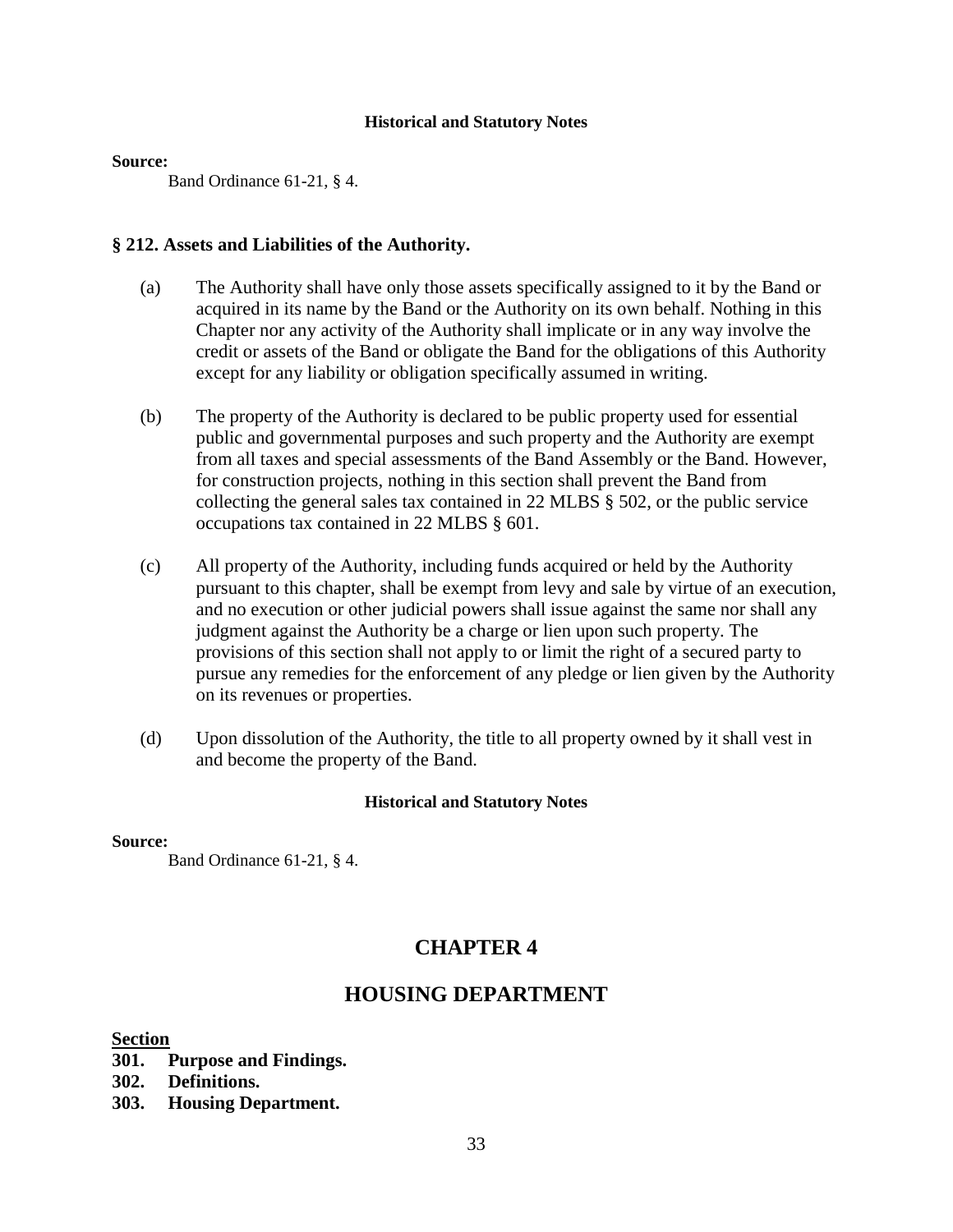- **304. Executive Director.**
- **305. Housing Board.**
- **306. Board Member Selection Process.**
- **307. Process to Fill Vacant Board Positions.**
- **308. Officers.**
- **309. Meetings.**
- **310. Quorum.**
- **311. Removal of Board Members.**
- **312. Housing Board Bylaws.**
- **313. Transfer of Ownership Interests.**

# **§ 301. Purposes and Findings.**

- (a) There are currently a duplication of housing programs and services available to Band members and the Band Assembly recognizes a need to coordinate the housing programs to maximize the resources of the Band.
- (b) To eliminate the duplication of housing programs, a new structure known as the "Housing Department" will be administered under the direction of the Commissioner of Community Development.
- (c) To assist the Commissioner of Community Development with the scope of this task, there is a need to create a new position known as the "Executive Director of the Housing Department." The Executive Director will be responsible for the daily administration of the Housing Department's programs and services. The Executive Director shall report directly to the Commissioner of Community Development.
- (d) To accommodate the new housing structure, a newly created Housing Board will work in partnership with the Commissioner of Community Development and the Executive Director to ensure that long-term housing needs are clearly identified through the implementation of Strategic Planning.
- (e) The Band Assembly also recognizes that a new process must be established to continually assess and manage the housing needs as the demographics of the Band change.

# **Historical and Statutory Notes**

#### **Source:**

Band Ordinance 61-21, § 4.

# **§ 302. Definitions.**

(a) **"Band"** means the Mille Lacs Band of Ojibwe Indians.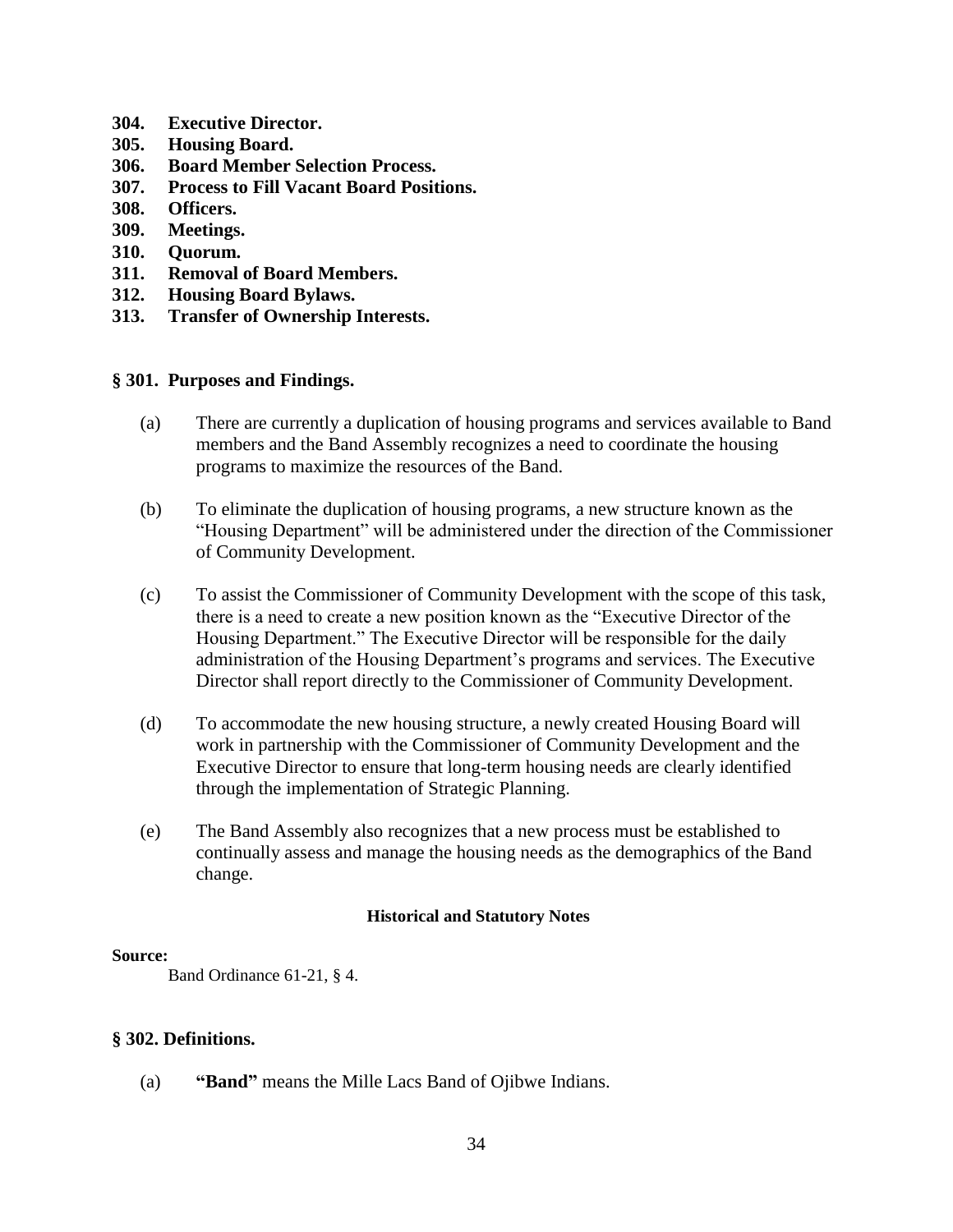- (b) **"Band Assembly"** means the legislative branch of the Mille Lacs Band of Ojibwe Indians.
- (c) **"Band Member"** means an enrolled person of the Mille Lacs Band of Ojibwe Indians.
- (d) **"Executive Director"** means the person responsible for the daily administration of the Housing Department who shall report directly to the Commissioner of Community Development.
- (e) **"Commissioner of Community Development"** means an appointed official of the Executive Branch who is responsible for the administration, management, supervision and coordination activities for Community Development, Public Works, Facilities Management, Transportation and the Housing Department.
- (f) **"Housing Board"** means the advisory board that works in partnership with the Commissioner of Community Development and the Executive Director of the Housing Department.
- (g) **"Housing Department"** means the structure created by statute to be responsible for new construction, renovations, residential land acquisition, residential services, maintenance, the Home Loan program and transitional housing.
- (h) **"Misconduct"** means a dereliction of duty, unlawful behavior, misdeed, impropriety, mismanagement, unfair treatment, or conduct that shows willful or wanton disregard of any Band member's right to housing.
- (i) **"Service Area"** means the area designated to receive housing services as enacted in Band Assembly Bill 10-04-40-03 or as otherwise amended by the Band Assembly.
- (j) **"Strategic Housing Plan"** means the housing plan developed by the Commissioner of Community Development including but not limited to goals and objectives and an overview of the planned activities for the period.

# **Source:**

Band Ordinance 61-21, § 4.

# **§ 303. Housing Department.**

- (a) A new structure known as the Housing Department is hereby established to administer the Mille Lacs Band of Ojibwe Indians housing programs and services.
- (b) The Housing Department shall be under the supervision of the Commissioner of Community Development.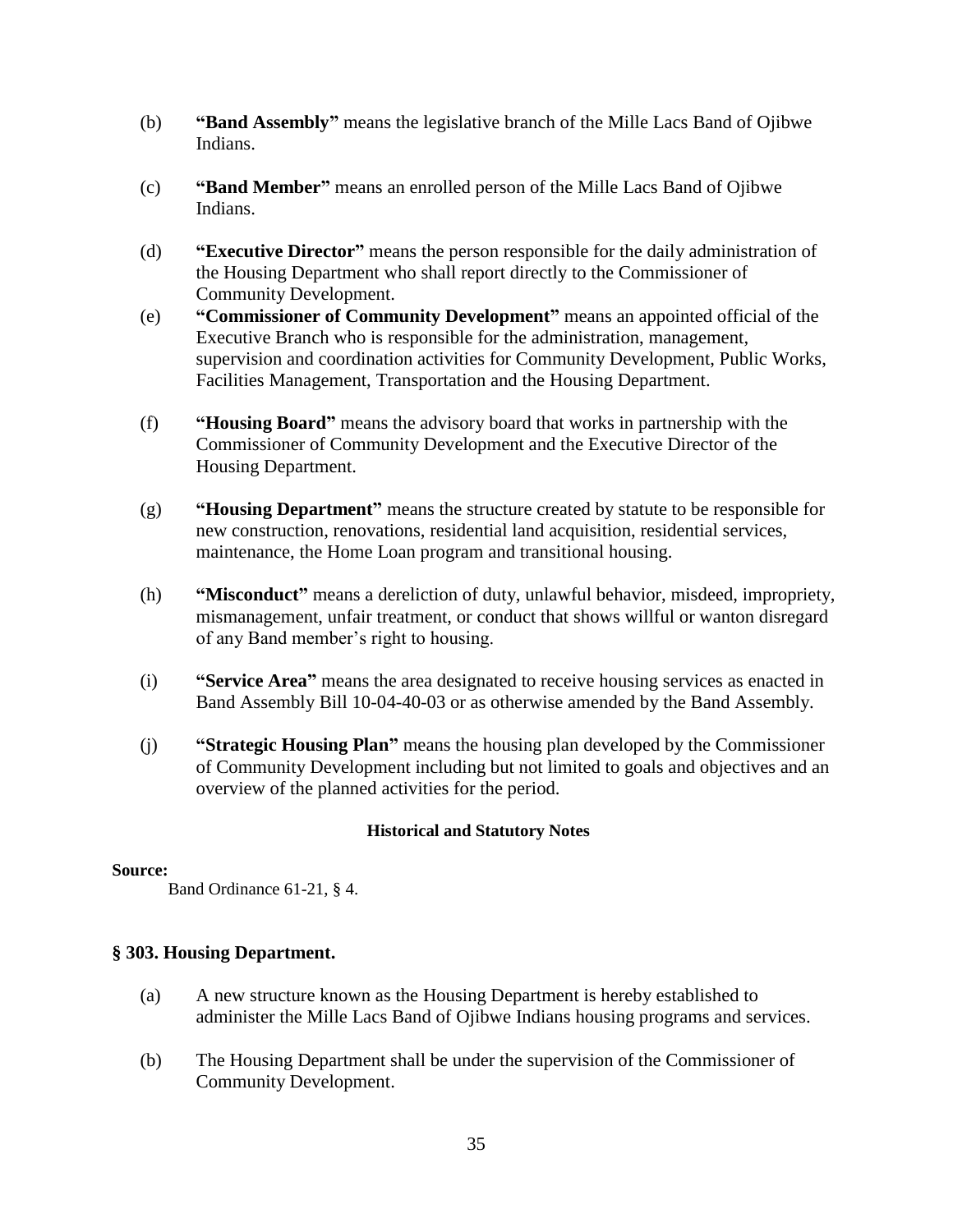**Source:**

Band Ordinance 61-21, § 4.

# **§ 304. Executive Director.**

A position known as the Executive Director of the Housing Department is hereby created. This position shall be responsible for the daily administration of housing programs and services to Band members. The Executive Director shall report directly to the Commissioner of Community Development.

# **Historical and Statutory Notes**

**Source:**

Band Ordinance 61-21, § 4.

# **§ 305. Housing Board.**

- (a) No more than ninety (90) days after passage of this Chapter, a newly formed Housing Board shall be created to act in an advisory capacity to assist the Housing Department and Commissioner of Community Development with housing matters and such Board shall have those powers as delegated in sub-section (b) of this section.
- (b) Powers and Duties.
	- (1) To advise the Commissioner of Community Development and make recommendations on various housing matters relating to the Band's Housing vision and mission.
	- (2) To acknowledge Band members" housing needs and communicate concerns to the Executive Director of the Housing Department.
	- (3) To approve an annual Strategic Housing Plan with ratification by the Band Assembly.
	- (4) To ensure that the Housing Policies conform to the Band's Housing vision and mission and that Community Development and the Housing Department comply with the Housing Policies.
	- (5) To maintain a fair and equitable service level to all Band members.
	- (6) To approve home loans, renovation loans or other housing program loans that may be developed by the Housing Department.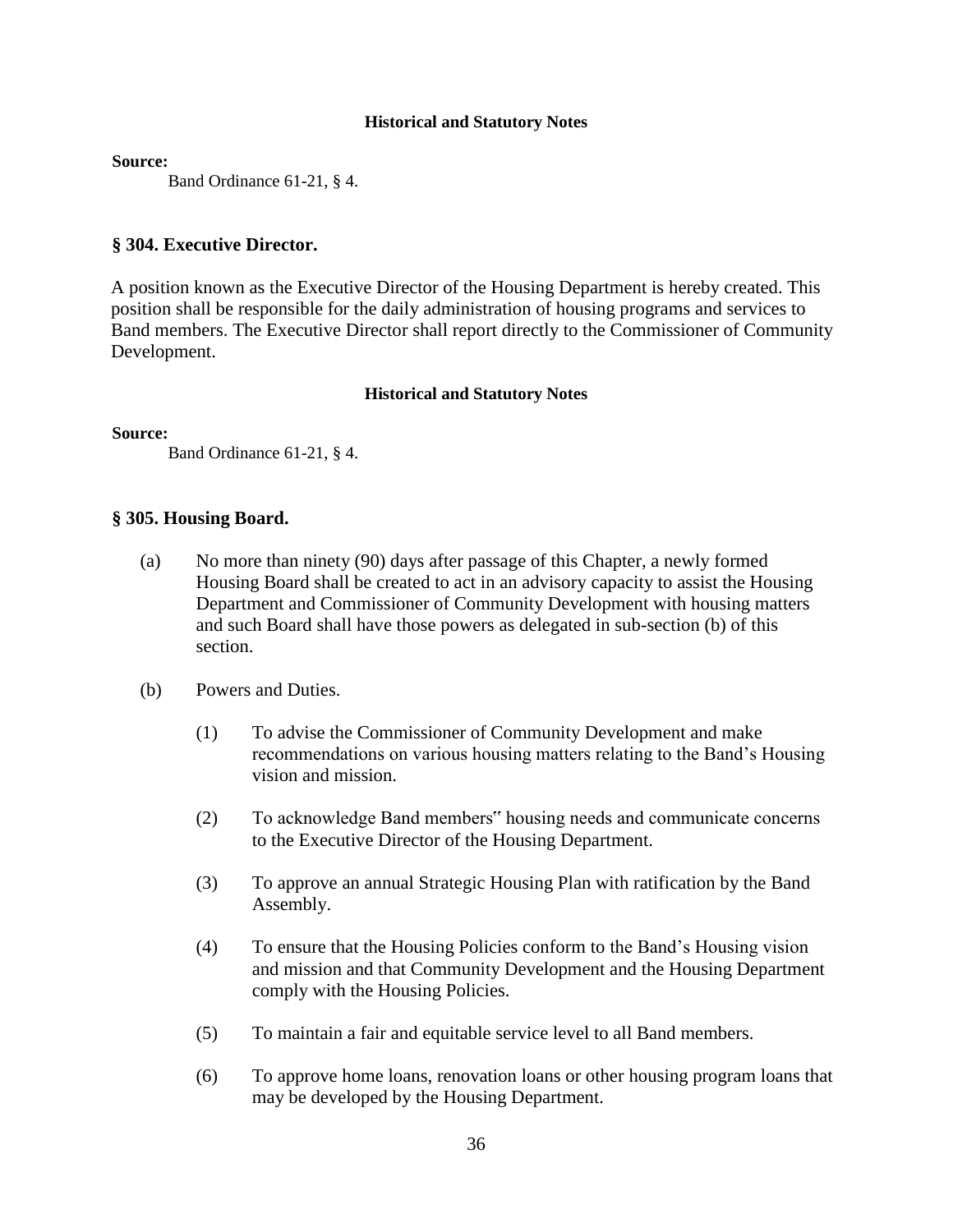- (7) To approve foreclosures in circumstances where a mortgagor defaults on their housing loan for a period of more than six (6) months.
- (8) To approve new Housing programs and Housing Policies developed by the Housing Department with ratification by the Band Assembly.
- (9) To approve Housing Meeting Minutes from the previous meeting and forward a copy to Band Assembly within ten (10) business days.
- (10) To approve any housing grants if such regulations require it.
- (11) To approve the quarterly reports developed by the Commissioner of Community Development and the Housing Department.
- (12) To maintain confidentiality of all housing client matters.
- (13) To treat all Band members fairly and equally without regard to family relationships.

#### **Source:**

Band Ordinance 61-21, § 4.

# **§ 306. Board Member Selection Process.**

- (a) This section establishes the rules for selection of Housing Board members, the number of Board members to be appointed and the term length of each Board member. The rules are as follows:
	- (1) The Housing Board is hereby organized and designated as a subdivision of the Housing Department of the Mille Lacs Band of Ojibwe Indians.
	- (2) The Housing Board shall be composed of seven (7) persons.
	- (3) Each Housing Board member must be an enrolled Band member of the Mille Lacs Band of Ojibwe Indians and at least eighteen (18) years of age.
	- (4) No person shall be barred from serving on the Board because he or she is a tenant or homebuyer. However, such Board member shall not participate in or be present at any portion of a meeting concerning any matter that involves his or her individual rights, obligations or status as a tenant or homebuyer.
	- (5) The Chief Executive shall select two (2) individuals and the Speaker of the Assembly shall nominate one (1) of the two to the Band Assembly for confirmation to the Housing Board. This Housing Board member shall serve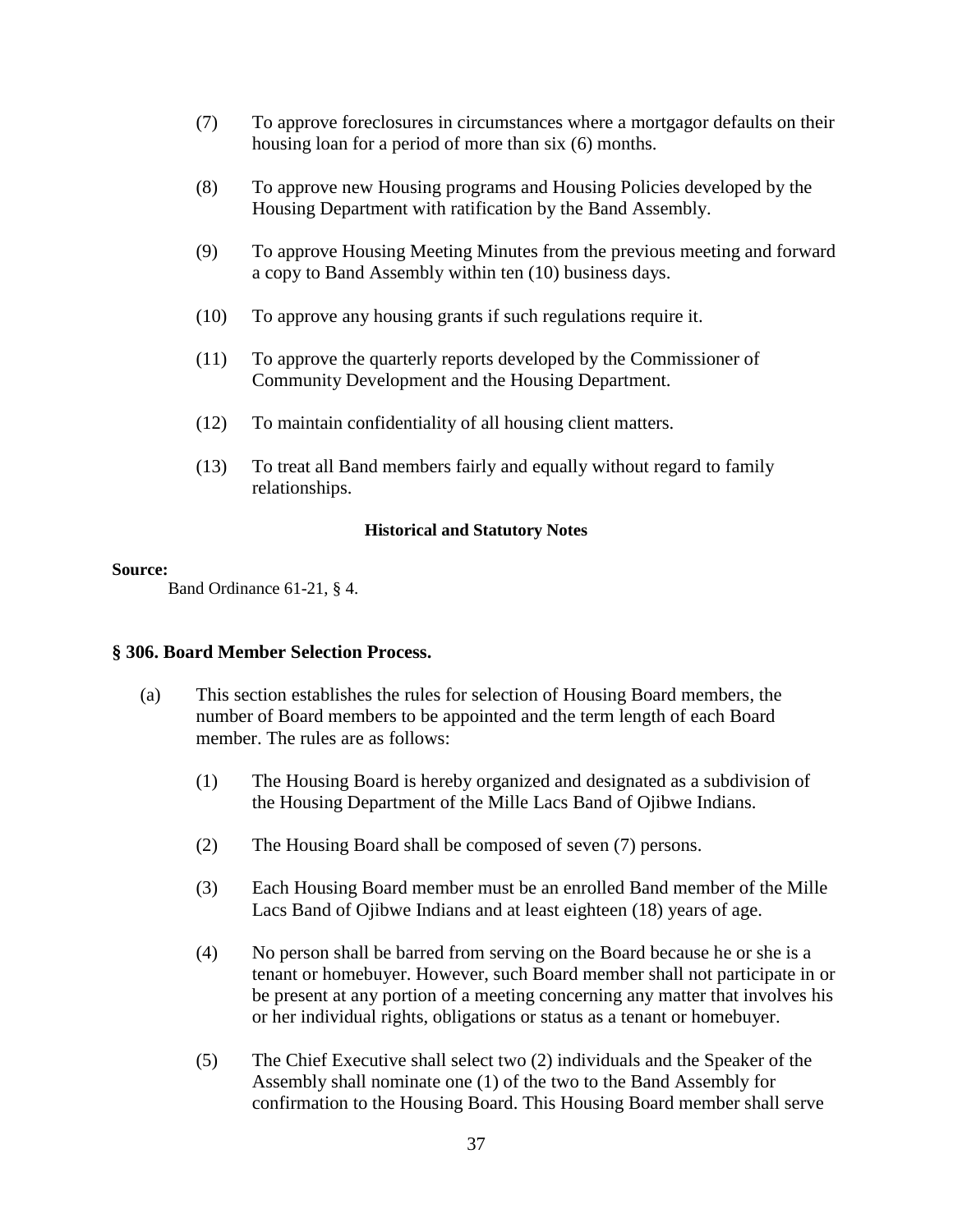until June 30, 2007. Thereafter, this position shall be eligible for appointment to a four (4) year term beginning on June 30, 2007.

- (6) The Speaker of the Assembly shall select two (2) Elders and the Chief Executive shall nominate one of the two to the Band Assembly for confirmation to the Housing Board. This Housing Board member shall serve until June 30, 2006. Thereafter, this position shall be eligible for appointment to a four (4) year term beginning on June 30, 2006.
- (7) The District I Representative shall select two (2) individuals and the Chief Executive shall nominate one of the two to the Band Assembly for confirmation to the Housing Board. This Board Member shall serve until June 30, 2007. Thereafter, this position shall be eligible for appointment to a four (4) year term beginning on June 30, 2007.
- (8) The District II Representative shall select two (2) individuals and the Chief Executive shall nominate one of the two to the Band Assembly for confirmation to the Housing Board. This Board Member shall serve until June 30, 2006. Thereafter, this position shall be eligible for appointment to a four (4) year term beginning on June 30, 2006.
- (9) The District III Representative shall select two (2) individuals and the Chief Executive shall nominate one of the two to the Band Assembly for confirmation to the Housing Board. This Board Member shall serve until June 30, 2006. Thereafter, this position shall be eligible for appointment to a four (4) year term beginning on June 30, 2006.
- (10) The Chief Executive and the Speaker of the Assembly shall each select two (2) persons from the at Large area and the Band Assembly shall confirm two (2) of the four (4) for appointment to the Housing Board. These Board members shall serve until June 30, 2005. Thereafter, these positions shall be eligible for appointment to a four (4) year term beginning on June 30, 2005.
- (b) The nomination process established in this subsection shall apply to all future nominees who hold this position.
- (c) If, for any reason, an elected official does not nominate a person in the manner set out hereinabove, that position shall be filled by nomination by the Chief Executive and Speaker of the Assembly. The Chief Executive and Speaker of the Assembly shall each nominate one (1) person from the pool where the vacancy occurs and the Band Assembly shall confirm one (1) person.

# **Historical and Statutory Notes**

# **Source:**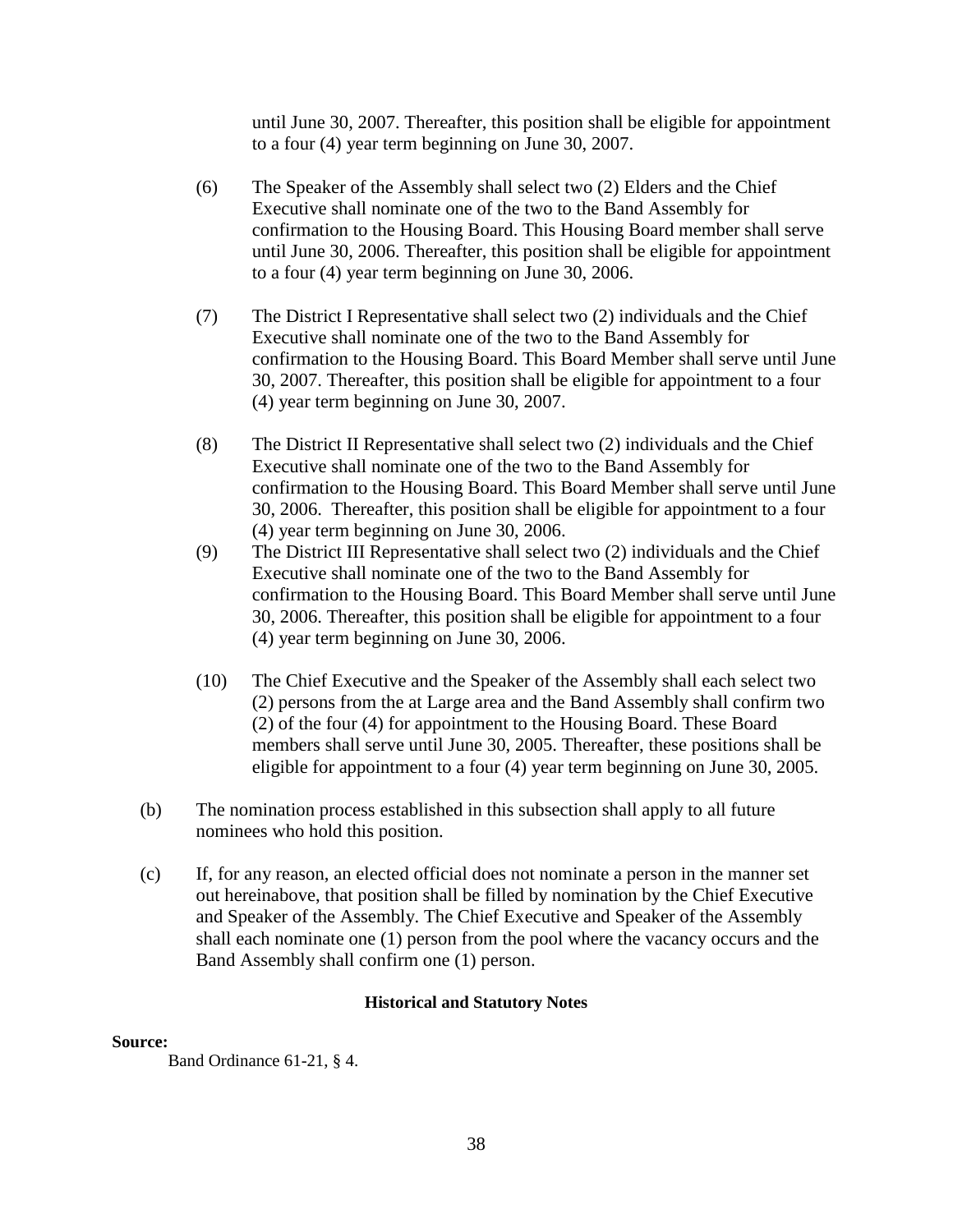# **§ 307. Process to Fill Vacant Board Positions.**

- (a) If, for any reason, a Board position becomes vacant, the elected official that originally nominated that person shall nominate a new person in the same manner to replace the vacant position for the remainder of that term. Thereafter, this position shall be filled in the manner set out above.
- (b) If, for any reason, the elected official does not nominate a person within thirty (30) days of the vacancy, that position shall be filled by nomination by the Chief Executive and Speaker of the Assembly. The Chief Executive and Speaker of the Assembly shall each nominate one (1) person from the pool where the vacancy occurs and the Band Assembly shall confirm one (1) person.

# **Historical and Statutory Notes**

# **Source:**

Band Ordinance 61-21, § 4.

# **§ 308. Officers.**

- (a) The Housing Board shall select from its members one person to serve as Chairperson of the Board, one person to serve as Vice-Chairperson, and one person to serve as Secretary. In the absence of the Chairperson, the Vice-Chairperson shall preside over the meeting. In the absence of the Chairperson and Vice-Chairperson, the Secretary shall preside. The Secretary shall keep a complete and accurate record of all meetings and any actions taken by the Board.
- (b) These offices shall be held for a two-year period beginning on June 30, 2004.

# **Historical and Statutory Notes**

# **Source:**

Band Ordinance 61-21, § 4.

# **§ 309. Meetings.**

- (a) The Housing Board shall meet at least one (1) time per month to attend to Housing Department business. If any Housing Board member is absent from three (3) consecutive meetings, they shall be removed from the Housing Board.
- (b) The Housing Board members shall be paid a stipend for their services, but payment of such stipend shall be limited to two (2) meetings per month. If more than two meetings within a month are required to handle housing business, no stipend shall be paid although mileage expenses will be allowed.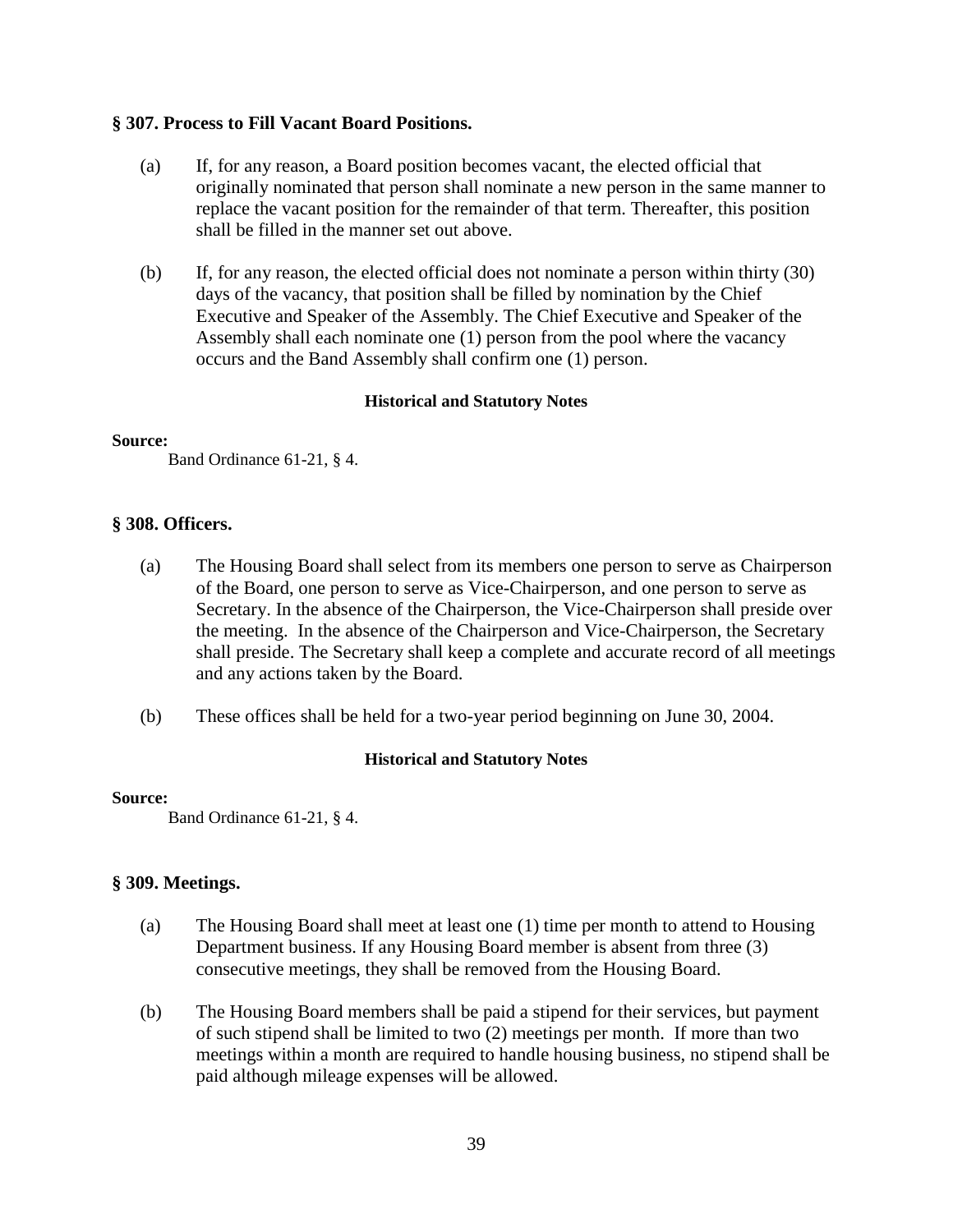**Source:**

Band Ordinance 61-21, § 4.

# **§ 310. Quorum.**

A majority of the full Board, notwithstanding the existence of any vacancies, shall constitute a quorum for the transaction of business. No formal Board action shall be taken by a vote of less than a majority. A quorum is defined as four (4) members.

# **Historical and Statutory Notes**

**Source:**

Band Ordinance 61-21, § 4.

# **§ 311. Removal of Board Members.**

- (a) A member of the Housing Board may be removed for misconduct of office, absence from three (3) consecutive meetings without cause, or neglect of duty, but only after notice and hearing before the Joint Session. The Commissioner of Community Development and the Executive Director shall submit in writing such reason for removal and submit the same to the Joint Session. The Joint Session shall hear the case and determine if valid reason exist to remove such Board member.
- (b) The Board Member shall receive such notice of removal hearing at least ten (10) days prior to the hearing date.
- (c) At any such hearing, the Board Member is entitled to be heard in person or through an attorney and to present witnesses on his or her behalf.
- (d) A confidential record of any such hearing shall be kept for a period of seven (7) years.

# **Historical and Statutory Notes**

#### **Source:**

Band Ordinance 61-21, § 4.

# **§ 312. Housing Board Bylaws.**

The Housing Board shall operate according to bylaws established by them and the Commissioner of Community Development. The bylaws shall contain any operational requirements in order for the Board to carry out its powers and duties.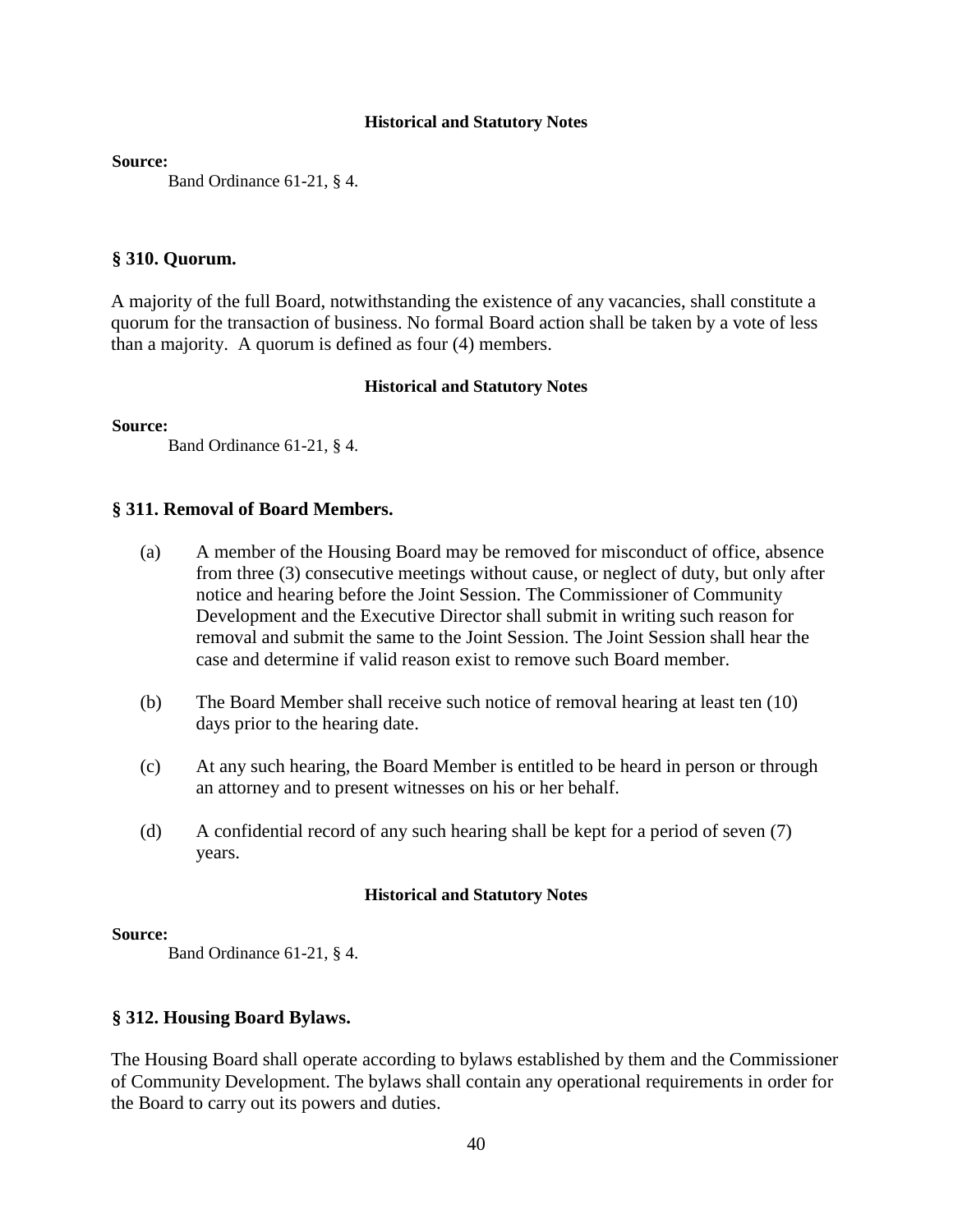#### **Source:**

Band Ordinance 61-21, § 4.

# **§ 313. Transfer of Ownership Interests.**

- (a) All units owned by the Mille Lacs Band of Ojibwe Indians "Housing Authority" shall be transferred to the Mille Lacs Band of Ojibwe Indians "Housing Department."
- (b) All leases held by the Mille Lacs Band of Ojibwe Indians "Housing Authority" shall be transferred to the Mille Lacs Band of Ojibwe Indians "Housing Department."
- (c) Any land acquisition performed by the Mille Lacs Band of Ojibwe Indians Department of Natural Resources ("DNR") that includes a house shall be leased to the Housing Department according to the following limitations:
	- (1) restricted to residential use; and
	- (2) follow the area zoning requirements for a residential dwelling.

#### **Historical and Statutory Notes**

# **Source:**

Band Ordinance 61-21, § 4.

# **CHAPTER 5**

# **NATIVE AMERICAN VETERAN DIRECT LOAN PROGRAM**

**Section** 

- **401. Findings and Determinations.**
- **402. Application of Chapter.**
- **403. Purpose to Provide Additional Remedies.**
- **404. Public Policy of Band.**
- **405. Definitions.**
- **406. Priority.**
- **407. Recording System.**
- **408. Filing.**
- **409. Log.**
- **410. Public Inspection and Copying.**
- **411. Leasehold Mortgage Foreclosure Proceedings.**
- **412. Service of Process and Procedures.**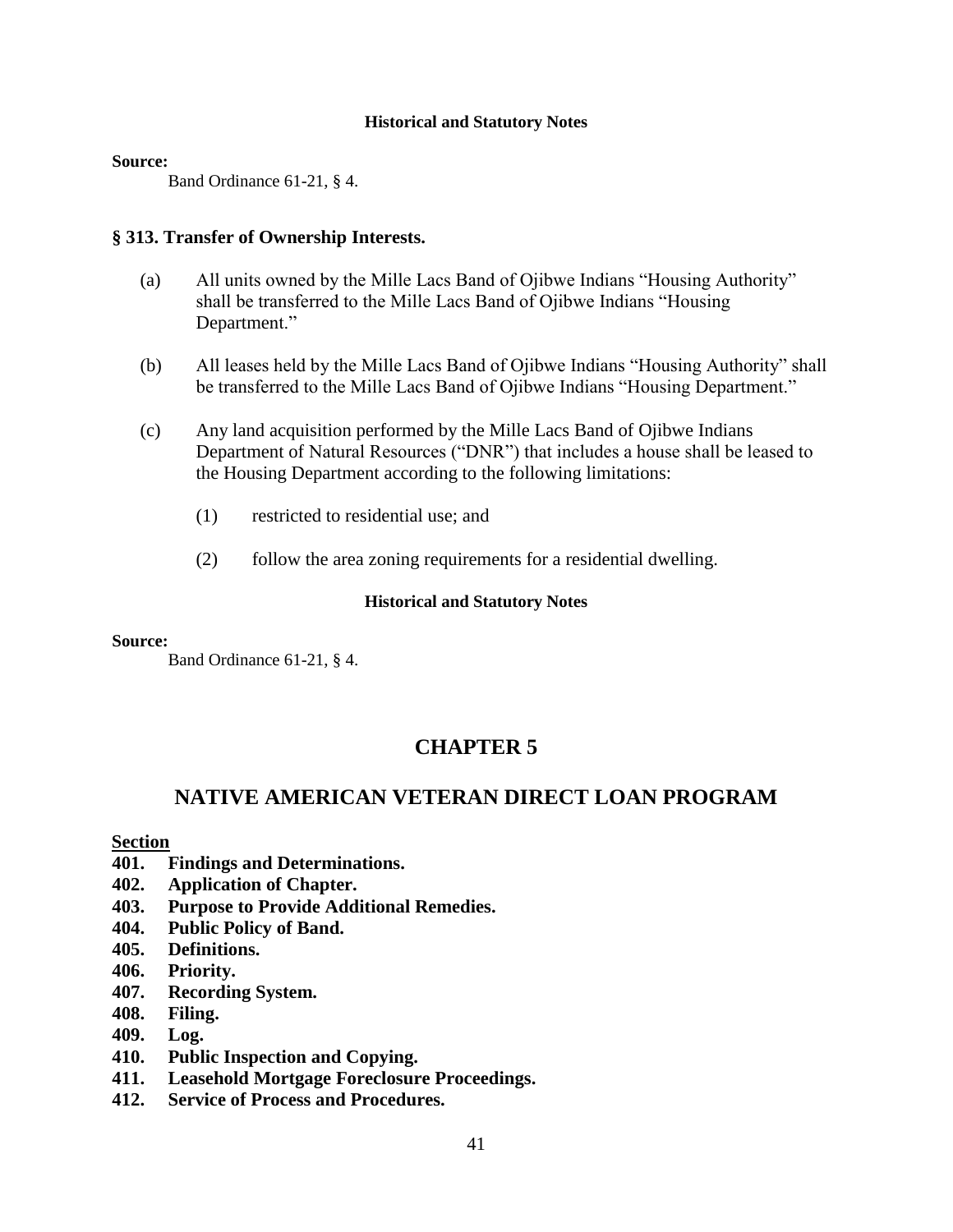- **413. Cure of Default.**
- **414. Entry of Judgment.**
- **415. Unlawful Detainer.**
- **416. Procedures for Service of Notice.**
- **417. Complaint and Summons.**
- **418. Service of Summons and Complaint.**
- **419. Writ of Restitution.**
- **420. Judgment.**
- **421. Continuance in Cases Involving Secretary.**
- **422. Enforcement.**

# **§ 401. Findings and Determinations.**

- (a) The Band Assembly hereby finds and determines that there is a history of inadequate housing for Band members and that adequate housing and related services are vital to the health and well being of all members of the Band.
- (b) The Band Assembly hereby finds and determines that our Armed Service veterans made great sacrifices for our country, their communities and their families and are a valuable resources to the Band and that our veterans should have adequate housing and related services made available to them.

# **Historical and Statutory Notes**

# **Source:**

Band Ordinance 61-21, § 4.

# **§ 402. Application of Chapter.**

This chapter prescribes procedures for the recording, priority and foreclosure of leasehold mortgages given to secure loans made by the United States Department of Veterans Affairs under the Native American Veterans Direct Loan Program under Title 38 U.S.C. 3761.

# **Historical and Statutory Notes**

# **Source:**

Band Ordinance 61-21, § 4.

# **§ 403. Purpose to Provide Additional Remedies.**

The purpose of this chapter is to provide remedies for the Veterans Affairs Loan Program and nothing herein contained shall alter the ultimate financial liability of the owner of tenant for repairs or maintenance of any building located on lands under the jurisdiction of the Band.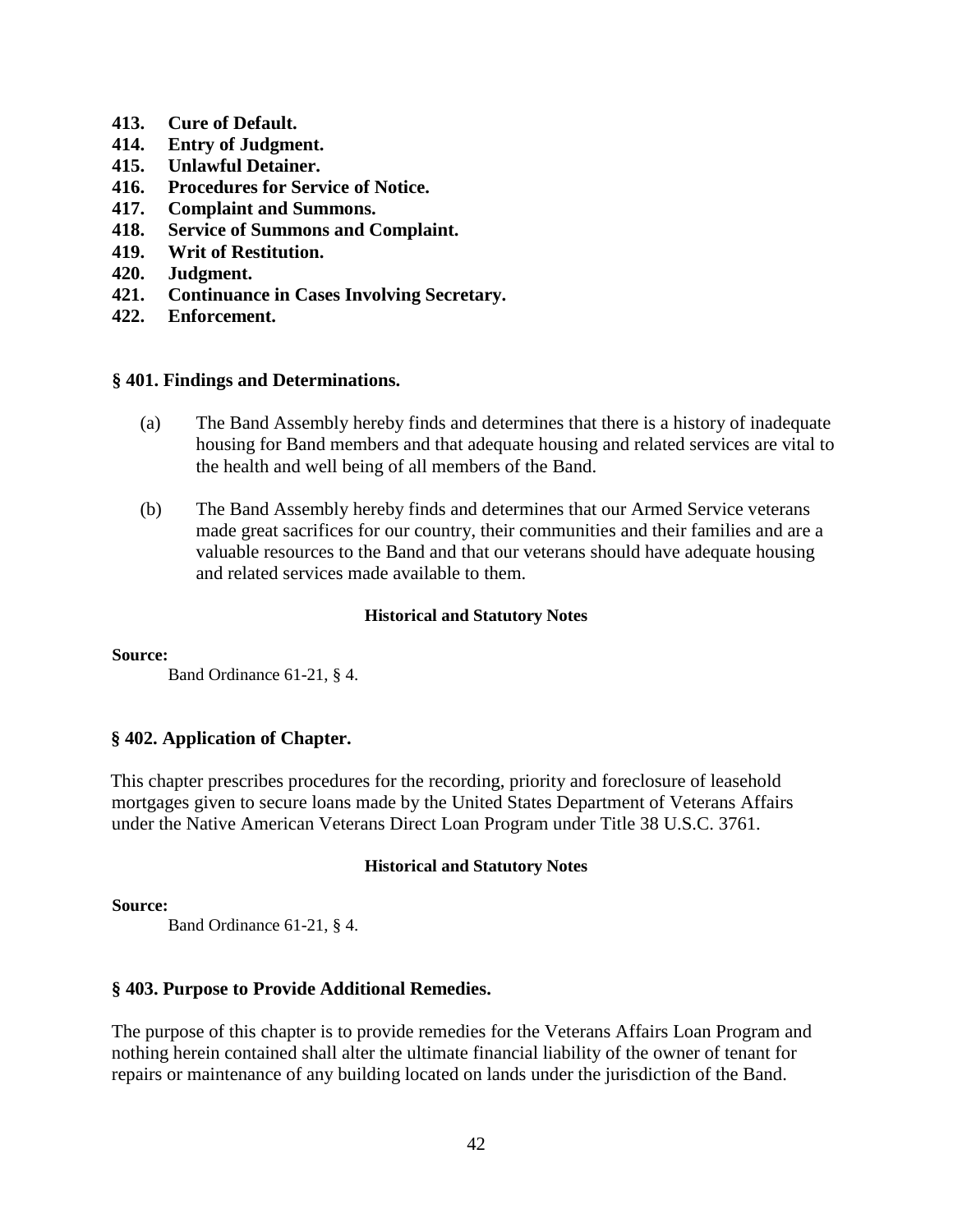**Source:**

Band Ordinance 61-21, § 4.

# **§ 404. Public Policy of Band.**

Any provisions, whether oral or written, of any lease or other agreement whereby any provisions of this chapter are waived by a tenant is contrary to public policy and void.

# **Historical and Statutory Notes**

#### **Source:**

Band Ordinance 61-21, § 4.

# **§ 405. Definitions.**

- (a) **"Band"** shall refer to the Non-Removable Mille Lacs Band of the Mille Lacs Indian Reservation as defined in the Minnesota Chippewa Tribal Constitution and the statutes of the Non-Removable Mille Lacs Band.
- (b) **"Lease"** shall mean the lease of trust property for which a Leasehold Mortgage, as defined in this section, has or will be given.
- (c) **"Leasehold Mortgage"** shall mean the mortgage of a lease of trust property given to secure a loan made under the VA Native American Direct Loan Program and 38 U.S.C. 3761 et seq.
- (d) **"Leasehold Mortgage Foreclosure Proceeding"** shall mean a proceeding in the Court of Central Jurisdiction:
	- (1) To foreclose the interest of the Mortgagor(s), and each person or entity claiming through the Mortgagor(s), in a Lease for which a Mortgage has been given under the VA Native American Direct Loan Program and 38 U.S.C. 3761 et seq.; and
	- (2) To assign such Lease to the Secretary or the Secretary's assignee.
- (e) **"Lessor"** shall mean the beneficial or equitable owner of trust or otherwise restricted property under a Lease for which a Mortgage, as defined in this section, has been given, or the heir(s), successor(s), executor(s), administrator(s), or assign(s) of such Lessor.
- (f) **"Mortgagee"** shall mean the mortgagee under any Leasehold Mortgage as defined in this section or the successor(s) interest of any such mortgagee, including the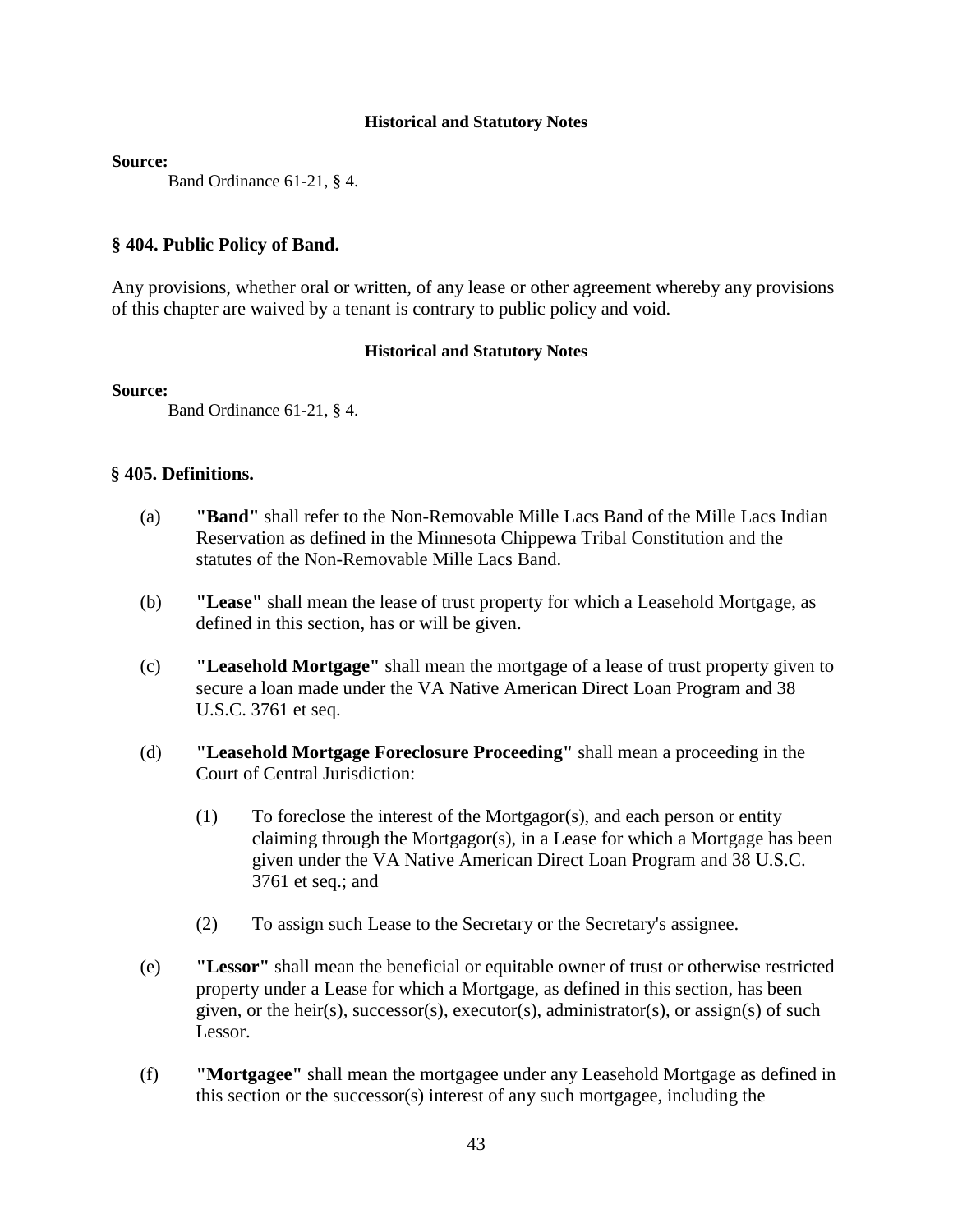Secretary as defined in this section, or the Secretary's assignee under any such mortgage.

- (g) **"Mortgagor"** shall mean any Mille Lacs Band member who has executed a Leasehold Mortgage as defined in this section, or any member heir(s), successor(s), executor(s), administrator(s) or assign(s) of the Mille Lacs Band or any member.
- (h) **"Nuisance"** shall mean the maintenance on real property of a condition which:
	- (1) Unreasonably threatens the health or safety of the public or neighboring land users; or
	- (2) Unreasonably and substantially interferes with the ability of neighboring property users to enjoy the reasonable use and occupancy of their property.
- (i) **"Recording Clerk"** shall mean the person designated by the Mille Lacs Band to perform the recording functions required by this chapter or any deputy or designee of such person.
- (j) **"Secretary"** shall mean the Secretary of the United States Department of Veterans Affairs (VA) or designee.
- (k) **"Subordinate Lienholder"** shall mean the holder of any lien, including a subsequent mortgage, perfected subsequent to the recording of a Leasehold Mortgage under this chapter (except the Mille Lacs Band with respect to a claim for a tribal leasehold tax).
- (l) **"Tenant"** shall mean any person who occupies real property under a lease, rental agreement or other agreement with a lessor as defined in this section.
- (m) **"Tribal Court"** shall mean the Court of Central Jurisdiction as established by the laws of Mille Lacs Band of Ojibwe to exercise the powers and functions of a court of law.
- (n) **"Unlawful Detainer Action"** shall be a suit brought before the Court of Central Jurisdiction to terminate a tenant's interest in real property and/or to evict any person from occupancy of real property.
- (o) **"Waste"** is spoil or destruction by a tenant of land, buildings, gardens, trees or other improvements which result in substantial injury to the lessor's interest in the property.
- (p) **"Writ of Restitution"** is an order of the Tribal Court:
	- (1) Restoring an owner or lessor or the Secretary to possession of real property and,
	- (2) Evicting a tenant or other occupant therefrom.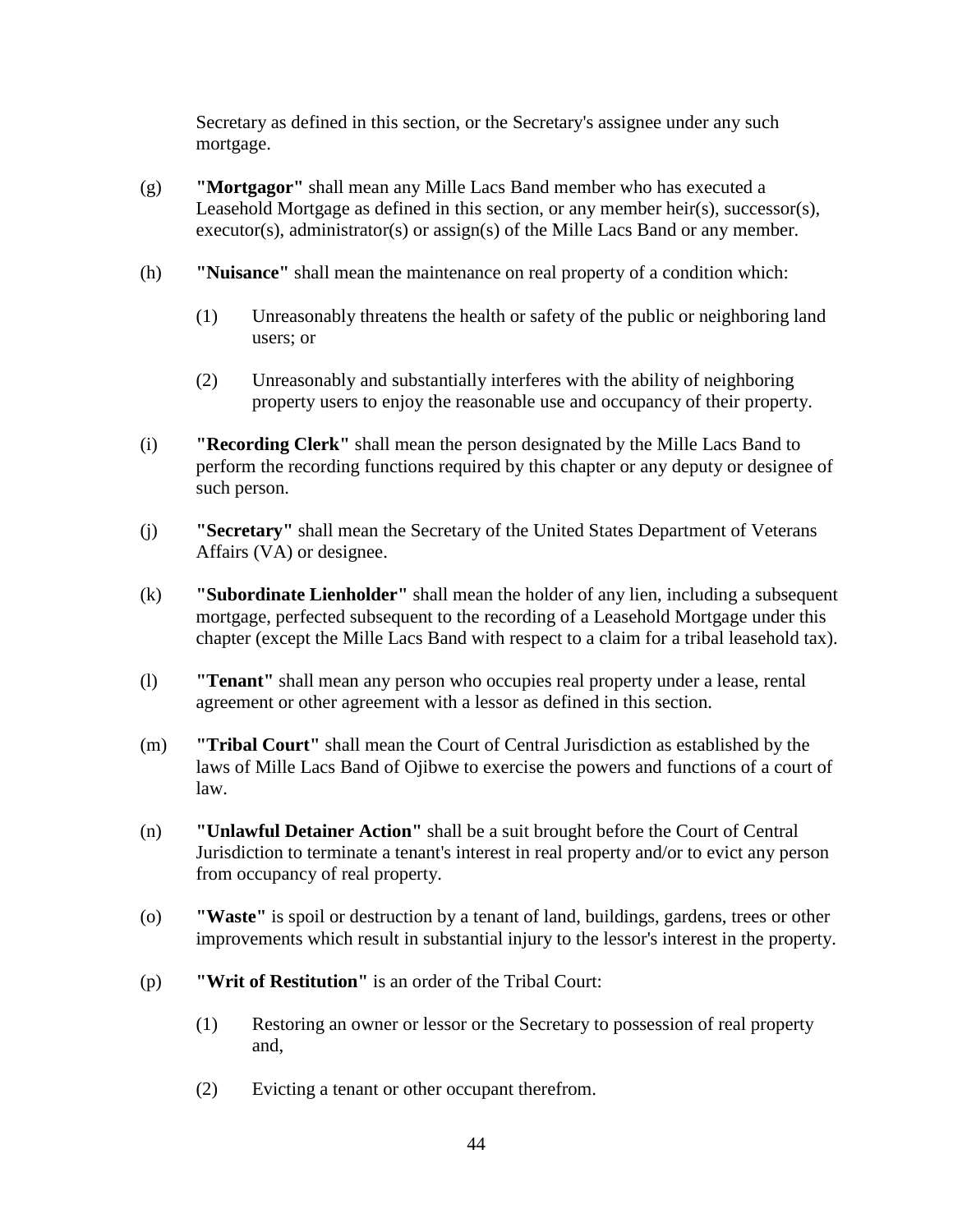**Source:**

Band Ordinance 61-21, § 4.

# **§ 406. Priority.**

A Leasehold Mortgage recorded in accordance with the recording procedures set forth in this chapter shall have priority over any lien not perfected at the time of such recording and any subsequent lien or claim excepting a lien or claim arising from a tribal leasehold tax assessed after the recording of the mortgage. Nothing in this chapter shall prevent any person or entity from recording a Leasehold Mortgage in accordance with State law or from filing a Leasehold Mortgage with the Bureau of Indian Affairs.

#### **Historical and Statutory Notes**

**Source:**

Band Ordinance 61-21, § 4.

# **§ 407. Recording System.**

The Band Recording Clerk shall maintain in the Department of Natural Resources Real Estate Division a system for the recording of leasehold Mortgages and such other documents as the Band may designate by law or resolution.

# **Historical and Statutory Notes**

#### **Source:**

Band Ordinance 61-21, § 4.

# **§ 408. Filing.**

- (a) The Band Recording Clerk shall endorse upon any Leasehold Mortgage or other document received for recording:
	- (1) The date and time of receipt of the Leasehold Mortgage or other document; and
	- (2) The filing number, to be assigned by the Recording Clerk, which shall be a unique number for each Leasehold Mortgage or other document received; and
	- (3) The name of the Band Recording Clerk receiving the Leasehold Mortgage or document.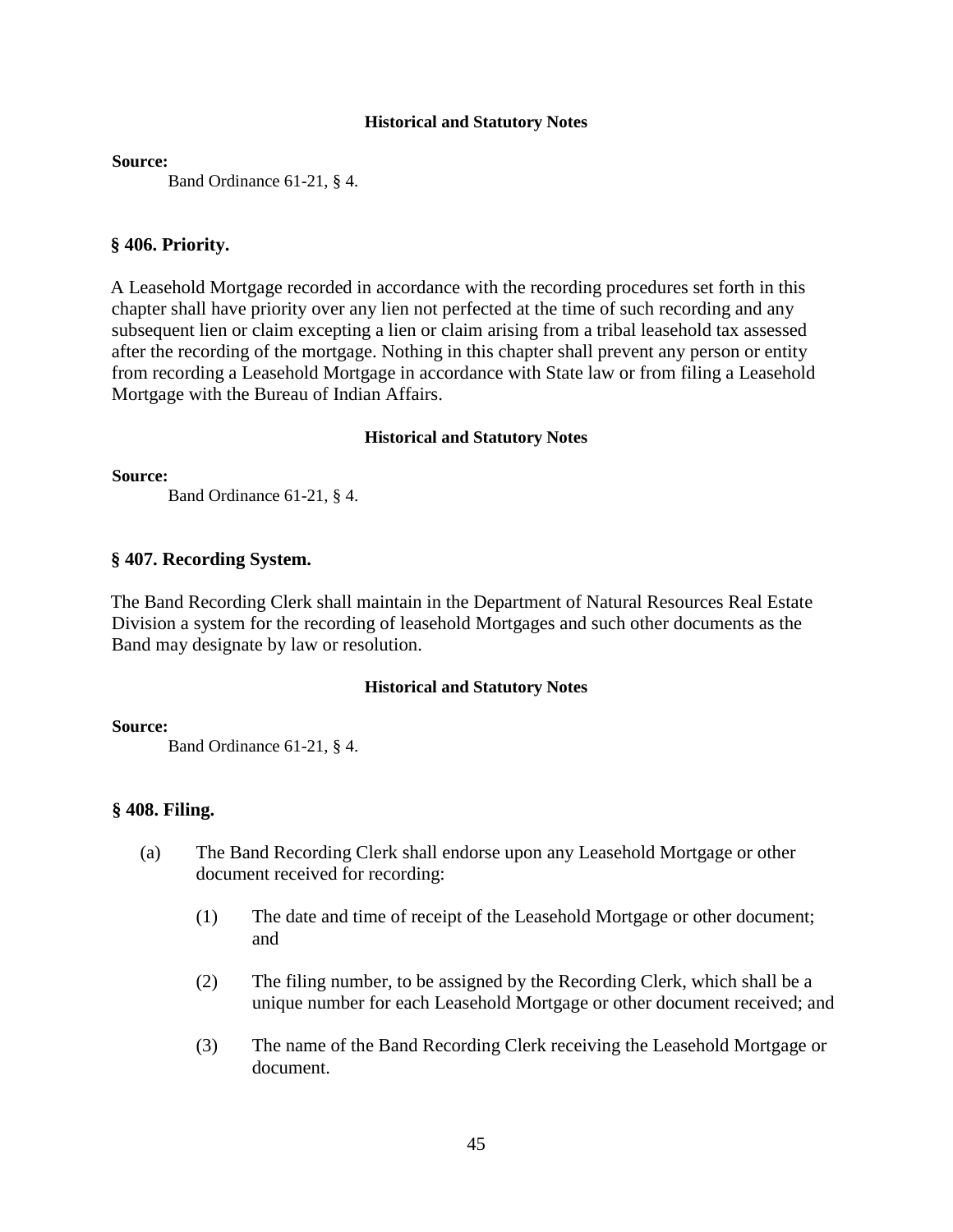(1) Upon completion of the above endorsements; the Tribal Recording Clerk shall make a true and correct copy of the Leasehold Mortgage or other document and shall certify the copy as follows:

# MILLE LACS BAND OF OJIBWE

# MILLE LACS RESERVATION: ss.

I certify that this is a true and correct copy of a document received for recording this date.

Given under my hand and seal this \_\_\_\_\_\_\_\_\_\_\_\_ day of \_\_\_\_\_\_\_\_\_\_\_\_\_\_\_. (SEAL)

Signature

\_\_\_\_\_\_\_\_\_\_\_\_\_\_\_\_\_\_\_\_\_\_

\_\_\_\_\_\_\_\_\_\_\_\_\_\_\_\_\_\_\_\_\_\_

Title

(2) The Band Recording Clerk shall maintain the copy in the records of the recording system and shall return the original of the Leasehold Mortgage or other document to the person or entity that presented the same for recording.

# **Historical and Statutory Notes**

**Source:**

Band Ordinance 61-21, § 4.

# **§ 409. Log.**

The Band Recording Clerk shall also maintain a log of each Leasehold Mortgage or other document recorded in which there shall be entered:

- (a) The name(s) of the Mortgagor(s) of each Leasehold Mortgage, identified as such;
- (b) The name(s) of the Mortgagee(s) of each Leasehold Mortgage, identified as such;
- (c) The name(s) of the grantor(s), grantee(s), or other designation of each party named in any other documents;
- (d) The date and time of receipt;
- (e) The filing number assigned by the Band Recording Clerk; and

(b)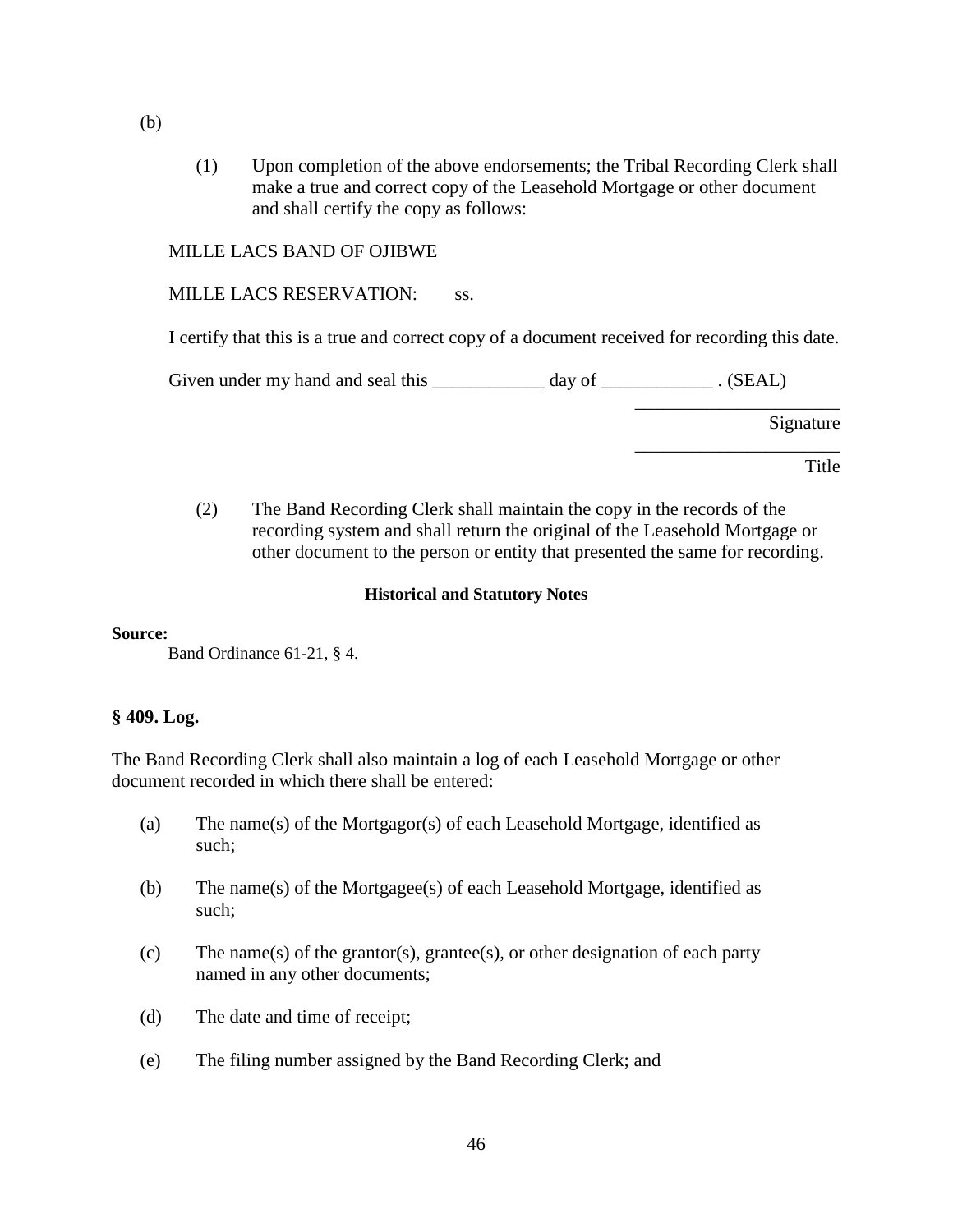(f) The name of the Band Recording Clerk receiving the Leasehold Mortgage or document.

# **Historical and Statutory Notes**

**Source:**

Band Ordinance 61-21, § 4.

# **§ 410. Public Inspection and Copying.**

The certified copies of the Leasehold Mortgages and other documents and the log maintained by the Tribal Recording Clerk shall be made available for public inspection and copying.

# **Historical and Statutory Notes**

**Source:**

Band Ordinance 61-21, § 4.

# **§ 411. Leasehold Mortgage Foreclosure Proceedings.**

Upon the default of the Mortgagor(s) under a Leasehold Mortgage, the Secretary may commence a Leasehold Mortgage foreclosure proceeding in the Tribal Court by filing:

- (a) A verified complaint:
	- (1) Naming the Mortgagor(s) and each person or entity claiming through the Mortgage(s) subsequent to the recording of the Leasehold Mortgage, including each Subordinate Lienholder (except the Band with respect to a claim for a tribal leasehold tax), as a defendant;
	- (2) Describing the property;
	- (3) Stating the facts concerning the execution of the Lease and the Leasehold Mortgage; the facts concerning the recording of the Leasehold Mortgage; the facts concerning the alleged default(s) of the Mortgagor(s); and such other facts as may be necessary to constitute a cause of action;
	- (4) Having appended as exhibits true and correct copies of each promissory note, Lease, Leasehold Mortgage, or assignment thereof relating to the property; and
	- (5) Including an allegation that all relevant requirements and conditions prescribed in (i) title 38 U.S.C. § 3761, (ii) the regulations promulgated thereunder by the Secretary, and (iii) the provisions of the Lease, have, been complied with by the Secretary.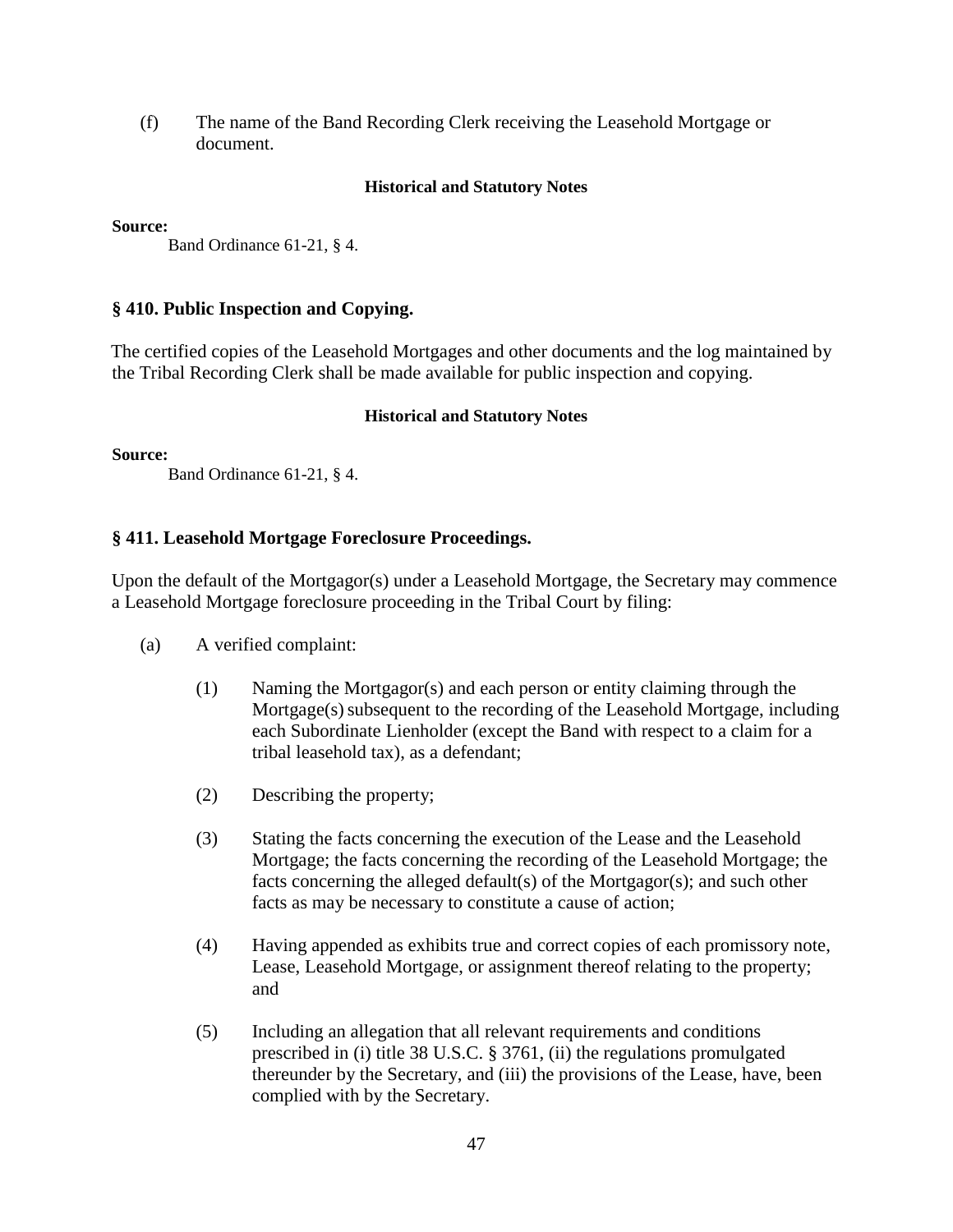(b) A summons, issued as in other cases, requiring the Mortgagor(s) and each other defendant to appear for a trial upon the complaint on a date and time specified in the summons.

# **Historical and Statutory Notes**

#### **Source:**

Band Ordinance 61-21, § 4.

# **§ 412. Service of Process and Procedures.**

The laws of the Band governing service of process and all other matters relating to the conduct of Court of Central Jurisdiction proceedings shall apply to any Leasehold Mortgage Foreclosure Proceeding pursuant to this chapter.

#### **Historical and Statutory Notes**

#### **Source:**

Band Ordinance 61-21, § 4.

# **§ 413. Cure of Default.**

Prior to the entry of a judgment of foreclosure, any Mortgagor or any Subordinate Lienholder may cure the default(s) under the Leasehold Mortgage. Any Subordinate Lienholder who has cured a default shall thereafter have included in its lien the amount of payments made by such Subordinate Lienholder to cure the default(s), plus interest on such amounts at the rate stated in the note for the Leasehold Mortgage.

## **Historical and Statutory Notes**

#### **Source:**

Band Ordinance 61-21, § 4.

# **§ 414. Entry of Judgment.**

If the alleged default(s) have not been cured, and if the Court should find for the Secretary, the Court of Central Jurisdiction shall enter judgment:

- (a) Foreclosing the interest in the Lease of the Mortgagor(s) and each other defendant named in the complaint upon whom proper and timely service has been made, including each such Subordinate Lienholder; and
- (b) Assigning such Lease to the Secretary or the Secretary's assignee.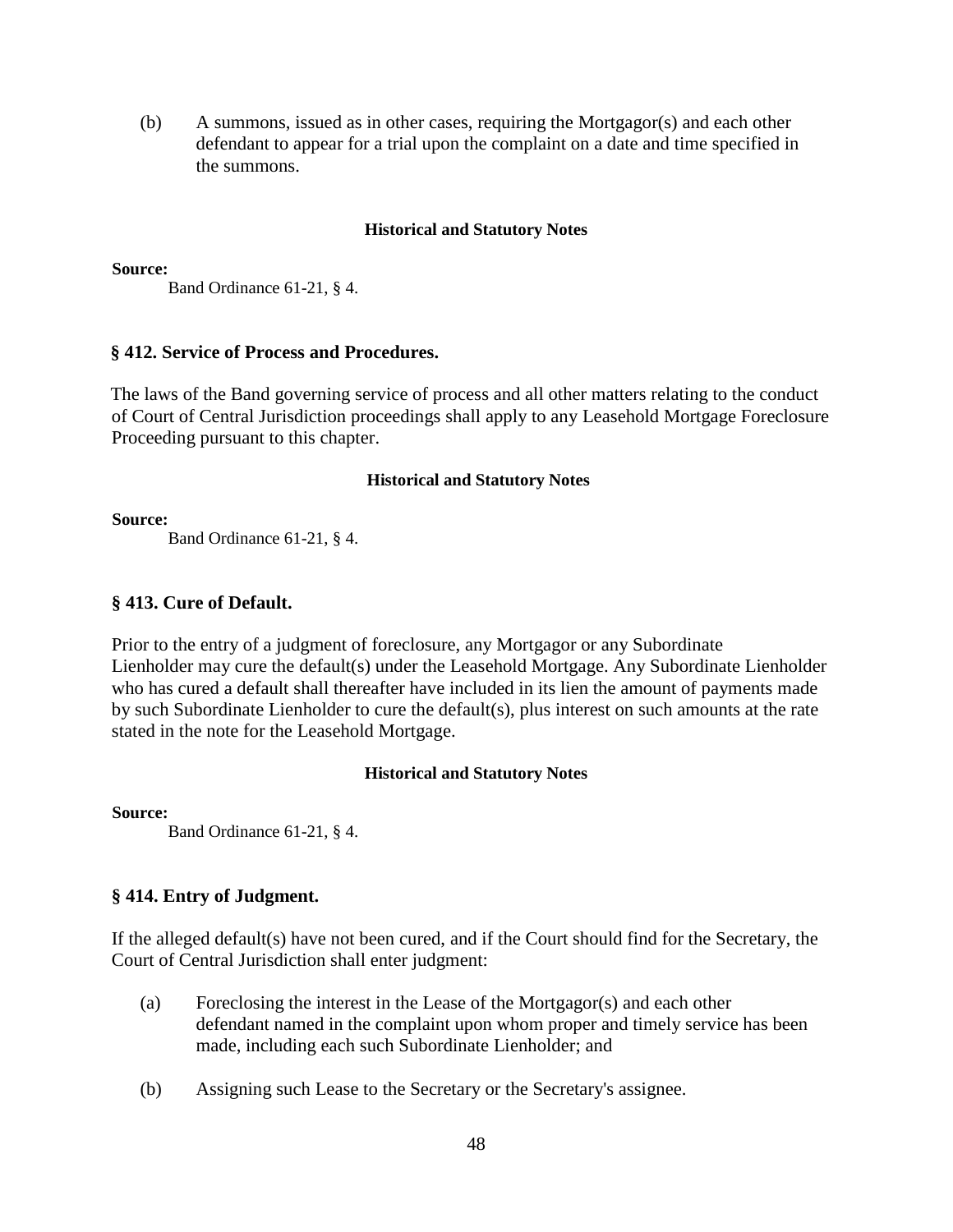#### **Source:**

Band Ordinance 61-21, § 4.

# **§ 415. Unlawful Detainer.**

- (a) The provisions of this section shall apply to all persons and property subject to the governing authority of the Mille Lacs Band as established by the Laws of the Non-Removable Mille Lacs Band.
- (b) A tenant or other occupier of land shall be guilty of unlawful detainer if such person shall continue in occupancy of real property under any of the following situations:
	- (1) Without the requirement of any notice:
		- (i) After the expiration of the term of the lease or other agreement; or
		- (ii) If such person has entered onto or remains on the real property of another without the permission of the owner and without having any substantial claim of a lease or title of the property; or
		- (iii) After the Housing Department has terminated such person's tenancy pursuant to procedures providing such person a hearing before the Housing Authority involved; or
		- (iv) After the interest of such person in a lease has been foreclosed in a leasehold mortgage foreclosure proceeding in the Tribal Court.
	- (2) After having received 30 days' notice, the tenant or occupier shall remain in possession of the property contrary to the terms of the notice as follows:
		- (i) When such person has received notice:
			- (A) That he or she is in default in the payment of rent; and
			- (B) Requiring him or her, to either pay the rent or surrender possession of the occupied property; and such person has remained in possession after receipt of such notice without either surrendering possession of the property or paying the rent; or
		- (ii) When the lease of the property is for an indefinite time, with rent to be paid monthly or by some other period, and the lessor has given notice of termination of the tenancy at least 30 days prior to the end of such month or period; or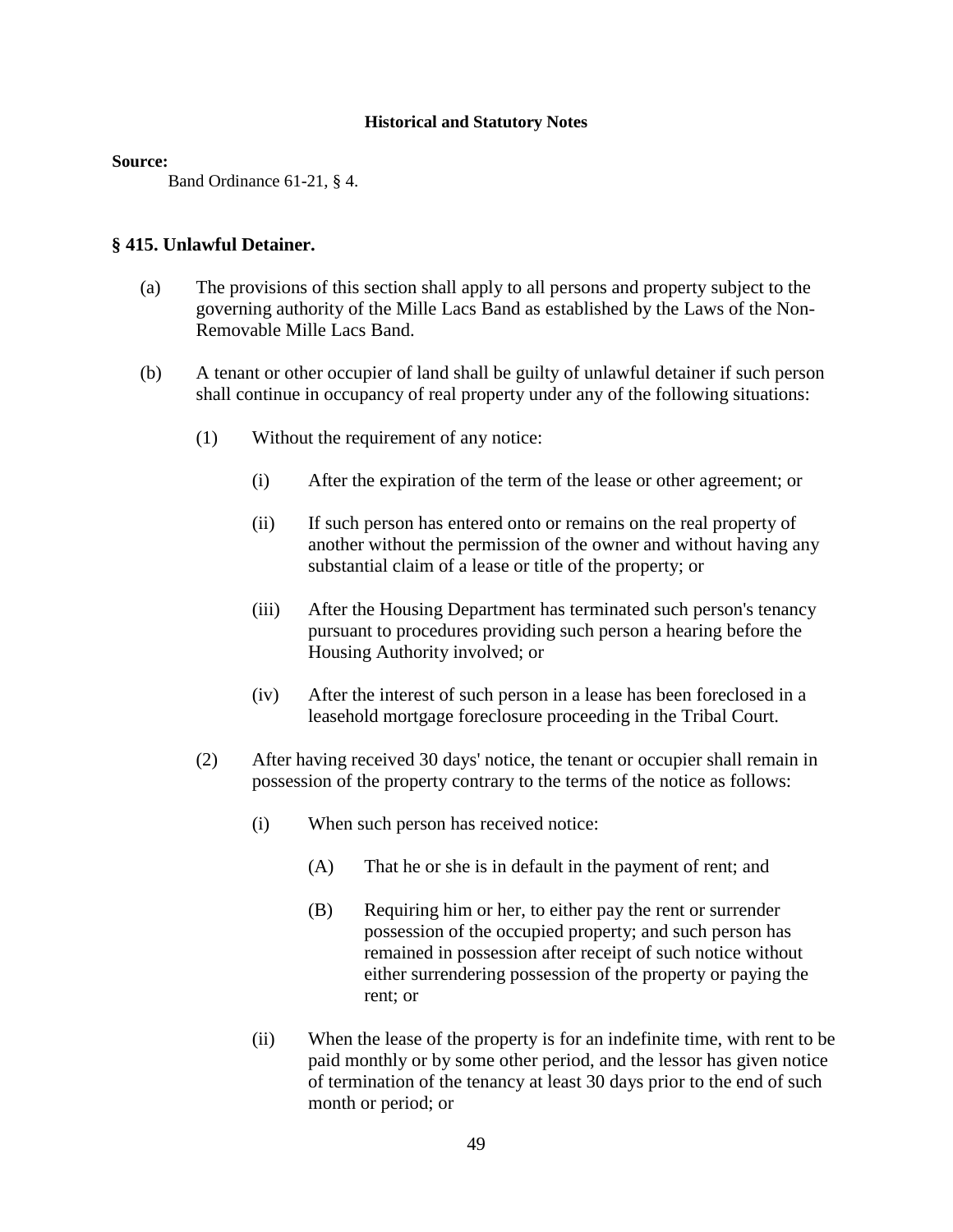- (iii) When such person shall continue to fail to keep or perform any condition or covenant of the lease or agreement under which the property is held after he has been given notice to surrender the property; or
- (iv) When such person continues to commit or to permit waste upon or maintain a nuisance upon the occupied property after having been given notice, to either cease such waste or maintenance of nuisance or to surrender the property.

#### **Source:**

Band Ordinance 61-21, § 4.

# **§ 416. Procedures for Service of Notice.**

- (a) Notices required or authorized in 12 MLBS § 415 shall be given in writing by either:
	- (1) Delivering a copy personally to the tenant or occupier or to any adult members of his or her family residing on the premises; or
	- (2) Posting said notice in a conspicuous place near the entrance to said premises, and by sending an additional copy to the tenant or occupier by certified mail, return receipt requested, properly addressed, postage prepaid.
- (b) Proof of service by either of the above methods may be made by affidavit of any adult person stating that he or she has complied fully with the requirements of either of these two methods of service.

# **Historical and Statutory Notes**

#### **Source:**

Band Ordinance 61-21, § 4.

# **§ 417. Complaint and Summons.**

The owner of real property or lessor or Secretary shall commence an action for unlawful detainer by filing with the Court, in writing, the following documents:

- (a) A complaint, signed by the owner, lessor, the Secretary, an agent, or attorney, stating:
	- (1) The facts on which he or she seeks to recover,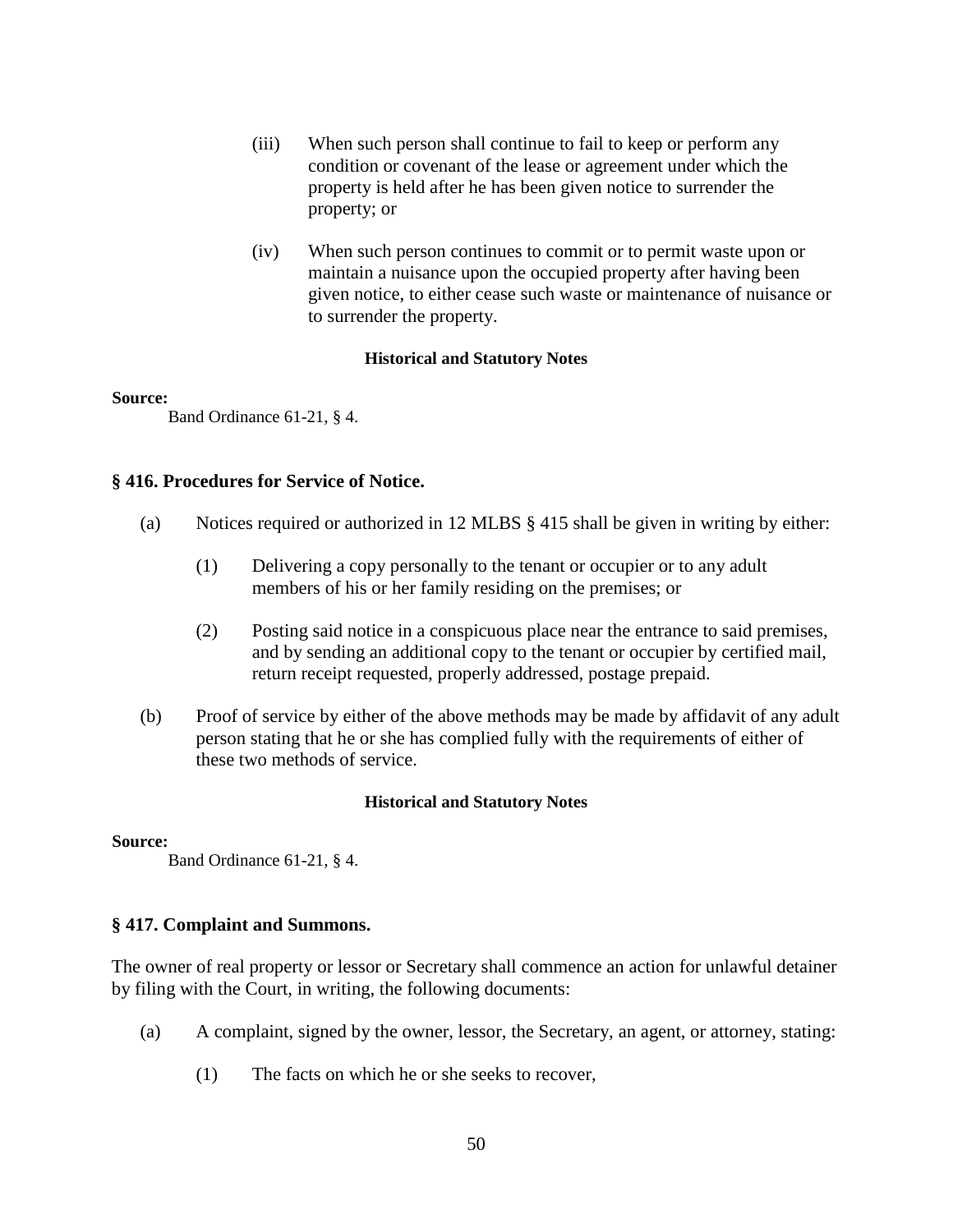- (2) Describing the property so that it can be identified with reasonable certainty; and
- (3) Any claims for damages or compensation due from the persons to be evicted;
- (b) A summons, issued as in other cases, requiring the defendants to appear for trial upon the complaint on a date and time specified in the summons. The trial date specified in the summons shall not be less than 20 nor more than 30 days from the date of service of the summons and complaint. The summons must notify the defendants that judgment will be taken against them in accordance with the terms of the complaint unless they file with the court an answer and appear for trial at the time, date and place specified in the summons.

# **Source:**

Band Ordinance 61-21, § 4.

# **§ 418. Service of Summons and Complaint.**

A copy of the summons and complaint shall be served upon the defendants in the manner provided by the Mille Lacs Band Statute for service of process in civil matters.

# **Historical and Statutory Notes**

# **Source:**

Band Ordinance 61-21, § 4.

# **§ 419. Writ of Restitution.**

The Court of Central Jurisdiction shall enter a Writ of Restitution if:

- (a) Notice of suit and trial is given by service of summons and complaint in accordance with the procedures provided in this document; and
- (b) The Court of Central Jurisdiction shall find that the occupier of the real property is guilty of an act of unlawful detainer.

# **Historical and Statutory Notes**

# **Source:**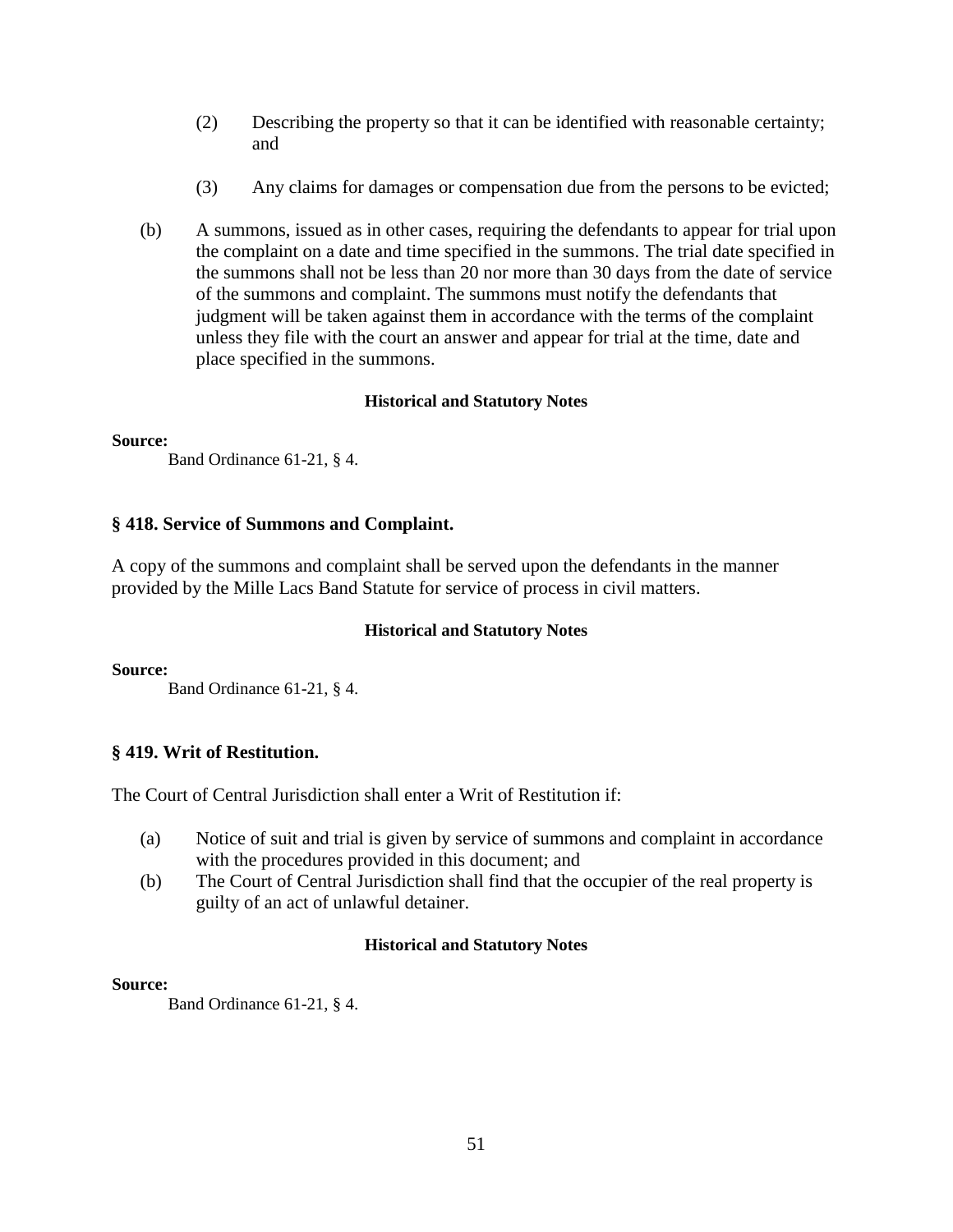# **§ 420. Judgment.**

- (a) Upon issuance of a Writ of Restitution the Court of Central Jurisdiction shall have the authority to enter against the defendants a judgment for the following:
	- (1) back rent,
	- (2) unpaid utilities,
	- (3) charges due the Band, Indian Housing Authority, or land owner under any lease or occupancy agreement (not including a leasehold mortgage); and
	- (4) damages caused by the defendants to the property other than ordinary wear and tear.
- (b) The Court of Central Jurisdiction shall have the authority to award to the prevailing party his costs and reasonable attorney's fees in bringing suit.

# **Historical and Statutory Notes**

#### **Source:**

Band Ordinance 61-21, § 4.

# **§ 421. Continuance in Cases Involving Secretary.**

Except by agreement of all parties, there shall be no continuances in the cases involving the Secretary which will interfere with the requirement that the Writ of Restitution in a case involving the Secretary be enforced not later than 60 days from the date of service of the summons and complaint.

# **Historical and Statutory Notes**

**Source:**

Band Ordinance 61-21, § 4.

# **§ 422. Enforcement.**

Upon issuance of a Writ of Restitution by the Court of Central Jurisdiction law enforcement officers shall enforce the Writ of Restitution by evicting the defendants and their property from the premises which are unlawfully occupied. In all cases involving the Secretary, the Writ of Restitution shall be enforced not later than 60 days after the date of service of the summons and complaint.